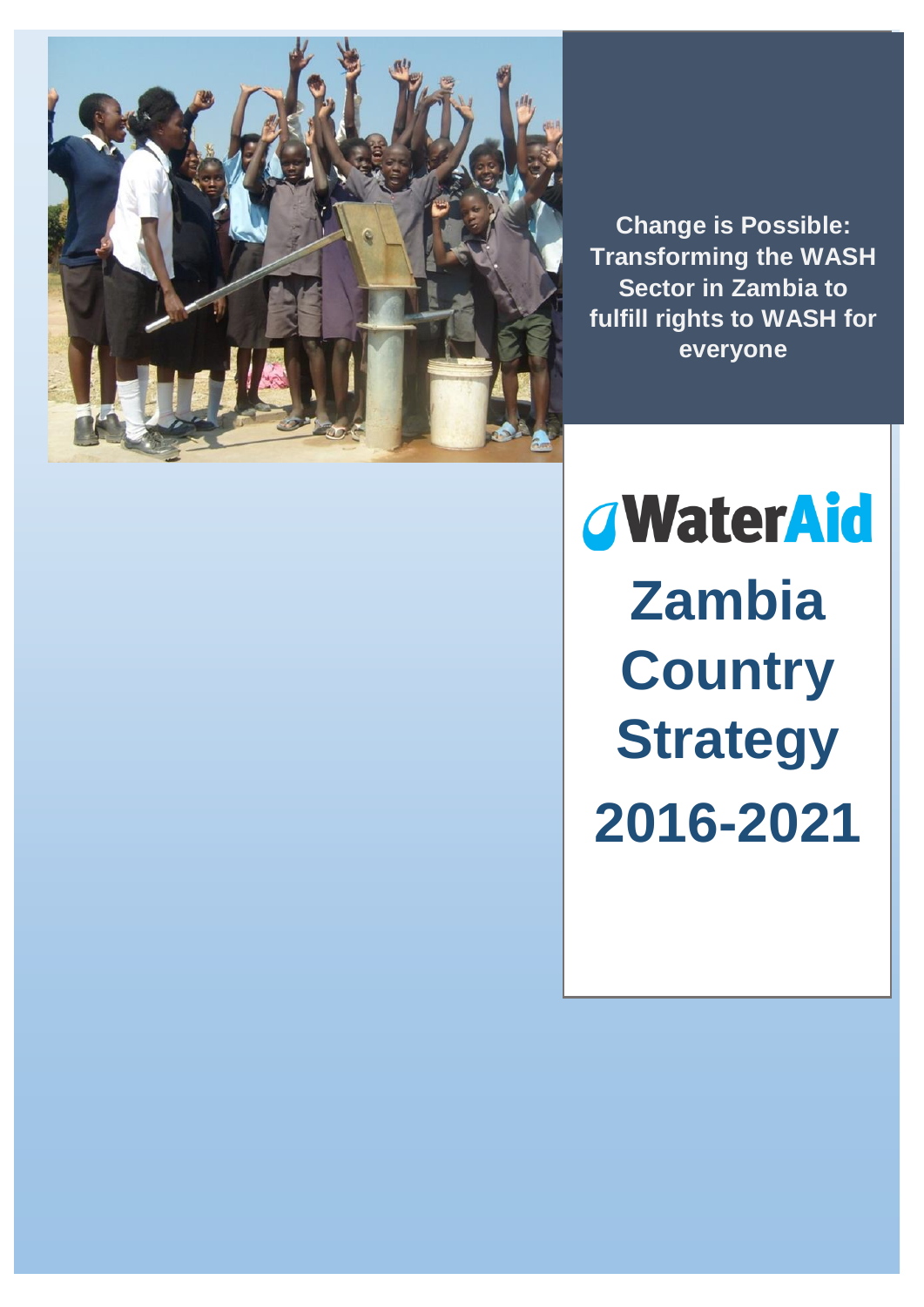#### **List of Acronyms**

| <b>CLTS</b>   | <b>Community Led Total Sanitation</b>                     |
|---------------|-----------------------------------------------------------|
| CP            | <b>Country Programme</b>                                  |
| <b>CPS</b>    | <b>Country Programme Strategy</b>                         |
| <b>CSPR</b>   | <b>Civil Society Poverty Reduction</b>                    |
| <b>DDCC</b>   | <b>District Development Coordinating Committee</b>        |
| <b>DWA</b>    | District Wide Approach                                    |
| <b>DPP</b>    | Democratic People's Party                                 |
| E&I           | Equity and Inclusion                                      |
| <b>ECCD</b>   | Early Childhood and Care Development                      |
| EU            | <b>European Union</b>                                     |
| <b>INGO</b>   | International Non-Governmental Organization               |
| <b>JMP</b>    | <b>Joint Monitoring Report</b>                            |
| <b>JSR</b>    | <b>Joint Sector Review</b>                                |
| LA            | <b>Local Authorities</b>                                  |
| <b>MCDMCH</b> | Ministry of Community Development Mother and Child Health |
| <b>MoCTA</b>  | Ministry of Chiefs and Traditional Affairs                |
| MoF           | Ministry of Finance                                       |
| <b>MoGE</b>   | Ministry of General Education                             |
| MoH           | Ministry of Health                                        |
| <b>MLGH</b>   | Ministry of Local Government and Housing                  |
| <b>MMEWD</b>  | Ministry of Mines, Energy and Water Development           |
| <b>MDG</b>    | <b>Millennium Development Goals</b>                       |
| <b>MHM</b>    | Menstrual Hygiene Management                              |
| NGO-WASH      | Non-Governmental Organization WASH Forum                  |
| <b>ODF</b>    | <b>Open Defecation Free</b>                               |
| <b>PIMS</b>   | <b>Post Implementation Monitoring Survey</b>              |
| <b>PMIS</b>   | <b>Project Monitoring Information System</b>              |
| <b>SNDP</b>   | Seventh National Development Plan                         |
| <b>SWAp</b>   | Sector Wide Approach                                      |
| <b>SAG</b>    | <b>Sector Advisory Group</b>                              |
| <b>SDG</b>    | <b>Sustainable Development Goals</b>                      |
| <b>RBA</b>    | <b>Rights Based Approach</b>                              |
| <b>UNICEF</b> | <b>United Nations Children Fund</b>                       |
| WARMA         | <b>Water Resources Management Authority</b>               |
| <b>WASH</b>   | Water, Sanitation and Hygiene                             |
| <b>WASAZA</b> | Water Sanitation Association of Zambia                    |
| <b>WAZ</b>    | WaterAid Zambia                                           |
| <b>ZEMA</b>   | Zambia Environmental Management Authority                 |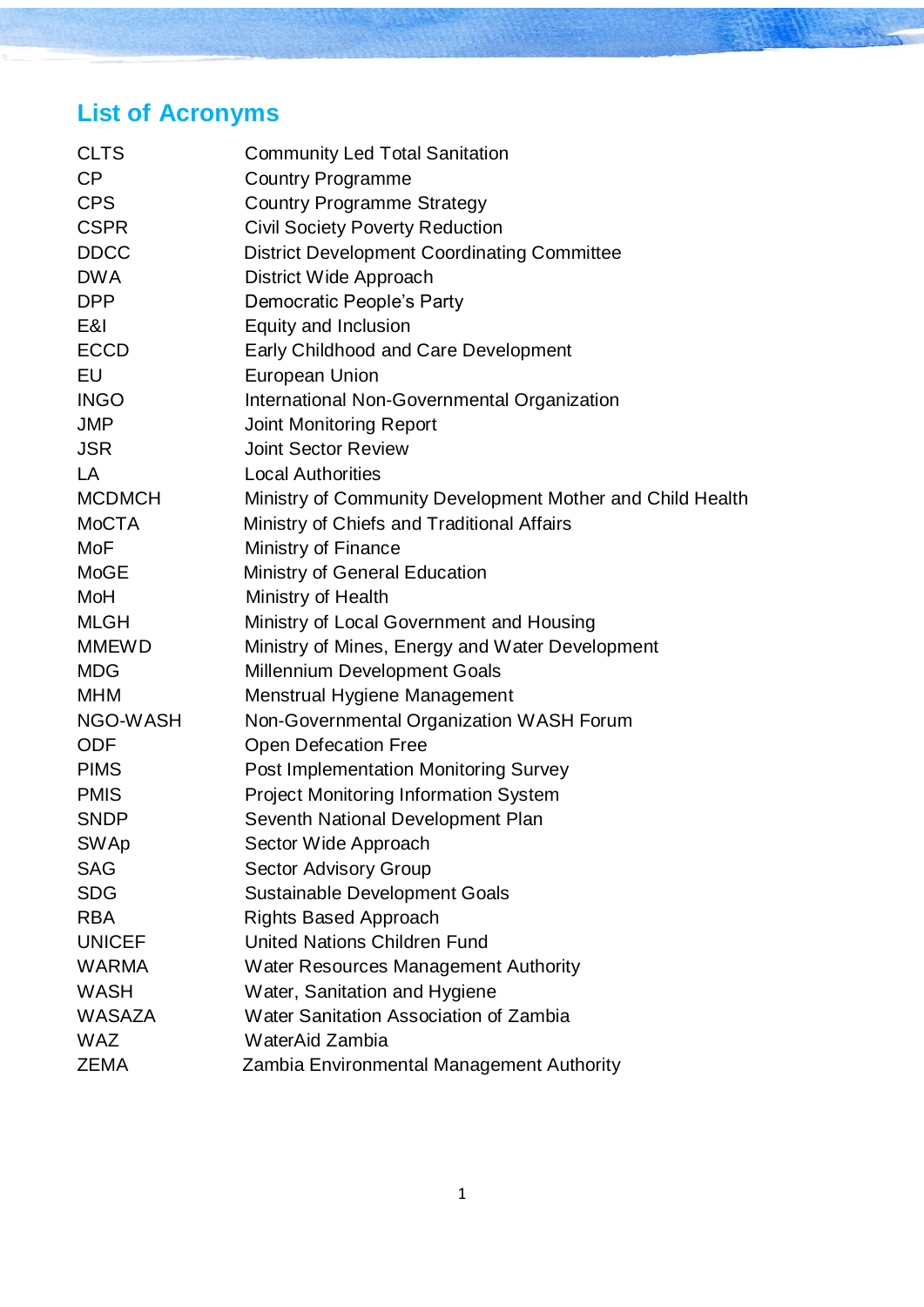#### **Table of Contents**

| 6. |  |
|----|--|
| 5. |  |
| 6. |  |
| 5. |  |
| 6. |  |
|    |  |
|    |  |
|    |  |
|    |  |
|    |  |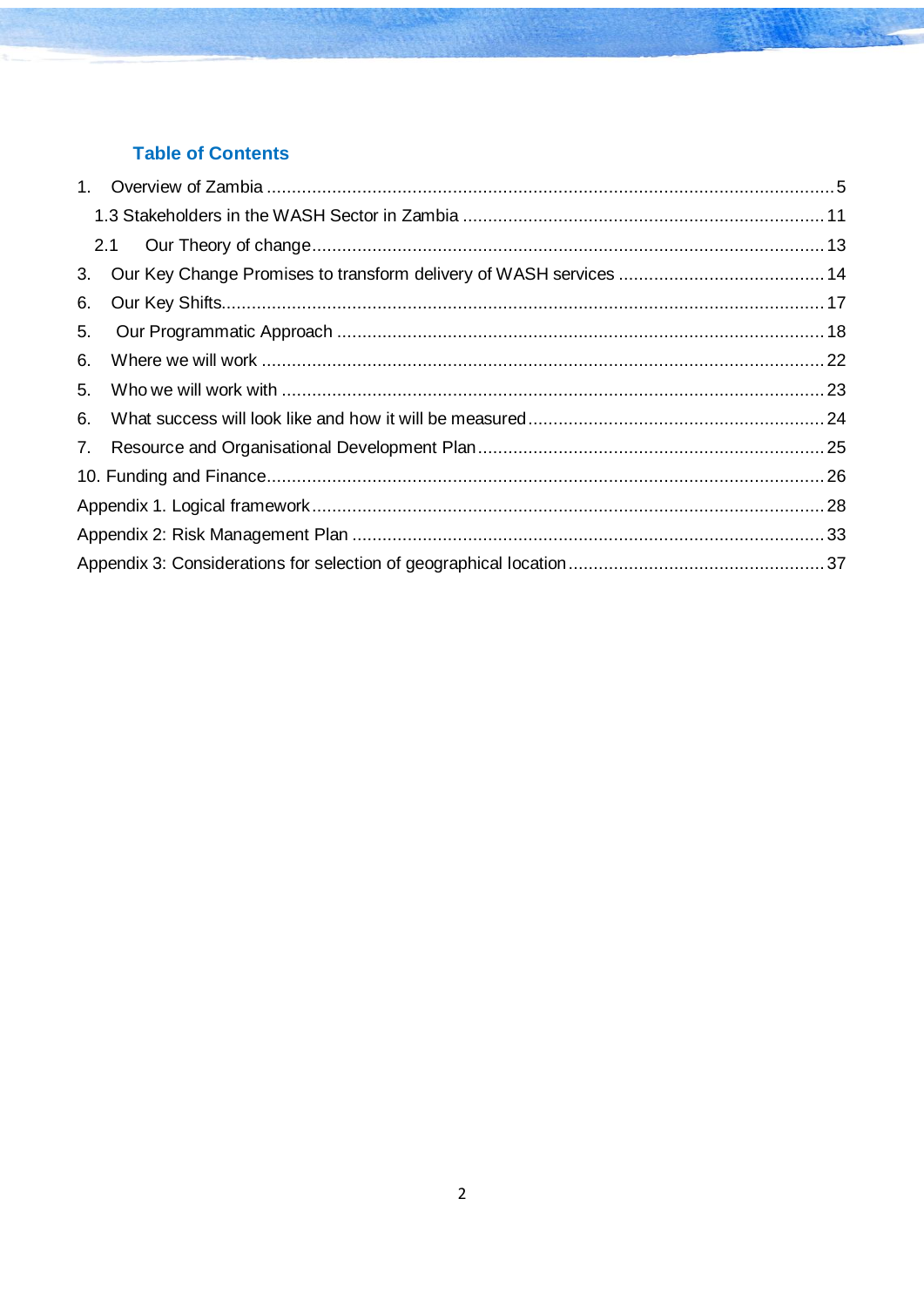#### **Executive summary**

Zambia attained its independence from British colonial rule in 1964 and has enjoyed relative peace since then. However, poverty levels have remained high with 78% living below the poverty line even with the World Bank rating of a lower middle income country in 2011. Forty percent of Zambian children have stunted growth, while 28% of under-fives die from WASH related diseases. National access to water coverage stands at 61% while sanitation is at 48%. Coverage is lower for rural areas at 57% for water and 43% for sanitation. The socioeconomic outlook for Zambia is characterized by widening inequalities brought about by many factors, from limited financing and capacity, to inefficient implementation of policies and programmes. Some public sector reforms, including for WASH that were initiated 25 years ago are still on-going. Over the years, the country has been able to increase access to water and sanitation but failed to reach set targets including the Millennium Development Goals.

With the new global targets the Sustainable Development Goals (SDGs) this Country Programme Strategy (CPS) for WaterAid Zambia that runs from 2016-2021 is well timed as the period of its implementation coincides with the beginning of the SDG's.

This offers a unique opportunity for us and our partners to contribute to achieving important milestones towards the attainment of Zambia's domestic SDG targets on WASH for people living in poverty and those who are marginalized and excluded. The CPS will also be implemented within the framework of the country's Seventh National Development Plan (7NDP 2017-2021), the Rural and Urban Water and Sanitation Programmes (2016-2030). The WAZ CPS is also aligned with WaterAid's Global Strategy (2015-2020) of *Everyone, Everywhere by* 2030. This CPS will be underpinned and benchmarked against the above mentioned key national policy and strategic instruments guiding WASH activities in Zambia building up to Universal access by 2030.

We believe that reaching everyone, everywhere is possible but that this requires significant changes to happen in the way that we and others respond to the challenge of increasing access to WASH. We believe that transformational change is necessary and that change is possible. More importantly, we believe that this change must be driven by the citizens themselves. We believe in and have a strong commitment to equity and inclusion. We recognize access to WASH as a right and not a privilege.

In this strategy, we are changing the way we work. Recognising our limitations in service delivery as a non-governmental organization, we have made the deliberate choice to move from service delivery as an end to service delivery for modelling WASH technologies and approaches that can be replicated and scaled up by government and other stakeholders. We will also support service delivery in circumstances where the survival and development of communities is threatened. We will therefore adopt a Rights Based Approach in our work. We are also committing to more public engagement and campaigning in order to ensure that the changes we seek are people driven.

The goal for this strategy is to contribute towards "*increased access to quality and sustainable Water, Sanitation and Hygiene services particularly for excluded groups through a well-coordinated and effective WASH sector that fulfils the rights of citizens".* This goal will be achieved through the following four Key Change Promises (strategic objectives):

**1.** Empower communities to demand accountability and claim their rights to equitable, inclusive and sustainable WASH services.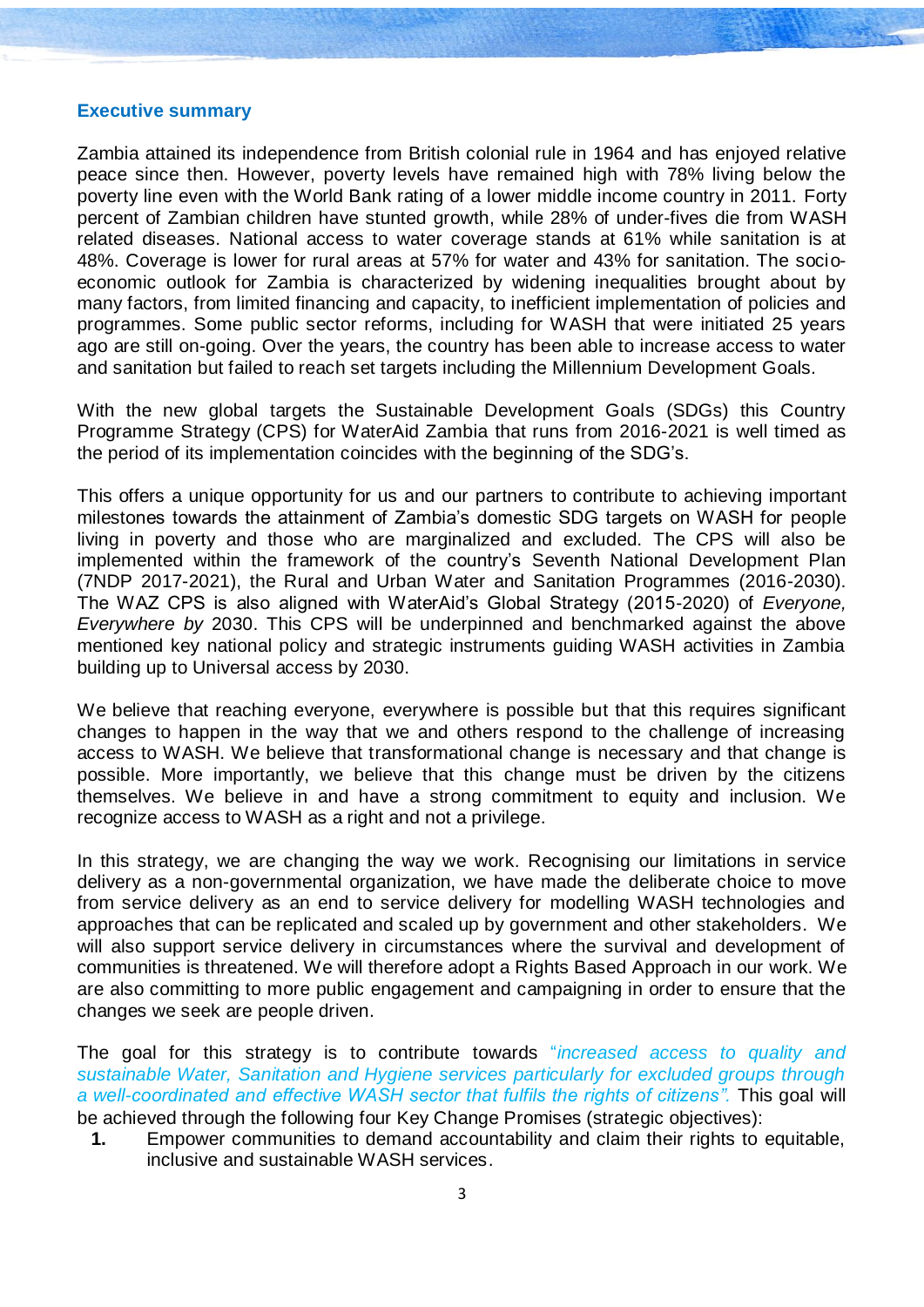- **2.** Support the strengthening of WASH sector institutional and legal frameworks and capacities to deliver quality WASH services for all.
- **3.** Support the integration of WASH across key sectors for equitable distribution and efficient utilization of resources for improved access to WASH for all.
- **4.** Raise the profile of hygiene as a public health priority to trigger the adoption of behavioral change as a social norm.

To achieve these commitments, WAZ will need to reposition itself and so the key shifts envisaged with this strategy are: a move from service delivery to modelling services for replication and scaling up; move from needs based approach to WASH to a rights based approach; move from engagement of ad hoc structures at district level to institutional arrangements prescribed under the decentralization framework and to a much more systematic approach; focus on campaigning and public engagement to draw public attention and interest in WASH and broaden partnerships to work with non-traditional WASH partners.

With regards to programmatic approaches, WAZ will focus on the Rights Based Approach, District Wide Approach and Sector Strengthening. These approaches have been decided based on the direction of this new strategy as well as the three core programmes that include: 1: Modelling Alternatives for WASH (MAWASH) 2: Public Influencing and Engagement (PIE) and; 3) Hygiene Matters (HYM).

We aim to be a well organised, highly effective country programme that is able to deliver on the commitments of this strategy. WAZ values its staff as a source of new ideas and a prerequisite for organisational effectiveness and critical in driving the implementation of the strategy. Effective employee engagement will be on top list of priorities of the change management agenda to enable WAZ maximise the contribution of staff to the effective delivery of the strategy.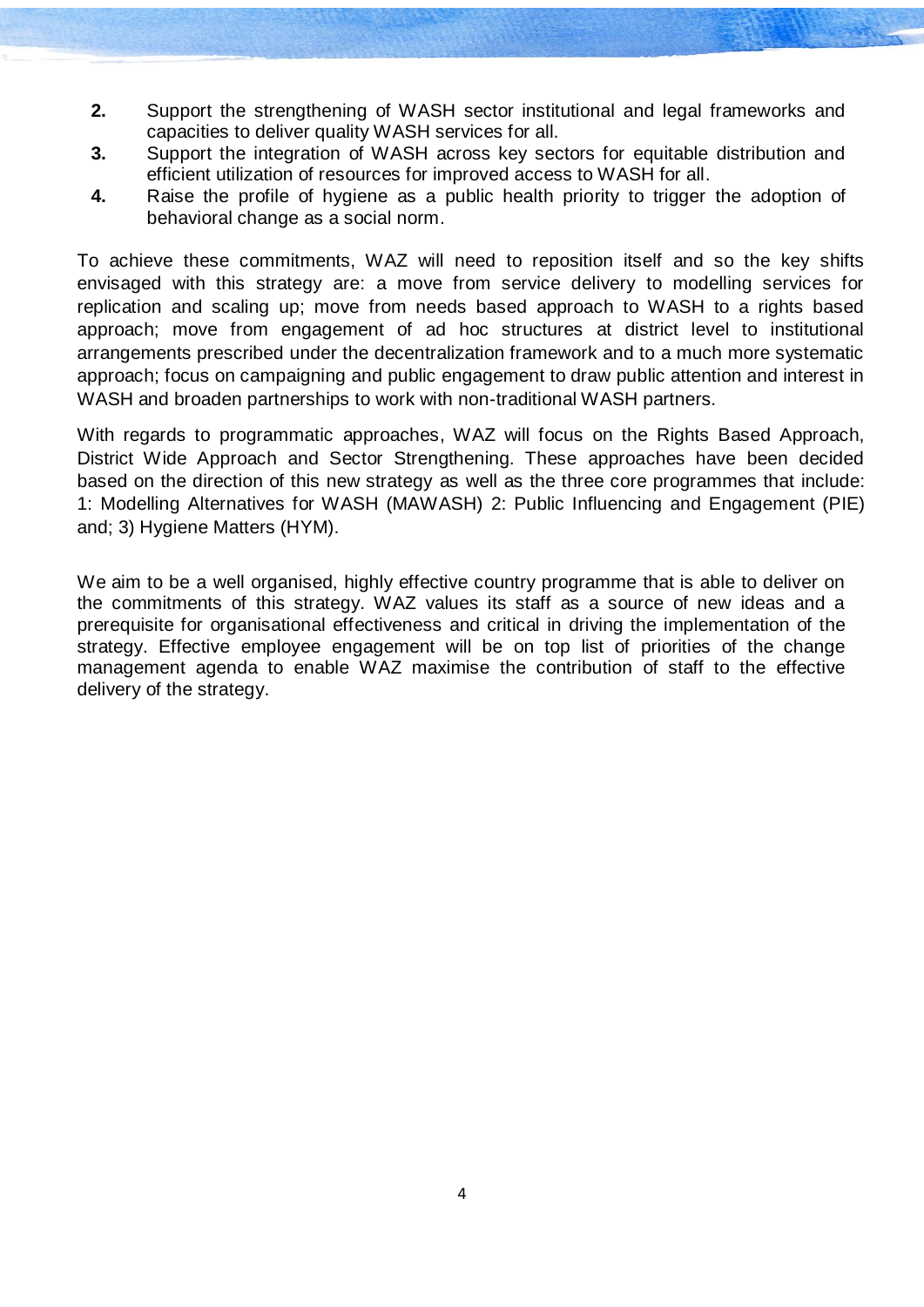### **1.**Overview of Zambia

#### <span id="page-5-0"></span>**1. Our Political Landscape**

Zambia has had a stable political environment for the last 50 years with peaceful transitions from one government to another through democratic elections. Despite this, there have been several political challenges, key among them, the country's inability to develop a people driven national constitution that includes economic and social rights that are justiciable. In its current form, the Constitution does not guarantee people's rights to access basic social services such as water, sanitation ad hygiene. The constitution making process that began in 2011 has so far resulted in significant amendments but the country is yet to adopt an expanded Bill of Rights through a referendum that is now planned to be held alongside the 2016 general elections.

The general elections are expected to take place in August 2016. Most major political party manifestos refer to providing improved WASH as part of their development agenda, as they link WASH to poverty reduction and human development. This provides a good opportunity to hold the party in power accountable for WASH service delivery.

In 2011, the Government introduced an Act to regulate NGO operations and disclose sources of funding. This Act mandates the Minister in-charge to register, de-register or suspend an organization without explanation. Although NGOs in Zambia can register fairly easily, the provisions of the Act has led to a shrinking of political space and may limit engagement of civil society organizations especially those working on governance and human rights in general. This situation is worsened by the arbitrary application of the Public Order Act by the government that limits citizens' participation in national development and governance. Furthermore, the Act limits the free assembly, movement and participation of other political actors which is inimical to the multi-party dispensation that the country has subscribed to. This has led to low levels of rights consciousness by citizens and are thus not able to demand and claim their rights to basic social services, including WASH.

Other challenges worth mentioning in the political and governance landscape include lack of women's participation in decision making at all levels that leads to programmes being developed that are not gender responsive; slow implementation of decentralization policy that leads to poor service delivery by government, lack of separation of powers of the three arms of government – the executive, legislature and judiciary, and high levels of corruption. Sporadic incidences of violence have been recorded over the last 5 years and these have been mainly attributed to the growing tribal and regional biases in voting patterns.

#### **2. Socio-Economic Outlook**

Zambia's population can be described as young with 65% of the 14 million people being youths aged less than 25 years. In terms of gender, Zambia has more women (52%) than men (48%). The national level coverage for water and sanitation as reported in Joint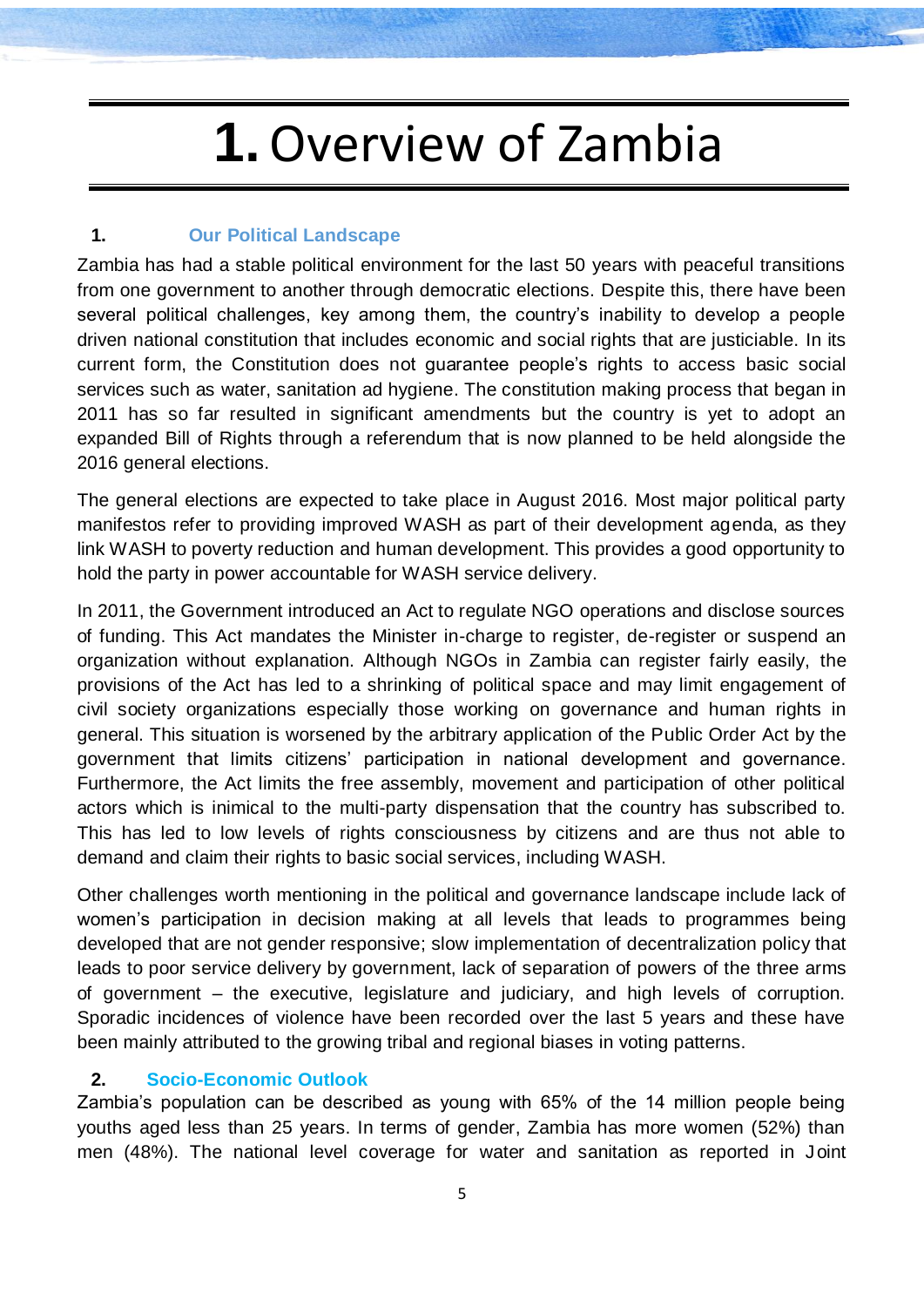Monitoring Report of 2010 are 61% and 48% respectively. The same report further shows water coverage in urban and rural at 87% and 46% respectively while the sanitation coverage for urban and rural is 57% and 43% respectively showing the inequalities that exist in accessing services between people living in the rural areas and those living in the urban areas. There are still over 3 million people in rural areas without access to safe water and over 4 million people without access to adequate sanitation and slightly less than a million people in urban areas without access to safe water and over 2 million without access to adequate sanitation.

Rapid urbanization (Peri-Urban: where 50-60% of urban poor reside) has led to unplanned settlement patterns resulting in high WASH related disease burden like diarrhea, cholera with WHO estimating 28% of under-five deaths are attributed to poor sanitation and contaminated water. It is estimated that Zambia loses 1.3% of its GDP, or US\$194 million annually due to bad sanitation<sup>1</sup> and that the average toilet: pupil ratio is 1:70 as only 29% of schools in Zambia had toilets meeting the recommended standard ratio of 1:40 for boys and only 9% had the ratio of 1:20 in 2011. In addition, adolescent school girls lose about 36 days per year due to absenteeism associated with menstrual issues due to unavailability of girl friendly sanitary facilities in schools. This has reinforced the need to employ an integrated and inclusive approach to WASH interventions to include not only health but the aspect of nutrition as well particularly for schools. HIV/AIDS prevalence rate of about 14.3% still remains a challenge for the country, which has also seen increase in HIV/AIDS related illnesses such as Tuberculosis.

Gender disparity and the social and economic life of the country continues to be a challenge. In education, more boys than girls complete secondary education at a phenomenally high ratio of 2:1. This is higher in rural areas. The same is true for employment as there are very few women in gainful employment. In 2005, out of a total labour force of over 400 000, less than 60 000 were women. Women, however, do provide much of the informal labour in sectors such as agriculture, where they account for over 80% of the labour. Women also account for a high proportion of small market traders and street vendors, often selling merchandise such as vegetables and other foodstuffs.

Gender Based Violence and Violence against Girls remain a great challenge. After a long struggle by the women's movement, Zambia eventually passed the anti-gender based violence bill in 2012. Zambia has a dual legal system, with statutory law and customary law running by side and this in itself further exacerbates incidences of VAW and VAG.

On disability, a 2011 World Health Organisation Report indicates that around 2 million Zambians, or 15% of the population live with a disability. Many people living with disabilities live in rural areas of the country where access to basic services remains a major challenge. Although the country has legislation to support persons living with disability, this is not

 $\ddot{\phantom{a}}$ 

<sup>1</sup> WB Report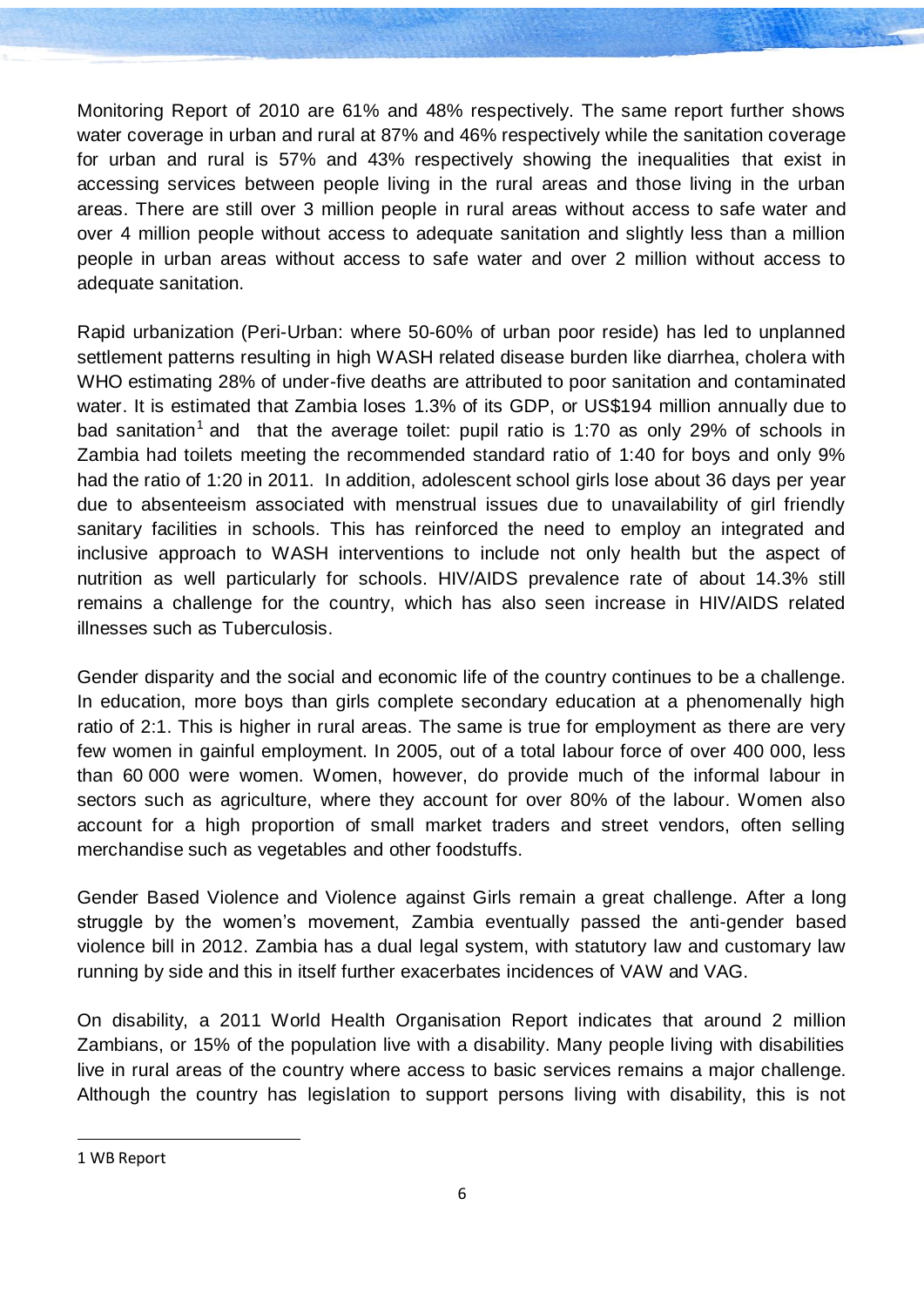enforced especially in areas like construction of public infrastructure and schools to ensure they are accessible by all.

With regards to economic performance, in 2011, the country was classified as a lower-middle income country by the World Bank with a Fitch Rating of B+ but dropped to B in 2015 on account of dwindling macro-economic and fiscal outlook. This status has however not translated into tangible benefits for citizens as it has been in reality a disadvantage to the country and affecting mostly the poor. Even with an average per capita income of US \$1,006 - \$3,975, the impact of this income on poverty reduction has remained minimal. Income distribution has not been equitable with about 78% of the rural population and 28% of urban population living in extreme poverty.

Zambia's improved economic performance is largely attributed due to increased mining activities. Zambia is the second largest producer of copper in Africa, second only to the Democratic Republic of Congo. Zambia is also the world's number one producer of high grade emeralds.

Despite this, the mining sector in Zambia contributes little to poverty alleviation. Although mining accounts for over 70% of the country's foreign earnings, it only contributes about 11% to GDP. This is mainly due to the fact that the country has failed to effectively tax the multinational companies in the mining sector and that tax administration generally remains a challenge that is compounded by external factors such as signing of unfavourable tax treaties that have resulted in the country losing out on tax revenue. Various studies have increasingly demonstrated that countries like Zambia lose colossal amounts of revenue due to illicit financial flows from the continent. There is speculation that Zambia may be losing almost 20 times more than what it receives in foreign aid. There is a growing recognition that Zambia needs to do more to raise tax revenue because tax pays for basic social services such as WASH. Increased tax revenue will contribute to government's ability to provide basic social services for the country. It is also recognised that progressive taxation plays a key role in redistributing national wealth for equitable development.

Inequalities continue to widen with most citizens unable to access basic services, including water and sanitation. As a result of middle income status, Zambia became unattractive to aid and concessional loans leading to reduction or withdrawal of financial support by some cooperating partners to key social sectors including health and education. This status has subsequently led to acquisition of over US \$8 Billion debt- representing a debt ratio to the GDP of 52.65% against the internationally accepted standard of 56%. Other factors to this widening poverty gap are attributed to the lack of decentralized systems and lack of clear resource allocation frameworks to support redistribution of the country's wealth. The vastness of the country and the fact that most rural areas are sparsely populated poses a challenge to deliver services and goods efficiently and effectively.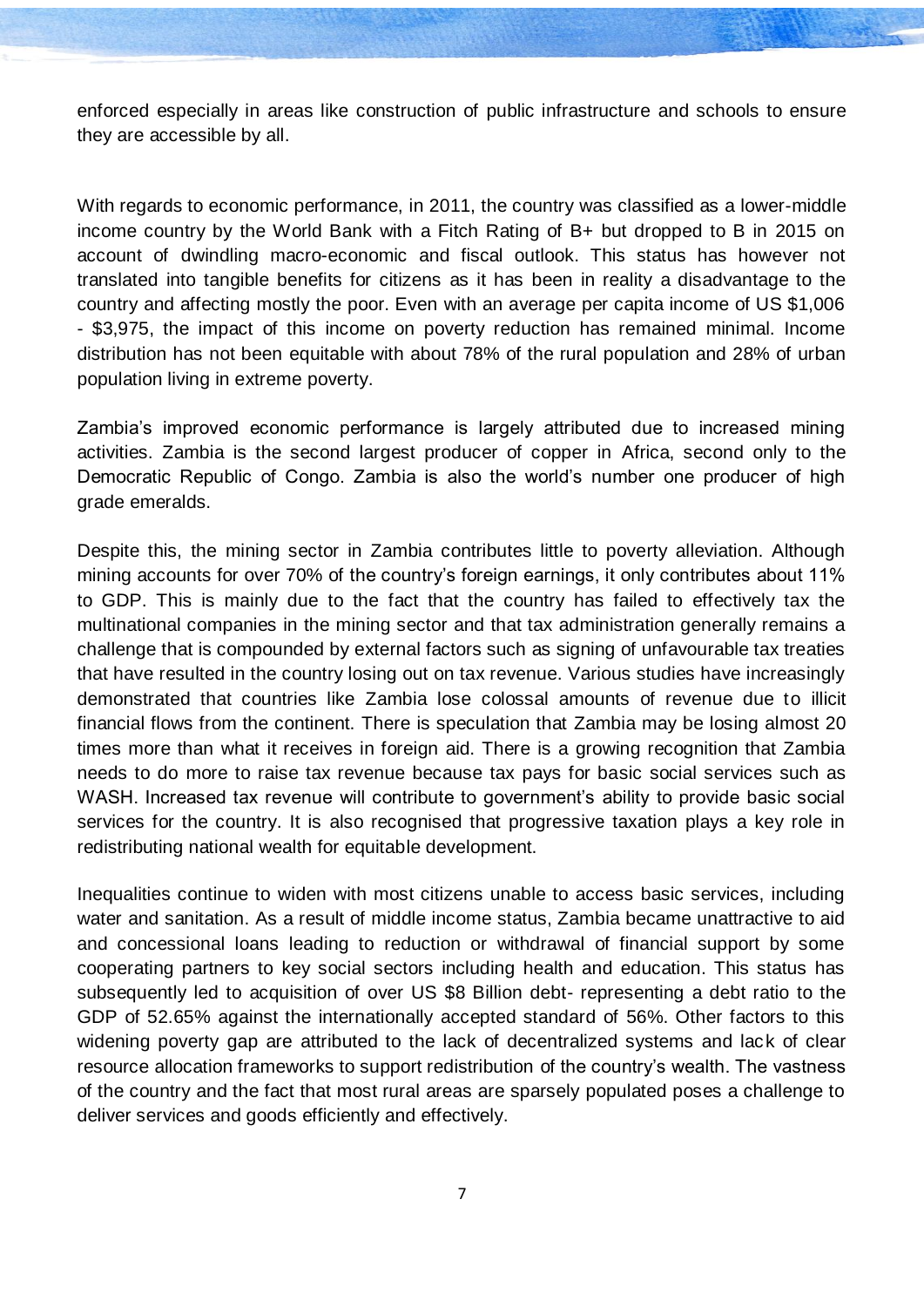Zambia has been hit by a severe energy crisis that has contributed to the crippling of the economy as it has led to severe loss of productivity across sectors, fuel prices and prices of goods and services including WASH equipment which have all increased drastically by about 100% leading to worsening living conditions for the majority of Zambians (HDI rank: 141 out of 187 countries, 2014). In the last six months of 2015 the Kwacha depreciated by over 50% against major currencies with inflation recorded at 20.8% in January 2016. Projections indicate that these challenges may worsen over the next few years and may take years to reverse. This dire state of affairs has led to dwindling of government investment in social sectors particularly WASH as evidenced by low fund allocation. The 2016 national budget has seen an almost 50% drop from K540 million in FY2015 to K283m in 2016.

The government has since engaged the International Monetary Fund to negotiate a stabilisation programme, but no details have been made available on this. The IMF has noted that Zambia's challenges have in part been exacerbated by lack of fiscal discipline and poor fiscal policies to address the challenges.

In the growing mining and extractive industries sector, environmental issues still remain largely unresolved. Uncontrolled extractive activities have led to contamination of water sources. National budget allocations to environmental protection have remained low. In 2015, only 0.4% of the total budget was allocated to environmental protection. Increased power outages have led to an increase in demand for wood fuel and have further exacerbated environmental damage.

Zambia has not been spared the impacts of climate change that have led to change in rainfall patterns and to drying up of water sources, including significantly reduced water levels in the country's main man-made dam, the Kariba that is the source of electricity.

#### **1.2 The WASH Sector in Zambia**

The Zambian government recognises WASH as key to human development as enshrined in national strategies and development plans such as Vision 2030 and the revised sixth national development plan 2013-2016. The WASH sector in Zambia is regulated under the Local Government Act and other related laws. The Water Supply and Sanitation (WSS) Act of 1997 gave birth to the National Water and Sanitation Council (NWASCO) which regulates W ater Supply and Sanitation while the Water Resources Management (WRM) Act (which gave birth

to the Water Resources Management Authority, WARMA) regulates underground and surface water resources.

While the above mandate for regulating water supply and sanitation services covers all sanitation services at national level, currently NWASCO focuses on only regulating urban and peri-urban areas water supply and sewerage services leaving out on site sanitation; and traditional rural water supply systems remains

- **Key WASH Sector Policies…**
- **1.** National Water Policy (1994)
- **2.** Water and Sanitation Act (1997)
- **3.** Local Government Act (2000)
- **4.** Water Policy (2010)
- **5.** Water Resource Management Act (2011)
- **6.** 2012 WSS policy (draft form)

#### **… And Strategic Frameworks**

**7.** National Rural Water Supply and Sanitation Programmes 2006-2015 (NRWSSP) –  **Targeted to reach by 2015** *Safe Water: to reach 75% rural pop. Adequate Sanitation: to reach 60% rural pop.*

*8.* National Urban Water Supply and Sanitation Programme 2011 – 2030 (NUWSSP) - *aimed to reach 80% urban pop.*

 **Targeted to reach by 2030** *Safe Water: to reach 80% urban pop. Adequate Sanitation: to reach 100% urban pop.*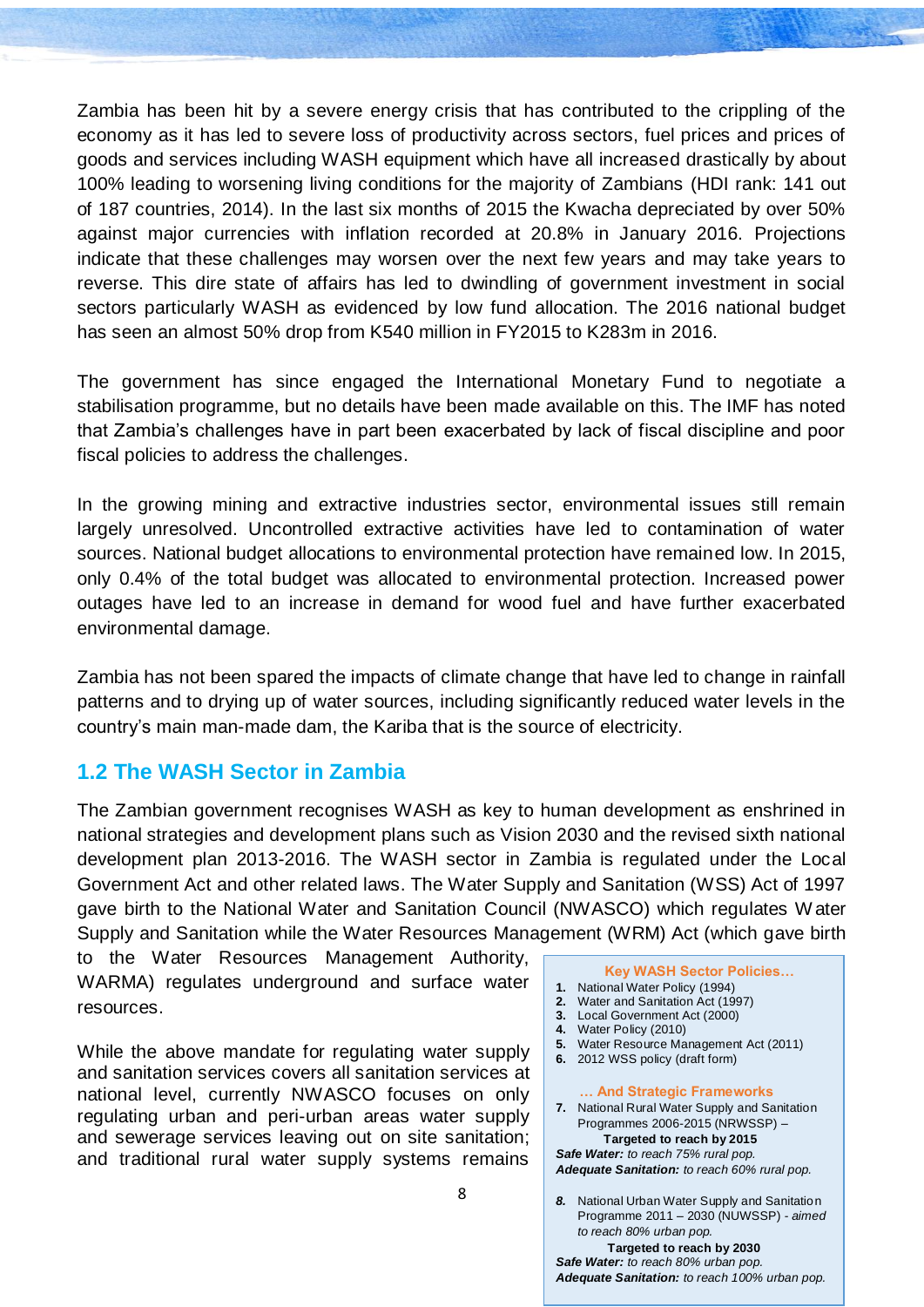unregulated. In addition, while NWASCO is responsible for WSS regulation, it falls under Ministry of Energy and Water Development (MEWD), a Ministry responsible for WRM and development rather than MLGH which has the WSS mandate. These are areas of conflict between executive and administrative functions that would only normalise if NWASCO operations were streamlined to Ministry of Local Government and Housing (MLGH). Other related legislation include the Environmental Management Act which created the Zambia Environment Management Agency (ZEMA) which regulates pollution and environment.

Further analysis of the WASH sector reveals the following 9 key issues:

- **1.** *Sector Leadership:* The WASH sector in Zambia has suffered from a long leadership vacuum largely due to non-strategic alignment of ministries – the legal and institutional frameworks for WASH remain contentious, inadequate human resource capacity, poor convening capabilities or authority and competing priorities. Progress towards targets, particularly for sanitation have been slow due to slow enactment and implementation sector encompassing policies. Poor sector leadership also blocks innovation and ability to attract resources for WASH service delivery due to inability to fully utilize donor funds
- **2.** *Sector Coordination:* Coordination of the WASH sector in Zambia remains a challenge. There is very weak sector coordination that results in duplication of efforts and wastage of resources. This is because there are two Ministries providing leadership in the sector whose activities are not coordinated. MEWD is the overall incharge of the water sector while MLGH is responsible for Rural Water Supply and Sanitation services. With weak coordination, decision making is a challenge. There are several coordination platforms in the WASH sector, mostly led by government, a few by NGOs and one by Cooperating Partners (CPs). The main coordination body led by government at national level is the Inter-ministerial Steering Committee. For all sectors, there is a Sector Advisory Group (SAG) that is established and chaired by the relevant line ministry. There is therefore a Water SAG which reports to the inter-ministerial committee. NGOs are coordinated through the Zambia NGO WASH Forum while CPs have their own Donor Coordinating Forum. These platforms provide good opportunities for joint knowledge, information sharing and learning
- **3.** *Sector financing:* Historically, despite water and sanitation being ranked by government amongst key sectors having a direct impact on livelihoods and the economy, WASH has continued to receive low funding allocations. In fact, the 2016 budget sees a 48% reduction in WASH allocation from the K 540, 992,135.00 in the 2015 budget to K283 million in 2016. In addition, over the past two years the government has been releasing less than 40% of resources meant for WASH to the spending agencies further exacerbating the situation. The analysis demonstrates that government funding to the sector has not been able to meet required investments and is not responsive to national and international commitments. It further gives an impression that allocation of funds to the sector is not been guided by an objective resource allocation framework that takes into consideration sector specific requirements and equity. There is also an emphasis on supporting water supply and less emphasis on hygiene and sanitation. Hygiene and sanitation are generally seen to be requiring significant, long term investments in changing behavior while many of the projects on water supply are short term and are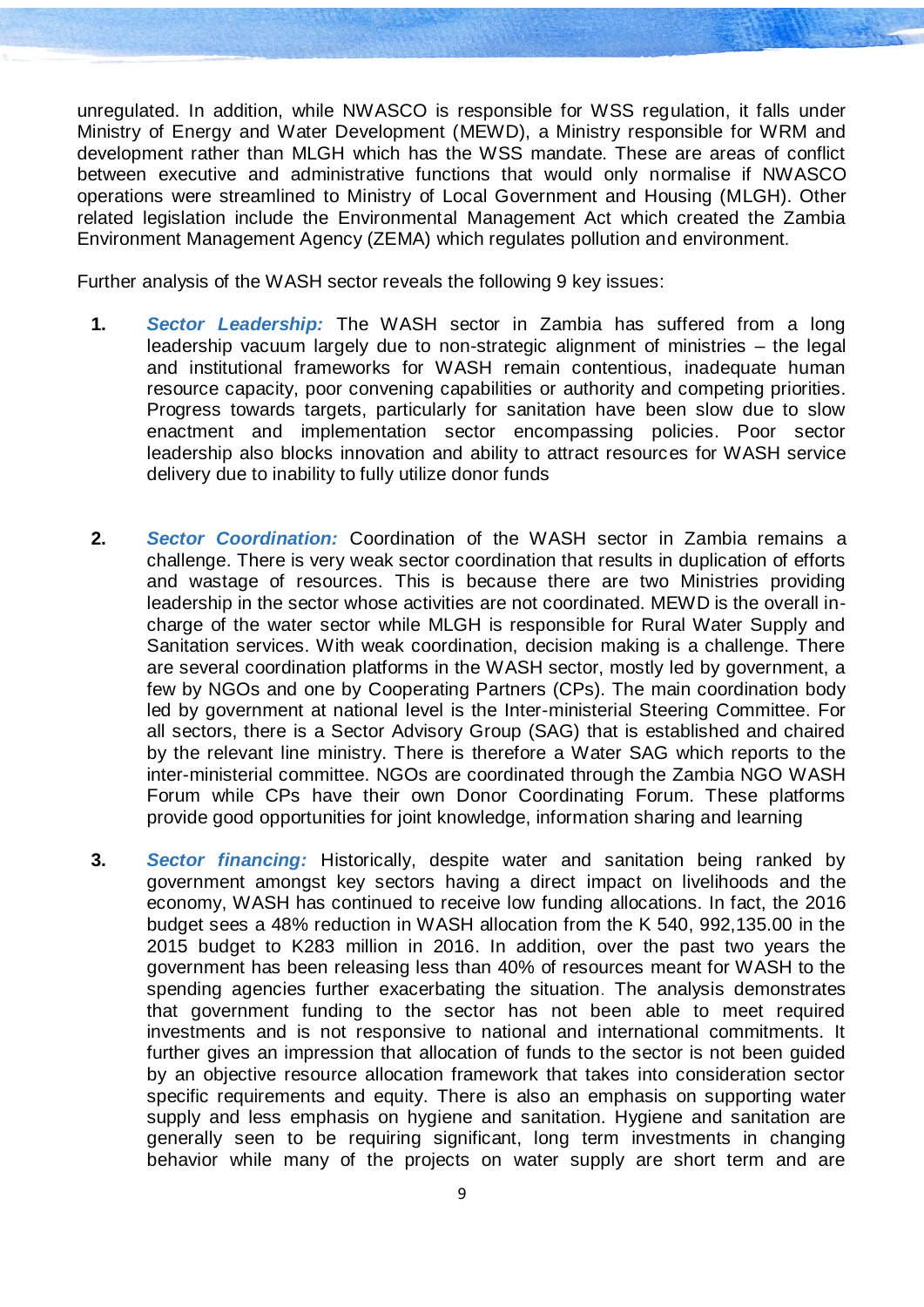perceived not to require similar investment. There is also a general perception that hygiene and sanitation are by and large personal and cultural preference issues and therefore difficult to address

- **4.** *Weak institutional capacity at district and sub-district levels to deliver on WASH:* Weak institutional capacity makes it difficult to reach more users and attract support for WASH. This includes poor infrastructure, inadequate equipment, under staffing, weak implementation of strategies, insufficient access to information and the slow pace of decentralisation. Frequent staff changes at district level partly due to political interference and in large part, due to many staff not willing to serve in nonurban districts leading to perpetual capacity building initiatives for local bodies, leaving little investment for actual implementation. Technical capacities are generally inadequate, as staff are drawn to other more competitive sectors such as mines.
- **5.** *Citizens engagement to claim their rights:* Engagement of citizens is key to increasing coverage of WASH services. Citizen`s non-activism is compounded by inadequate information, community passiveness, limited skills and weak spaces. Limited citizen's engagement restricts people's ability to claim their rights and hold duty bearers accountable.
- **6.** *Prioritisation of hygiene from policy to practice:* Although hygiene is mentioned in various policy documents (Health, Education and Nutrition) its implementation remains low. This is attributed to lack of political will as hygiene is primarily seen as personal responsibility rather than a public health issue; skewed focus on curative measures rather than preventive; and poor adherence to health and hygiene standards. The poor adoption of hygiene behaviour and practices are also due to the influence of social and cultural factors as well as absence of WASH facilities. This is compounded by poor packaging and dissemination of hygiene messages. Hygiene is often regarded as a 'common sense' attribute and mostly poor hygiene practices are associated to poverty and this contributes to limited hygiene promotion that can bring about change in behaviour.
- **7.** *Integration of WASH with other sectors***:** Institutional fragmentation of the WASH sector; weak cross sector collaboration, poor national planning, implementation and monitoring, all contribute to blocking enhanced access to WASH by rights holders. Inadequate integration of WASH with other sectors has been compounded by limited legal framework, weak sector leadership and delayed decentralisation.
- **8.** *Innovations uptake and scale up:* Research and development (R&D) in technology especially the development aspect and popularization of technologies has remained very weak leading to poor uptake and scale up. For rural water supply, the India Mark II remains the main technology for water supply, with other technologies such as manually drilled boreholes and solar powered water systems being implemented on pilot basis with little or no buy-in from government. In addition, for rural water, the absence of common standards (for instance for boreholes in different geo-hydro conditions), methods of evaluating technology choices, regulatory oversight and functional M&E systems, hinder optimal WASH service delivery. This makes the efficient and effective management of water supply especially for rural areas, unnecessarily complicated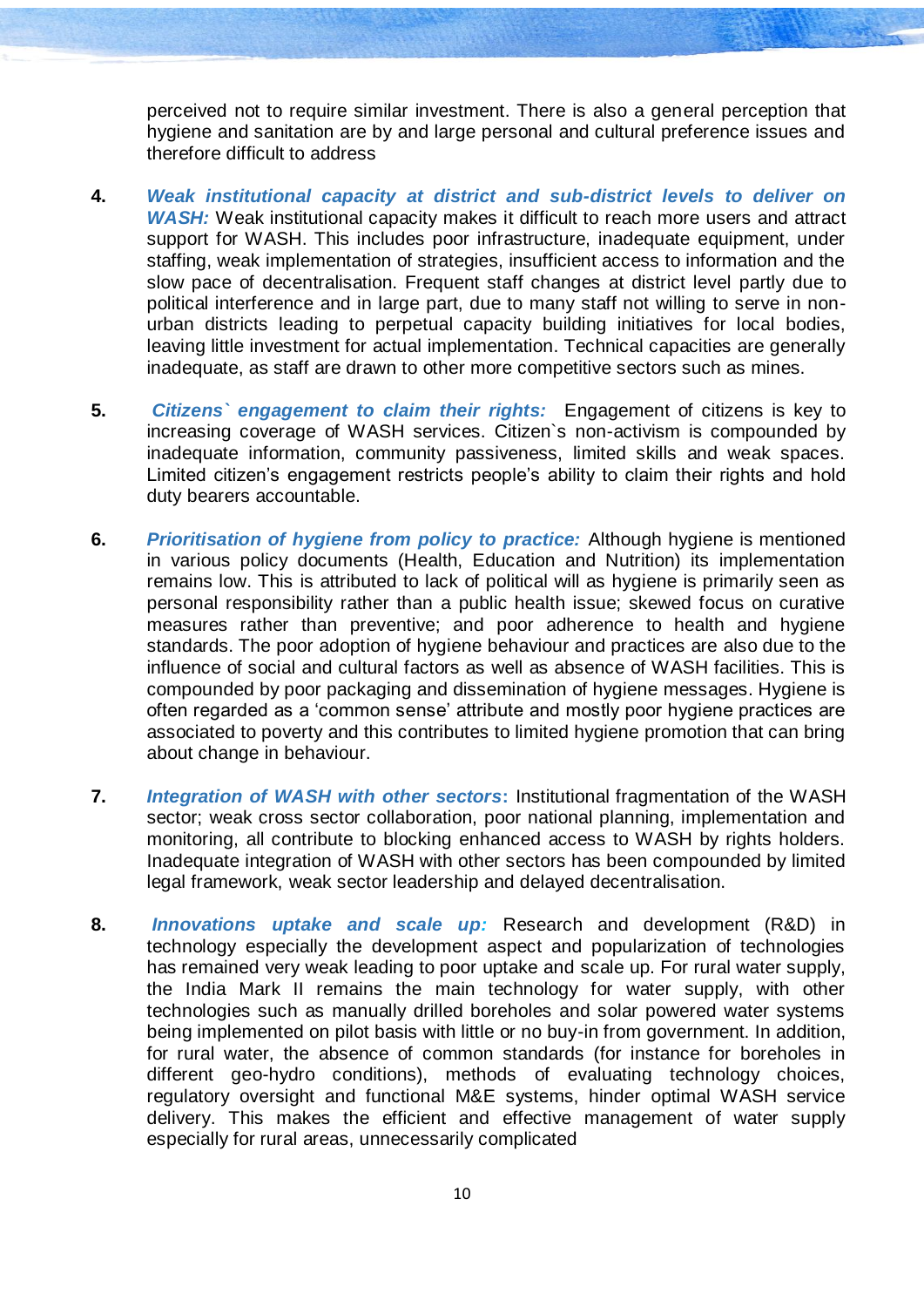- **9.** *Environment degradation:* Water contamination (surface and ground), air pollution and soil degradation are priority concerns for the country as espoused in the Vision 2030 and the national development plans. Ground water depletion, contamination and soil degradation have compromised water quality, which incur high testing costs on a regular basis. Water quality monitoring and testing are therefore becoming critical components of any water supply initiative and so more investment in terms of human resource capacity and finances are required.
- **10.** *High poverty levels.* Although it is obvious that poverty levels have an impact on all aspects of human life, the link between high poverty levels and access to WASH services is often overlooked. For a long time, provision of WASH services was free. With the shift to cost sharing initiatives, this has had an impact on communities' abilities to access WASH services. This has forced many to continue to depend on traditional water sources and traditional sanitation methods. While Zambia has a social cash transfer scheme, this is not universal and does not take into consideration access to services such as WASH as the basis for the scheme. The challenge of increasing access to WASH and sustainability of these services has become an even greater challenge as poverty levels in the country continue to rise and deepen.

#### <span id="page-11-0"></span>**1.3 Stakeholders in the WASH Sector in Zambia**

There are various key players in the sector that can be classified as: public sector, funding agencies, regulators, collaborating entities, private sector and beneficiaries.

**Public sector institutions:** These include Ministry of Local Government and Housing, Ministry (MLGH) of Energy and Water Development (MEWD), Ministry of Finance, Ministry of Health, MOCTA, Ministry of Community Development, Mother and Child Health and Ministry of General Education. Key functions of these institutions are provision of policy direction, resource mobilisation and monitoring, though the extent of involvement in WASH varies. MLGH and MEWD are institutionally mandated to spearhead water supply, sanitation and hygiene; water resource development & management respectively.

**Funding Agencies:** Funding agencies include African Development Bank (AfDB), the European Union (EU), German Development Cooperation (GIZ), Japan International Cooperation Agency (JICA), KfW, United Nations Children's Fund (UNICEF), the World Bank, USAID and DFID are particularly involved in providing finance, capacity development and technical assistance to the sector. Their assistance in capacity development covers policy, legal, institutional, organisational and skills development. Their monetary contribution to the sector in the last five years is estimated at US\$ 181 million towards various sector investments. The funders are very influential in the sector and their interests are higher than most stakeholders. Current engagement with WAZ is through the Cooperating Partner Forum mainly for information sharing.

**Regulators**: The WASH sector is regulated by three key institutions namely; National Water Supply and Sanitation Council (NWASCO), Water Resources Management Agency (WARMA) and Zambia Environmental Management Agency ZEMA). NWASCO regulates the WSS sub-sector and provides advisory support to government, Commercial Utilities and Local Authorities. It establishes and enforces service delivery standards, licensing and information dissemination to consumers. WARMA regulates water resources of Zambia. It addresses issues of water security and allocates water permits to developers to ensure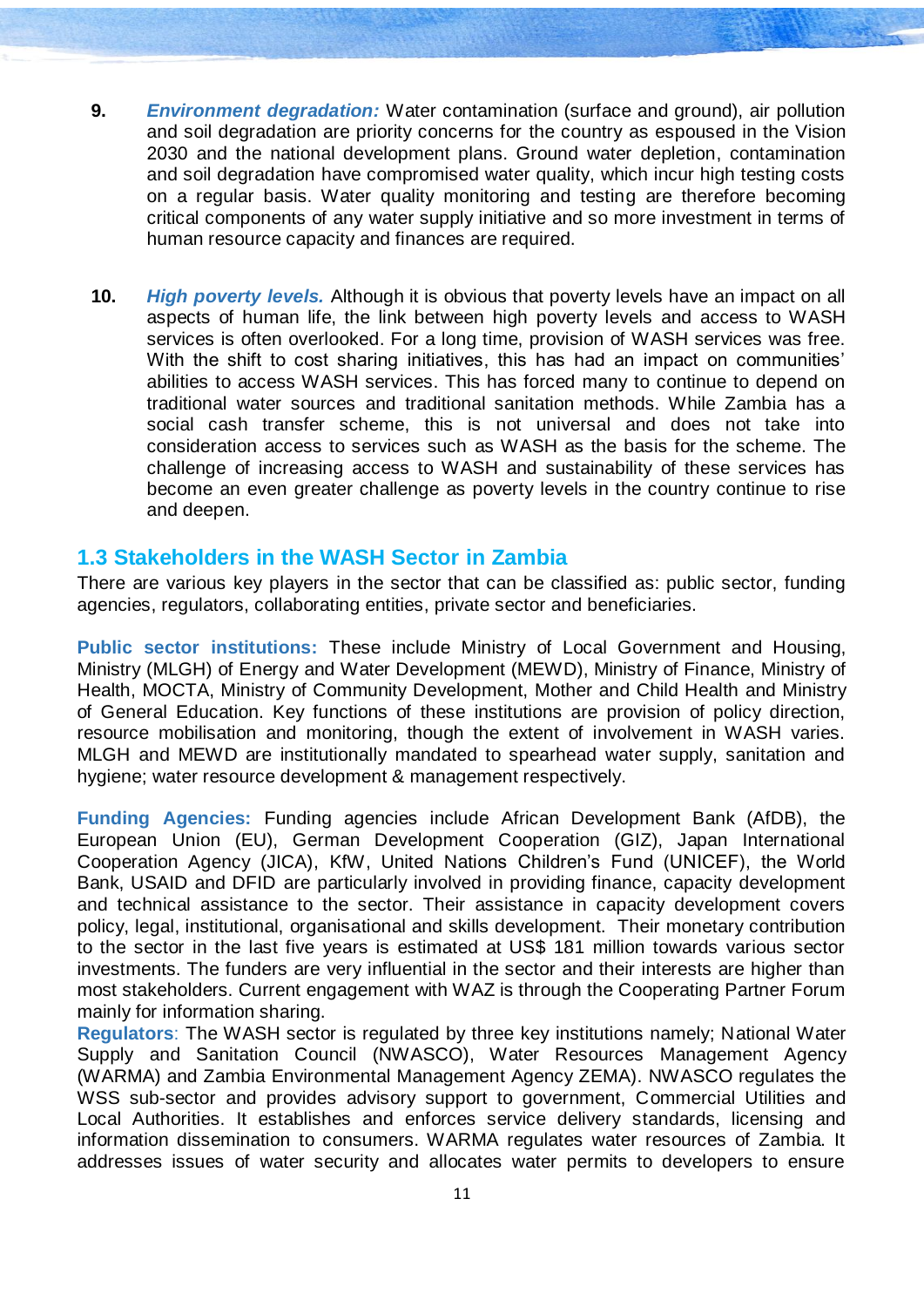equitable access to water for all competing needs. ZEMA works with other relevant authorities to develop standards and guidelines relating to the protection of air, land, water and other natural resources, advocates for stakeholder involvement in environmental protection, provides advice on formulation of environment friendly policies. The extent to which WAZ currently works with key regulators in the WASH sector is very low despite their relatively high levels of power and interest.

**Other stakeholders:** Other stakeholders include collaborating entities, private sector, implementing agencies and beneficiaries. Collaborating entities: WSAG, WASAZA, Cooperating Partners' Forum, media, academic institutions, Zambia NGO WASH Forum and Ministerial Project Coordinating Committees (PCCs), DDCCs and D-WASHE Committees. These provide platforms for information sharing, advisory support and policy dialogue and project implementation.

The private sector's current participation is mainly through provision of consultancy services, development of infrastructure and supply of tools and equipment. Their participation however remains haphazard and fragmented. WASH activities are implemented by various players that include LAs, CUs, NGOs, CBOs such as Artisan Associations, V-WASHE Committees and CSOs. Most of these are involved in service delivery, resource mobilization and providing technical support to communities.

# **Our Response**

#### **2. Our Strategic Positioning**

WAZ has played, and will continue to play, a pivotal role in influencing the WASH sector in Zambia and is recognized as a credible actor. WAZ has gained a lot credibility on complementing government service delivery and improving people's access to WASH services. We have been known over the years as capacity builder of partners including local authorities in the areas of financing, planning, monitoring and reporting on WASH services. WAZ is also well known for pioneering work on **equity and inclusion** in WASH in Zambia and has piloted with great success, initiatives such as **Self Supply** and **Manual Drilling methodologies**.

Over the next five years, we will build on this credibility to leverage our work and to position WAZ as *'A leading organization influencing and facilitating transformational change for enhanced access to WASH services in Zambia*'. This will be accomplished through two distinct niches:

i. "*To be known as key Influencer in the WASH sector*"- WAZ will re-invigorate and focus more attention on public engagement and campaigning by mobilising supporters particularly the youth to draw attention and trigger debates and transform the WASH agenda to achieve greater responsiveness from duty bearers. Our key roles in this process of transformation will be to facilitate, motivate and influence others, to challenge (and to be challenged) to support and to mobilize others to lead the change.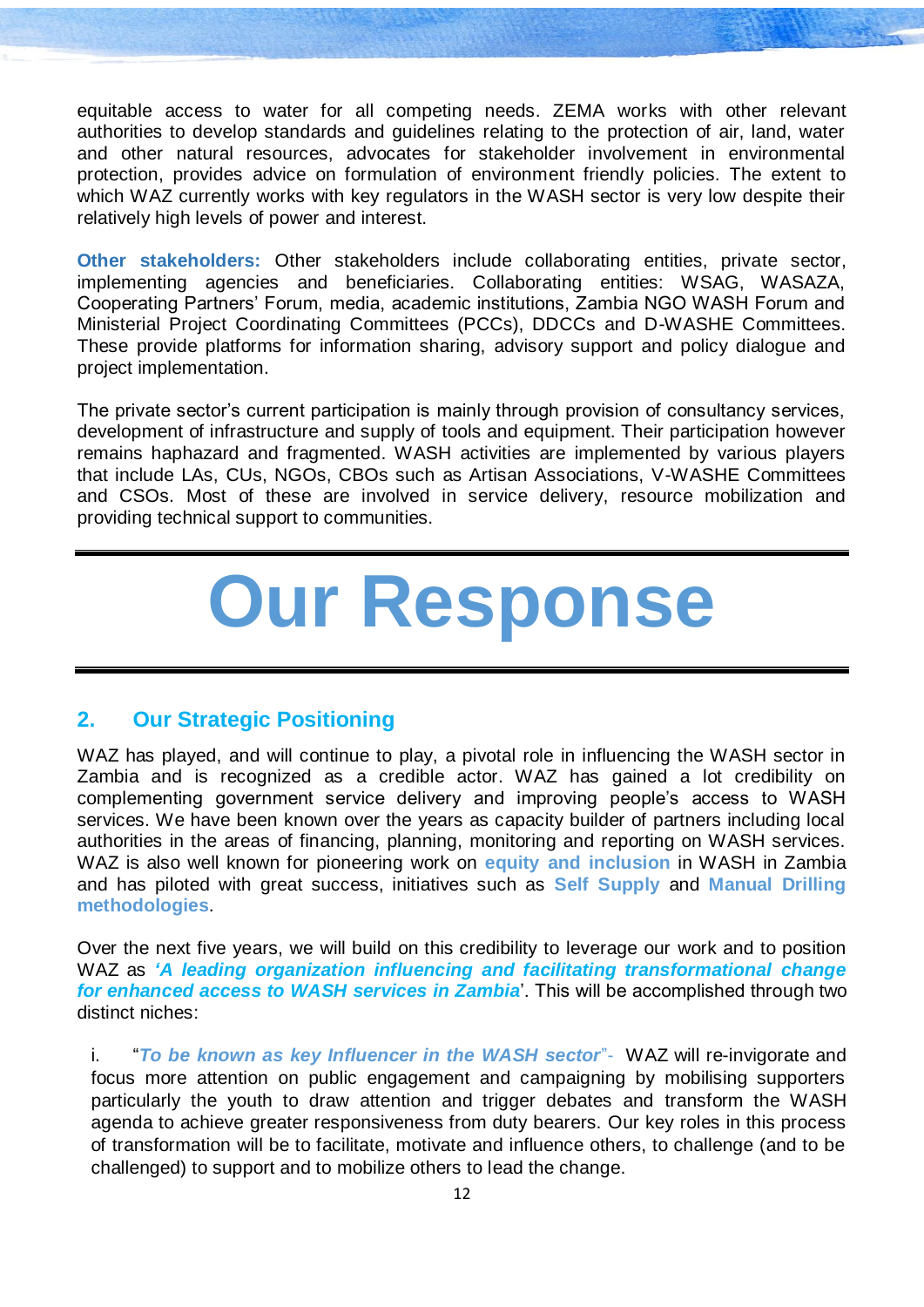*ii. "To be known as innovators and custodian of modelling services*"- WAZ will move away from using service delivery as an end in itself to a situation where we can partner with other actors to innovate and model WASH technologies and approaches for replication and scaling up of sustainable WASH services.

We believe that change is possible, that we can transform the water sector in Zambia to ensure that everyone, everywhere has access to quality and sustainable water, sanitation and hygiene services.

To play the above key roles and address the blockages identified above, WAZ has agreed on a transformational change goal that will see our country programme contribute to over the next five years is *'increased access to quality and sustainable Water, Sanitation and Hygiene services particularly for excluded groups through a well-coordinated and effective WASH sector that fulfils the rights of citizens'*

#### <span id="page-13-0"></span>**2.1 Our Theory of change**

The owes who are Our Theory of Change is based on the strong belief that access to water, sanitation and hygiene services by all is vital as this significantly contributes to improved quality of life and productive capacities of citizens and can therefore contribute to the development and growth of the country. WaterAid also believes that everyone, everywhere in Zambia can enjoy the right to access quality water, sanitation and hygiene services. crazy enough to think they can change the world are the ones who  $do \sim$  Anonymous

To achieve this, however, requires a **systematic response** and **long term commitment** to address the key blockages to WASH access. It also requires working with multiple partners and stakeholders. More importantly, it requires the **active urgency** of people excluded from accessing WASH to take a lead in making this happen.

We therefore believe that transformative changes we seek will happen when communities are **empowered** to **demand accountability and rights to WASH services.** We have seen how over the years, communities have been subjected to the benevolence of political class and increasingly of both local and multinational companies in delivery of social services, especially access to water. With each election, political class and government make promises to citizens that are quickly forgotten once they assume office. Empowerment of communities is therefore vital to ensure that they hold leaders accountable for delivery of basic social services.

Another pre-requisite for this change to happen is when government is **transparent** and **responsive to citizens' demands; policies, legal and institutional frameworks** are revised and sustainable **WASH models** are adopted by government and other stakeholders. This is perhaps the biggest blockage to increasing access to WASH. It will require us to use our influencing role to compel government to take **leadership** of the sector to resolve once and for all the legal, institutional and policy challenges the sector faces.

Finally, we believe that change will happen when **capacities** of duty bearers and stakeholders are enhanced and the sector is **well coordinated** and when there is effective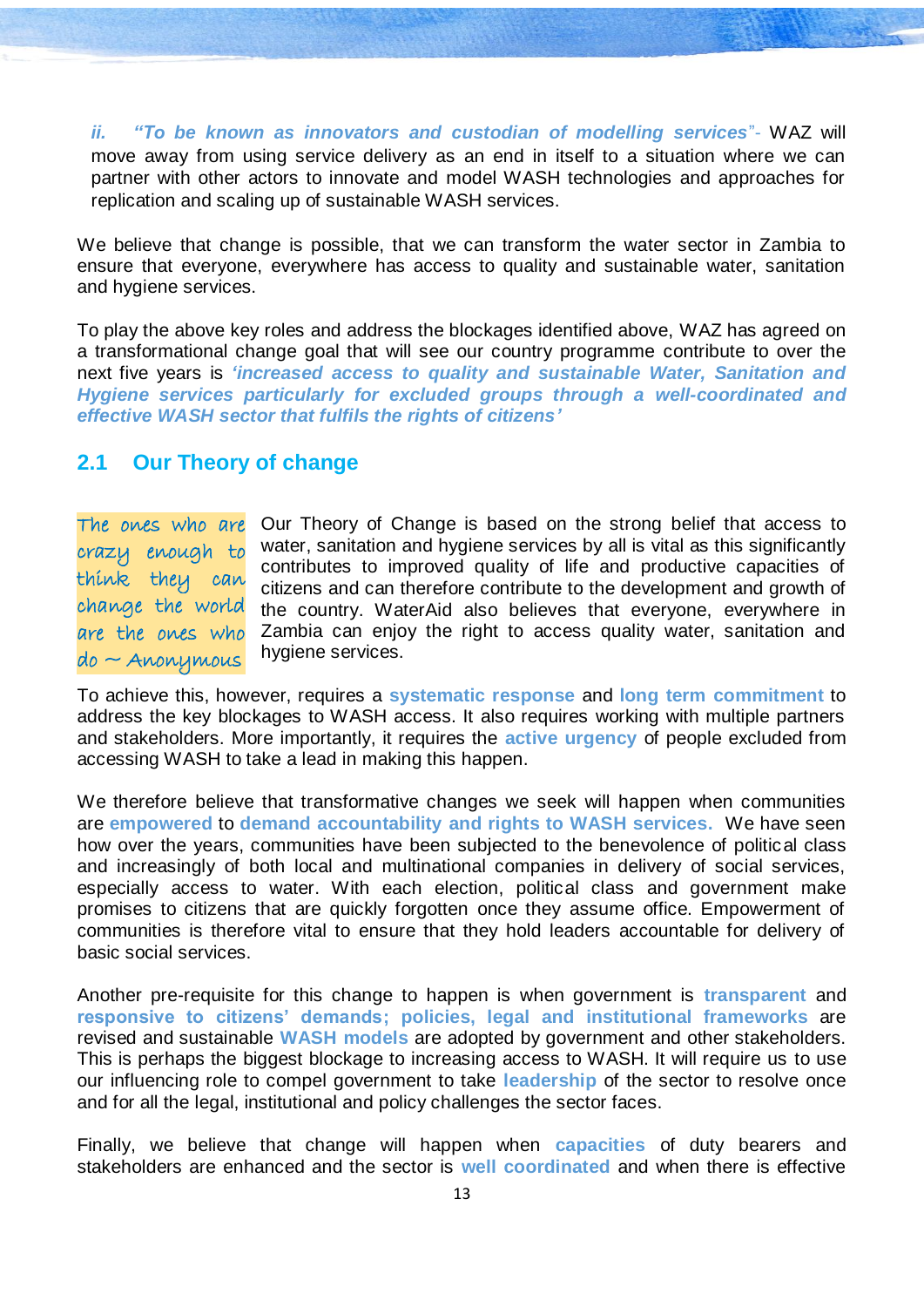integration with other sectors that will greatly reduce duplication and fragmentation of efforts and resources optimally utilized.



# <span id="page-14-0"></span>3. Our Key Change Promises to transform delivery of WASH services

The goal for WAZ Country Program Strategy in the next five years is to achieve "*increased access to quality and sustainable Water, Sanitation and Hygiene services particularly for excluded groups through a well-coordinated and effective WASH sector that fulfils the rights of citizens".* To achieve this goal, WAZ has committed to deliver on four Key Change Promises - KCPs (objectives) that will be pursued over the next five years. These change promises are commitments that we make to ourselves, the communities we serve and those who support us to deliver on the change we desire.

**Key Change Promise 1:** Empower communities to demand accountability and claim their rights to equitable, inclusive and sustainable WASH services by 2021

We will mobilize communities, build their capacity to demand accountability and claim their rights and will support the creation of platforms for rights holders to engage with duty bearers. We will also empower communities to use tools to track delivery and ensure services are inclusive and gender responsive. To promote active participation of citizens at all levels WAZ will focus on developing a supporter base for its campaign work which is a major shift in the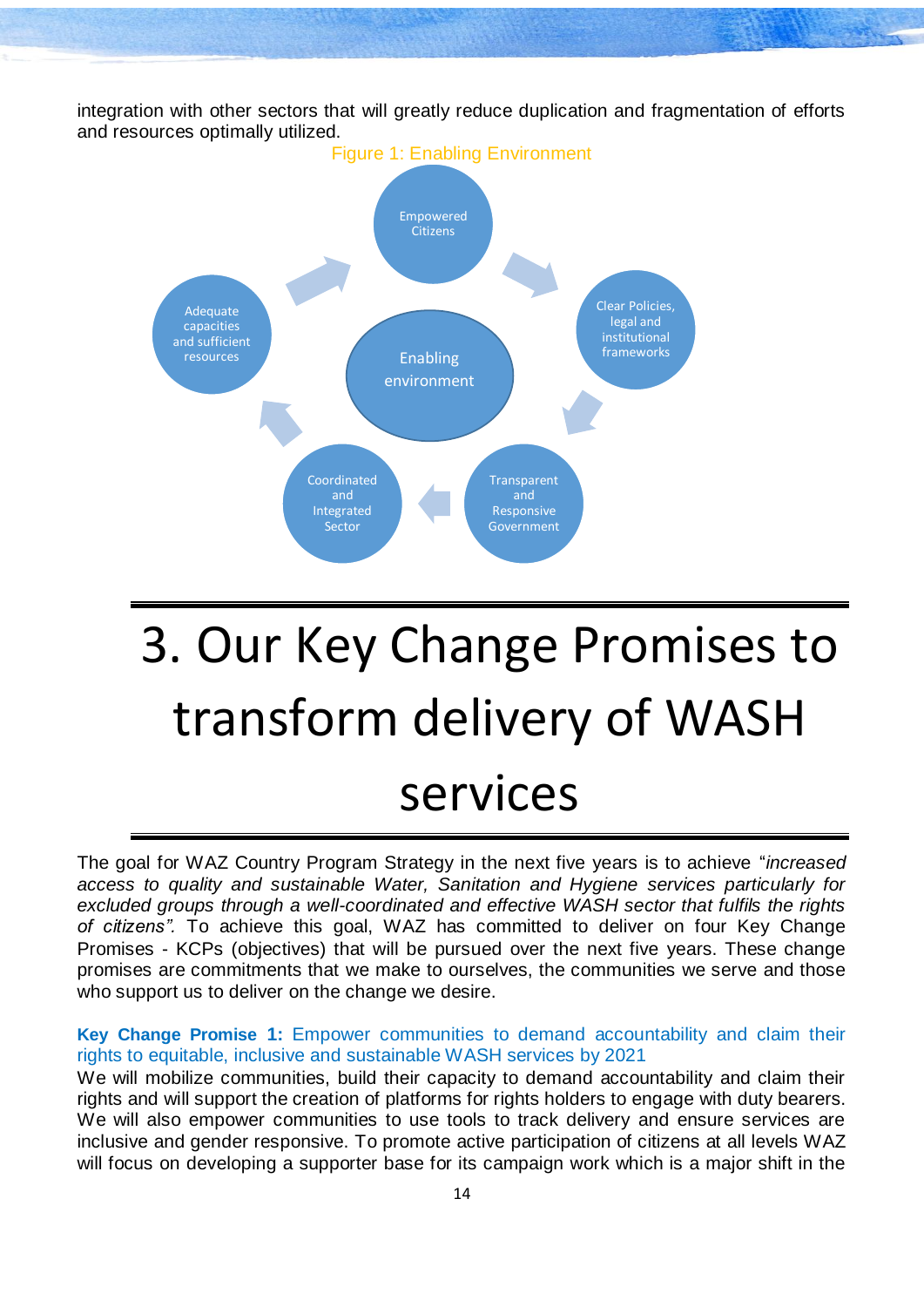way WaterAid Zambia works. We will work to address challenges that hinder citizen participation such as lack of information and low literacy levels by pushing for the creation of platforms for citizens engagement with key duty bearers and incorporating literacy programmes such as REFLECT in capacity building initiatives for communities. We will empower communities to advocate for the domestication of relevant instruments that provide of basic rights and monitor their implementation, including implementation of national plans on WASH and goal #6 of the SDGs. Our actions will enhance community voices not only on WASH but other basic social services. A key pillar of this objective will focus on enhancing **equity** and **inclusion** in WASH service delivery.

We will maximize the use of social media and other creative media platforms to mobilise and reach out to more young people. We will work with existing youth groups and networks, nurture new other groups where they are non-existent, particularly in outlying districts.

#### **Key Change Promise 2:** Support the strengthening of WASH sector institutional and legal frameworks and capacities to deliver quality WASH services for all by 2021.

WAZ will work with others to influence government to review, adopt and implement policies that have been developed but not being implemented. WaterAid will partner with other advocacy institutions that have been successful in pushing for policy and legislative changes in other sectors. We will model technologies and approaches; use evidence from this to influence government and other stakeholders to adopt these for enhanced WASH coverage. We will focus on supporting capacity development at the local level and influencing government to ensure that support is provided to local level structures for institutionalized capacity building. This includes building capacities of community structures and ensuring that these are institutionalized to ensure sustainability. We will also support capacity building of young people, internships, apprenticeships with commercial utilities and other private sector service providers to enhance human resource in the WASH sector.

#### **Key Change Promise 3:** Support the integrated planning and implementation of WASH across sectors for equitable and inclusive WASH serves for all by 2021.

WAZ will work with other actors to improve the way planning is undertaken. Our work on integration will thus focus on pushing for integrated planning particularly in the annual national budgeting process and pushing for equitable distribution of resources to key social sectors such as WASH and geographic locations such as remote rural areas where access to basic social services remains a challenge. We will focus on undertaking thorough and compelling research to inform our advocacy work on resource distribution and utilization. We have, over the years, been undertaking sector specific budget tracking and advocacy for increased financing to the sector, but this has not yielded significant results. We will thus work with non-traditional partners with more experience in public sector financing work and we will ensure that our advocacy work is rooted and based on experiences of communities that face challenges in accessing WASH.

A key milestone is to push for the country to adopt a comprehensive national resource allocation framework that will not only ensure equity in distribution of national resources, but for the WASH sector, it will also significantly contribute to delivery of inclusive WASH services. We will work with other organizations and coalitions working on Tax Justice to push for a more robust tax system to ensure effective revenue collection and equitable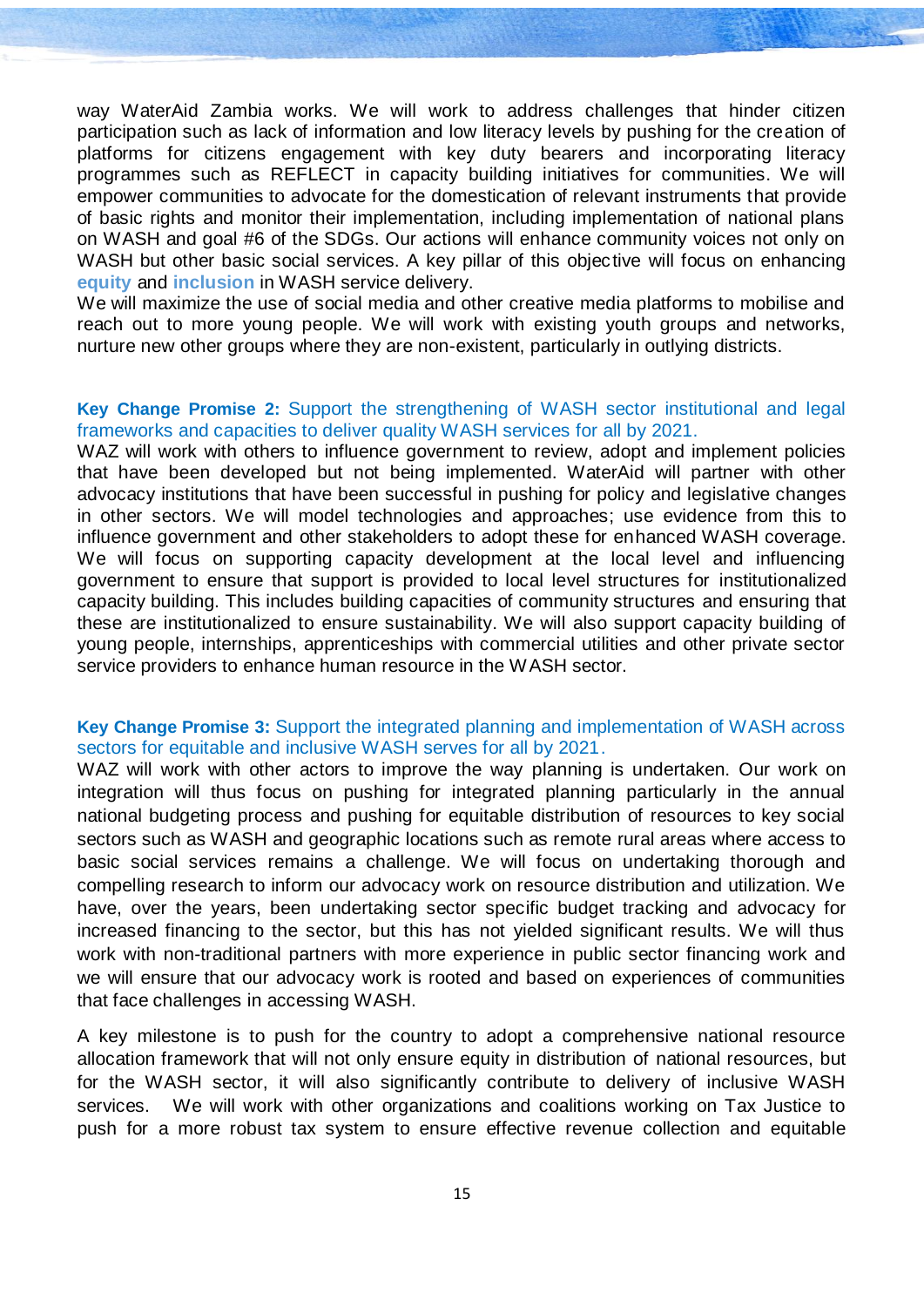distribution of these revenues. We will work to demonstrate an explicit link between tax and WASH as tax revenue pays for public services such as WASH, education and health.

Our work on integration will also focus on fostering linkages with other sectors to support work in areas such as nutrition, maternal and child health, education, social protection, climate change adaptation programmes and livelihoods as these have a direct impact on WASH and access to WASH.

**Key Change Promise 4:** Raise the profile of hygiene as a public health priority to trigger the adoption of behavioral change as a social norm by all by 2021

WAZ will work with other actors to improve and sustain hygiene behavior change including researching and challenging cultural practices that undermine adoption of hygiene behavior change in communities. To address this we will work at two levels – at national level to ensure that hygiene is recognized as a public health priority with reasonable investment in areas such as hygiene behavior change communication and legislative review, policy development and implementation; and at community level, we will model hygiene behavior change communication to trigger social norms that reinforce good hygiene behavior. We will also mobilize and work with young people as agents of change.

#### Table 1: **Key Change Promises**

| <b>Key Change Promises</b>                                                                                                                                            |  | <b>Contribution to Global Aims</b><br><b>statements</b>                                                                                            | <b>Performance measures</b> |                                                                                                                                   |  |
|-----------------------------------------------------------------------------------------------------------------------------------------------------------------------|--|----------------------------------------------------------------------------------------------------------------------------------------------------|-----------------------------|-----------------------------------------------------------------------------------------------------------------------------------|--|
| Goal:                                                                                                                                                                 |  |                                                                                                                                                    |                             |                                                                                                                                   |  |
| Increased access to quality and<br>sustainable Water, Sanitation and vision of 'A world where<br>Hygiene services particularly for<br>excluded groups through a well- |  | Contribute to the WA Global<br>everyone, everywhere has<br>safe water, sanitation and                                                              | 1.                          | Evidence of the incorporation of<br>human rights standards and<br>principles into sector systems and<br>processes                 |  |
| coordinated and effective WASH<br>sector that fulfils the rights of<br>citizens.                                                                                      |  | hygiene'                                                                                                                                           | 2.                          | Evidence of promotion of human<br>rights standards and principles for<br>service delivery                                         |  |
|                                                                                                                                                                       |  | 3.<br>4.                                                                                                                                           |                             | Proportion of population with access<br>to WASH                                                                                   |  |
|                                                                                                                                                                       |  |                                                                                                                                                    |                             | Increased allocation of funds to<br><b>WASH</b>                                                                                   |  |
| <b>Key Change Promises</b>                                                                                                                                            |  |                                                                                                                                                    |                             |                                                                                                                                   |  |
| 1.<br>demand accountability<br>and claim their rights to<br>equitable, inclusive and<br>sustainable WASH                                                              |  | Empower communities to Contribute to WA Global Aim<br>on "reducing inequalities that<br>prevent the excluded from<br>realizing their right to safe |                             | Evidence of change in the use of<br>procedures for WASH-related<br>requests and complaints by duty<br>bearers and rights holders. |  |
| services by 2021                                                                                                                                                      |  | water, sanitation and<br>hygiene services"                                                                                                         | 2.                          | Evidence of changes in the role<br>CSOs and NGOs play in facilitating<br>the empowerment of citizens to claim<br>their rights     |  |
|                                                                                                                                                                       |  |                                                                                                                                                    | 3.                          | Change in knowledge, attitude and<br>practice of importance of WASH by<br>duty bearers and rights holders.                        |  |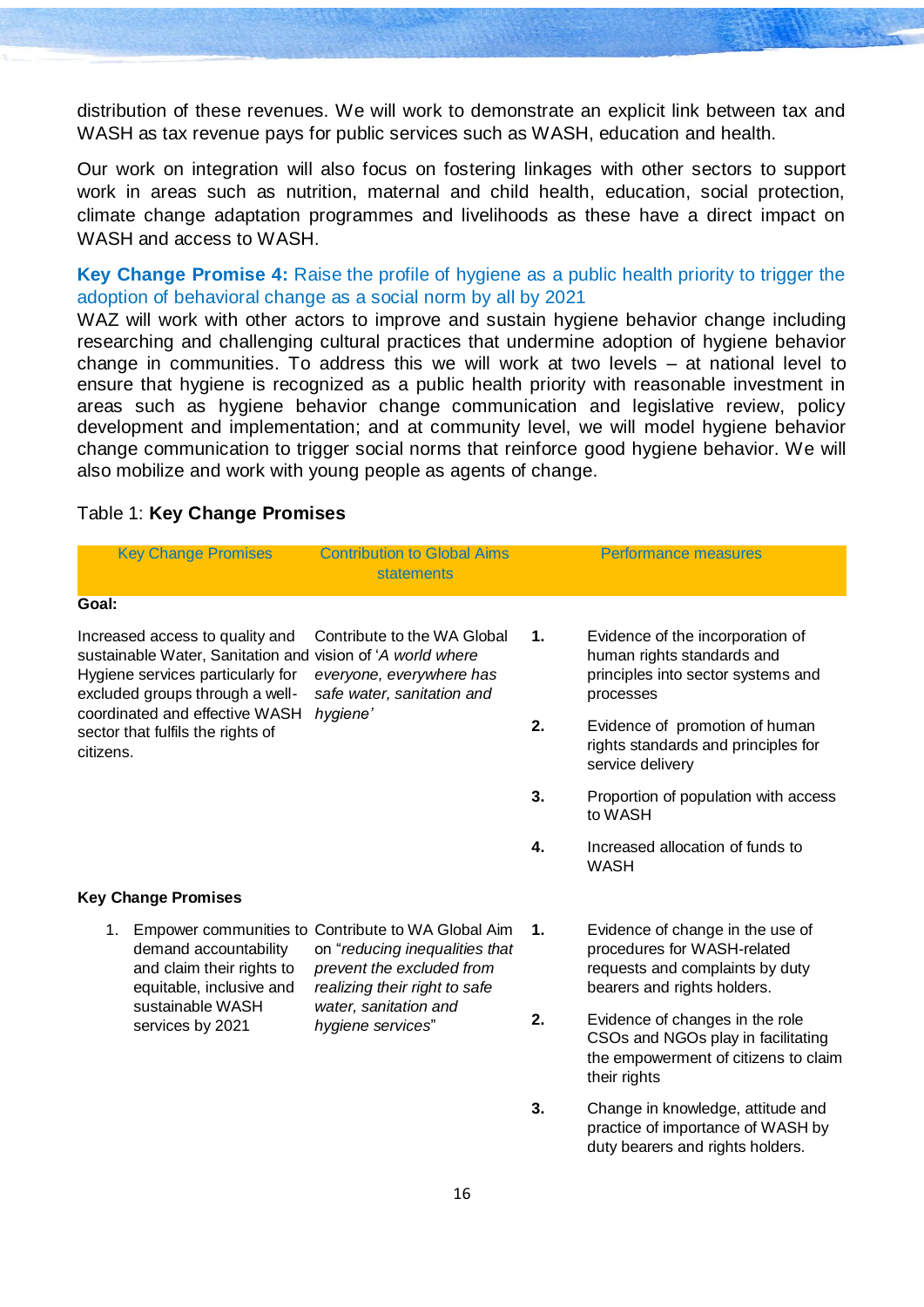|    | <b>Key Change Promises</b>                                                                                                                       | <b>Contribution to Global Aims</b><br><b>statements</b>                                                                                                                                                   |    | <b>Performance measures</b>                                                                                                                                                                                                        |
|----|--------------------------------------------------------------------------------------------------------------------------------------------------|-----------------------------------------------------------------------------------------------------------------------------------------------------------------------------------------------------------|----|------------------------------------------------------------------------------------------------------------------------------------------------------------------------------------------------------------------------------------|
| 2. | of WASH sector                                                                                                                                   | Support the strengthening Contribute to WA Global Aim<br>on Strengthen Sustainable                                                                                                                        | 1. | 1. Evidence of availability and use of<br>capacity development frameworks.                                                                                                                                                         |
|    | institutional and legal<br>frameworks and<br>capacities to deliver<br>quality WASH services<br>for all by 2021.                                  | Services with focus on<br>supporting government and<br>service providers to<br>strengthen systems and<br>capabilities required to                                                                         | 2. | 2. Evidence of incorporation of<br>human rights standard of WASH and<br>principles into sector systems and<br>processes                                                                                                            |
|    |                                                                                                                                                  | deliver sustainable Water,<br>Sanitation and Hygiene.                                                                                                                                                     | 3. | The number and nature<br>of tested<br>models that are adopted and scaled<br>up by WASH sector                                                                                                                                      |
|    |                                                                                                                                                  |                                                                                                                                                                                                           | 4. | Evidence of unified sector plans and<br>performance frameworks                                                                                                                                                                     |
| 3. | Support integrated<br>planning and<br>implementation of WASH<br>across sectors for<br>equitable and inclusive<br>WASH serves for all by<br>2021. | Contribute to WA Global Aim<br>on integration of sustainable<br>development focusing on the<br>need to work with others to<br>develop plans and activities<br>that integrate WASH to<br>accelerate change | 1. | Evidence of change in the joint<br>planning, monitoring and evaluation<br>of WASH interventions                                                                                                                                    |
|    |                                                                                                                                                  |                                                                                                                                                                                                           | 2. | % of national and district budget<br>allocated to WASH across relevant<br>sectors                                                                                                                                                  |
|    |                                                                                                                                                  |                                                                                                                                                                                                           | 3. | Evidence of that reflects the<br>development and adoption of<br>financial models that ensure the<br>provision of sustainable affordable<br>WASH services for the poorest, hard<br>to reach and excluded groups and<br>individuals. |
|    |                                                                                                                                                  |                                                                                                                                                                                                           | 4. | Changes in Government's absorption<br>capacity of funding available for<br><b>WASH</b>                                                                                                                                             |
| 4. | Raise the profile of<br>hygiene as a public                                                                                                      | Contributes to WA Global<br>Aim on Improving Hygiene                                                                                                                                                      | 1. | Evidence of cross sector policies<br>giving prominence to hygiene.                                                                                                                                                                 |
|    | health priority to trigger<br>change as a social norm and Sanitation.<br>by all by 2021                                                          | Behaviours to maximise the<br>the adoption of behavioral benefits of access to Water                                                                                                                      | 2. | Evidence of development and use of<br>the National Hygiene Strategy and<br>plans.                                                                                                                                                  |
|    |                                                                                                                                                  |                                                                                                                                                                                                           | 3. | Evidence of increased proportion of<br>budget allocated to hygiene<br>programmes.                                                                                                                                                  |
|    |                                                                                                                                                  |                                                                                                                                                                                                           | 4. | Incidence of WASH related diseases.                                                                                                                                                                                                |

**5.** Level of investment in hygiene at community level.

# <span id="page-17-0"></span>**6.**Our Key Shifts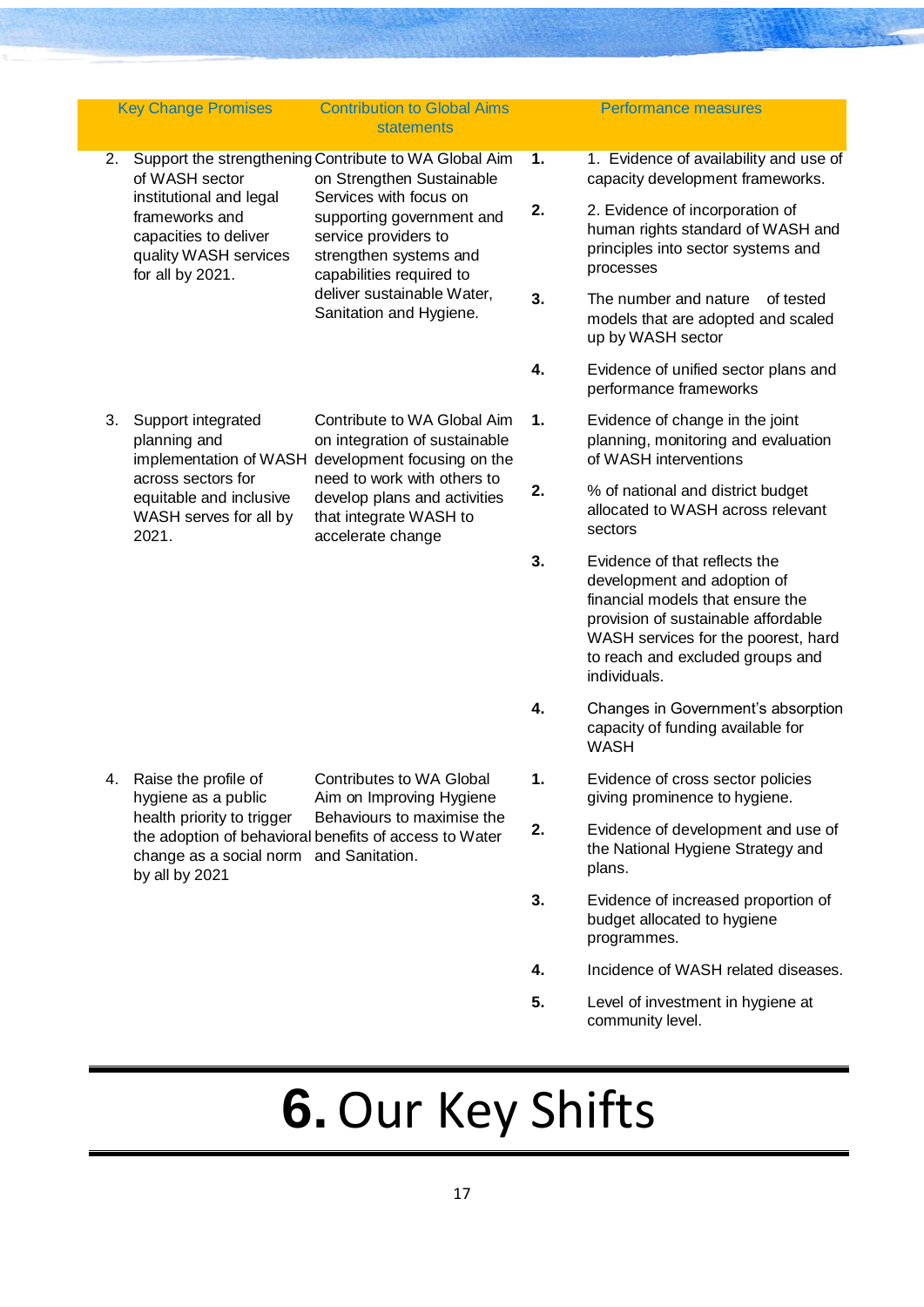Achieving the goal and objectives will require key shifts in the way we currently operate. The key shifts that will characterise the WAZ programme over the next five years are summarised below.

- **1.** We will move from using service delivery as an end in itself to a means to model WASH technologies and approaches for replication and scaling up.
- **2.** We will move from needs to rights based approach to mobilise and organise communities to demand their right to WASH and accountability from duty bearers.
- **3.** We will move from supporting ad-hoc structures (at district level) that are not legally recognized and backed by institutional framework at sub-district and community level to systemic approach based on the national decentralization framework and will also advocate for institutionalization of community based structure for sustainability purposes.
- **4.** We will start focusing on public engagement, advocacy and campaigning by mobilising supporters particularly youths to draw attention to specific issues such as hygiene to trigger responsiveness from duty bearers.
- <span id="page-18-0"></span>**5.** We will broaden and establish strategic partnerships to include non-traditional WASH partners. This is because we will also adopt a broader development approach rather than exclusive focus on WASH.

# 5. Our Programmatic Approach

The Zambian Country Programme comprise three main programs: 1) **Modelling WASH Service delivery alternatives** aimed at demonstrating cost effective, sustainable and participatory ways of delivering WASH services particularly in communities with high levels of poverty, difficult terrain and generally poor sanitation and hygiene practices. 2) **Public Influencing and Engagement (PIE)** aimed at empowering communities to demand their rights to WASH and influencing government and other stakeholders to prioritise WASH 3) **Hygiene Matters (HYM)** aimed at raising the profile of hygiene as an important public health priority.

#### **5.1 Modelling Alternatives WASH (MAWASH)**

Under this programme, WAZ working with other actors, will focus on modelling and demonstrating best practices on delivering WASH services. This will include a clear focus and strategy on researching water and sanitation technological options and practices. This will require WAZ to work with other organisations that have expertise in technological options, but will also rely on traditional knowledge to enhance, demonstrate and test alternatives.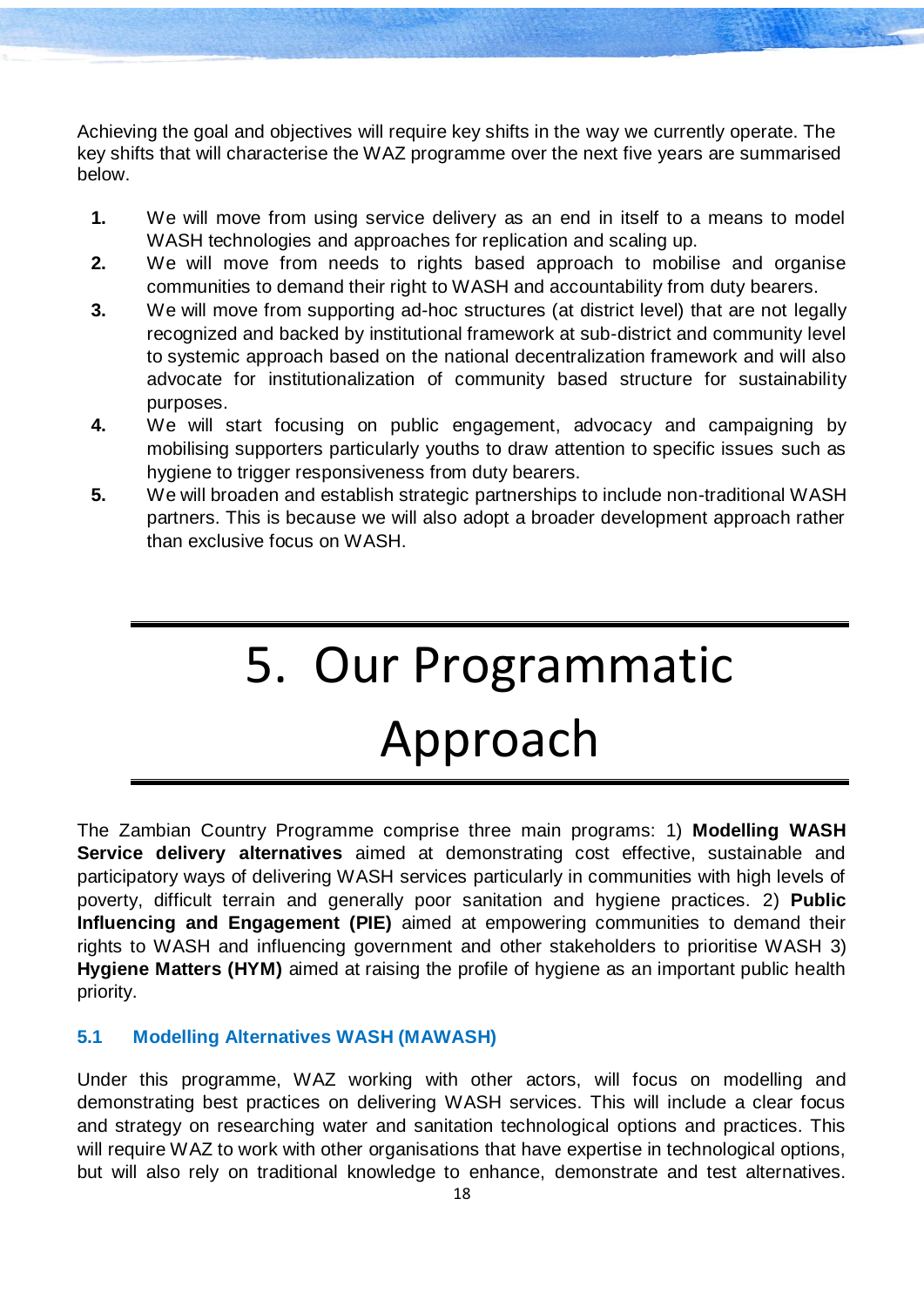Under this programme, WAZ will further explore and possibly consolidate its work on Self Supply and Manual Drilling methodologies.

The programme will also focus on improving quality of services, championing methodologies for quality monitoring, development and enforcement of quality standards by relevant bodies. The programme will aim at supporting the development of a comprehensive national M&E framework for WASH.

Another key component of this programme will be focussing on sustainability, operation of maintenance of WASH facilities. Ensuring that communities play a key role in operation, maintenance and sustainability of WASH facilities will be a priority and WAZ will aim to develop expertise at community level to support sustainability of WASH services. Related to this, WAZ will work on analysing WASH values chains to identify areas that may need to be addressed in order to contribute effectively to sustainability of WASH services. Value Chain Analysis will also be utilised to identify possibilities of supporting any work on sanitation marketing

This programme will focus on developing participatory tools and models for WASH and ensuring that staff, partners have adequate capacity to utilise these tools for effective community mobilisation and supporter engagement.

#### **5.2 Public Engagement and Influencing (PIE)**

This programme will mainly focus on advancing WASH as a human right. Under this programme, WAZ will work to mobilise, organize and empower communities to demand rights to WASH. WAZ will also aim to mobilise supporters from ordinary citizens to other sectors to build support for prioritization and recognition of WASH as a right. This programme will support the campaigning work of WAZ. Over the period of this strategy, WAZ will aim to implement at least 2-3 key campaign priorities that will advance its country strategy objectives.

Another key aspect of this programme will be a focus on supporting full decentralization to ensure that service delivery is as close as possible to the communities and that local authorities take full responsibility for delivery of WASH services. The work will also focus on supporting the strengthening of community structures and platforms to push for, support and monitor delivery of WASH services at community level.

This programme will also focus on public financing of WASH, and under this area, the programme will integrate a focus on tax justice to push for enhanced revenue collection, equitable distribution and accountability in utilization of public resources.

The work on integration will also be anchored under this programme as it will also focus on supporting integrated planning through key processes such as national planning and budgeting processes. The programme will undertake advocacy initiatives cutting across all programmes, focusing on integration with health, education and nutrition and using **Healthy**  Start as a tool and entry point for WAZ's advocacy work

Sector coordination and cross sector coordination will also be covered under this programme. Specifically, the programme will contribute to supporting the effective functioning of the NGO WASH forum and linkages with other stakeholders and platforms.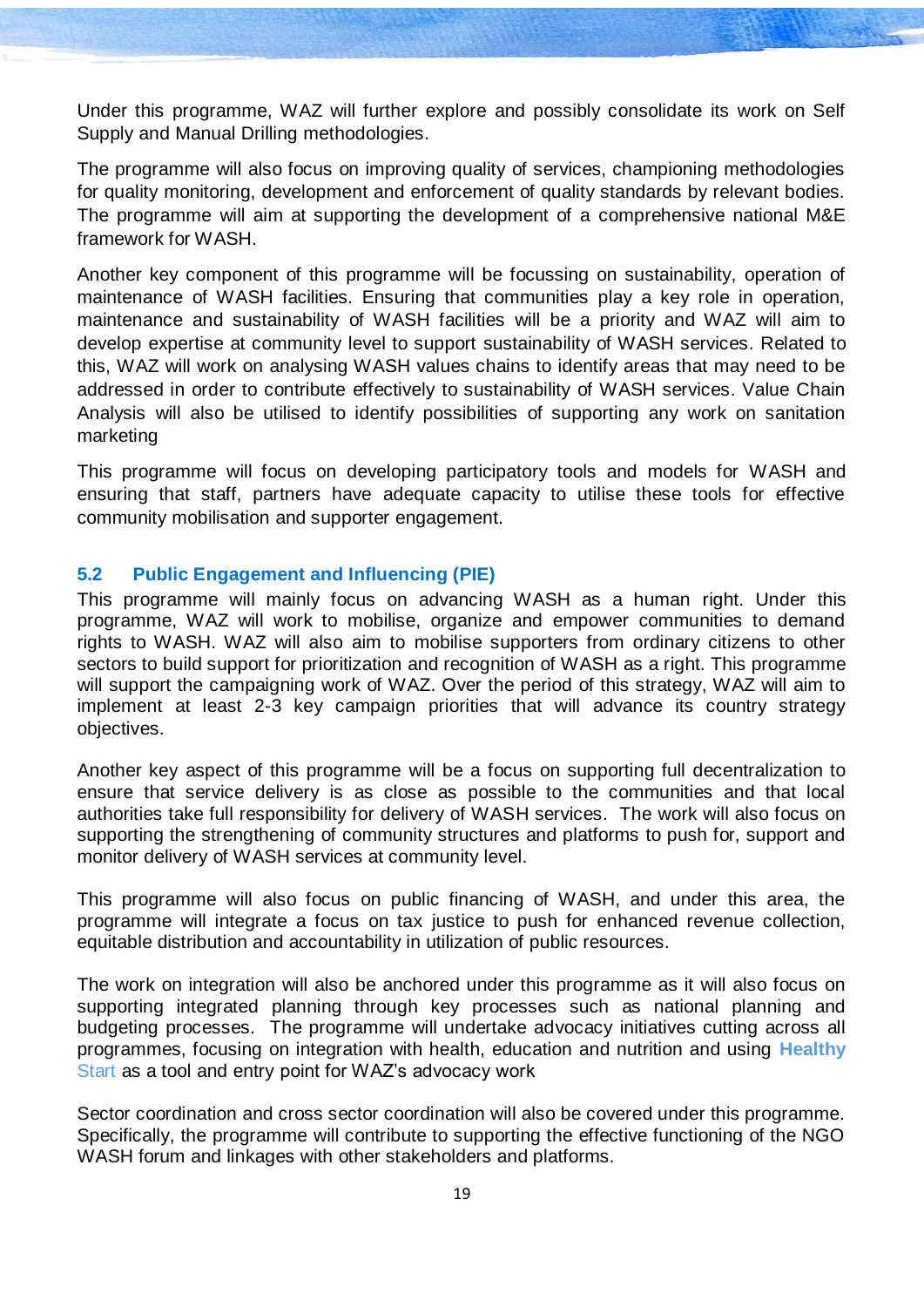Another key component of this programme is knowledge management, documentation and communication. The programme will support learning within WAZ and with partners and other stakeholders, will support knowledge management and documentation within WAZ and contribute to the WASH sector and to other relevant sectors. Engagement with media and use of other media will be key in the delivery of this programme. WAZ will over the strategy period work on developing a vibrant, user friendly knowledge knowledge hub that will be accessible to all stakeholders.

#### **5.3 Hygiene Matters (HYM)**

This Programme is aimed at raising hygiene as a public health priority. Through this program WAZ will champion and raise the profile of hygiene and advocate for prioritization of hygiene in policies, strategies and practices.

WAZ will also focus on integration of hygiene in other sectors and will therefore use Healthy Start as an entry point.

WAZ will mobilize and work with young people as agents of change to support behavior change awareness initiatives on hygiene.

#### **Programmatic Approaches**

WAZ will employ a blend of core and impact level approaches and service delivery models to implement the Country Program Strategy. At strategic level, the main approaches that will be used are: Rights Based; District Wide and Sector Strengthening.

**5.4 Rights Based Approach:** WAZ recognizes that access to WASH in Zambia has been hindered by the fact that it is not recognized as a right. In fact, the practice by government and politicians is to deliver these services as benevolence to communities and thus communities remain indebted to these leaders and do not hold them accountable. WAZ will therefore focus on mobilizing, organizing and empowering communities to demand accountability from duty bearers and to claim their rights to WASH. We will also focus on supporting duty bearers to be more responsive to citizens. This will require as and our partners to be bold and courageous, to stand in solidarity with communities as they demand fulfilment of their rights and to work with and support human rights defenders who will lead this work.

To use this approach properly, WAZ will need to: 1) understand the underlying causes of people's inability to access WASH services; 2) undertake thorough power analysis in order to shift power to communities to claim their rights; 3) undertake thorough gender, equity and inclusion analysis to inform demands for rights to WASH; 4) work with duty bearers to strengthen their capacity to overcome these barriers and fulfil their obligations to all rights holders; and 5) apply the human rights principles of participation, non-discrimination, transparency and accountability.

**5.5 District Wide Approach:** WAZ will use the District Wide Approach (DWA) in implementing activities related sector strengthening, coordination and integration. Using this approach, we will partner with district councils through the Ministry of Local Government and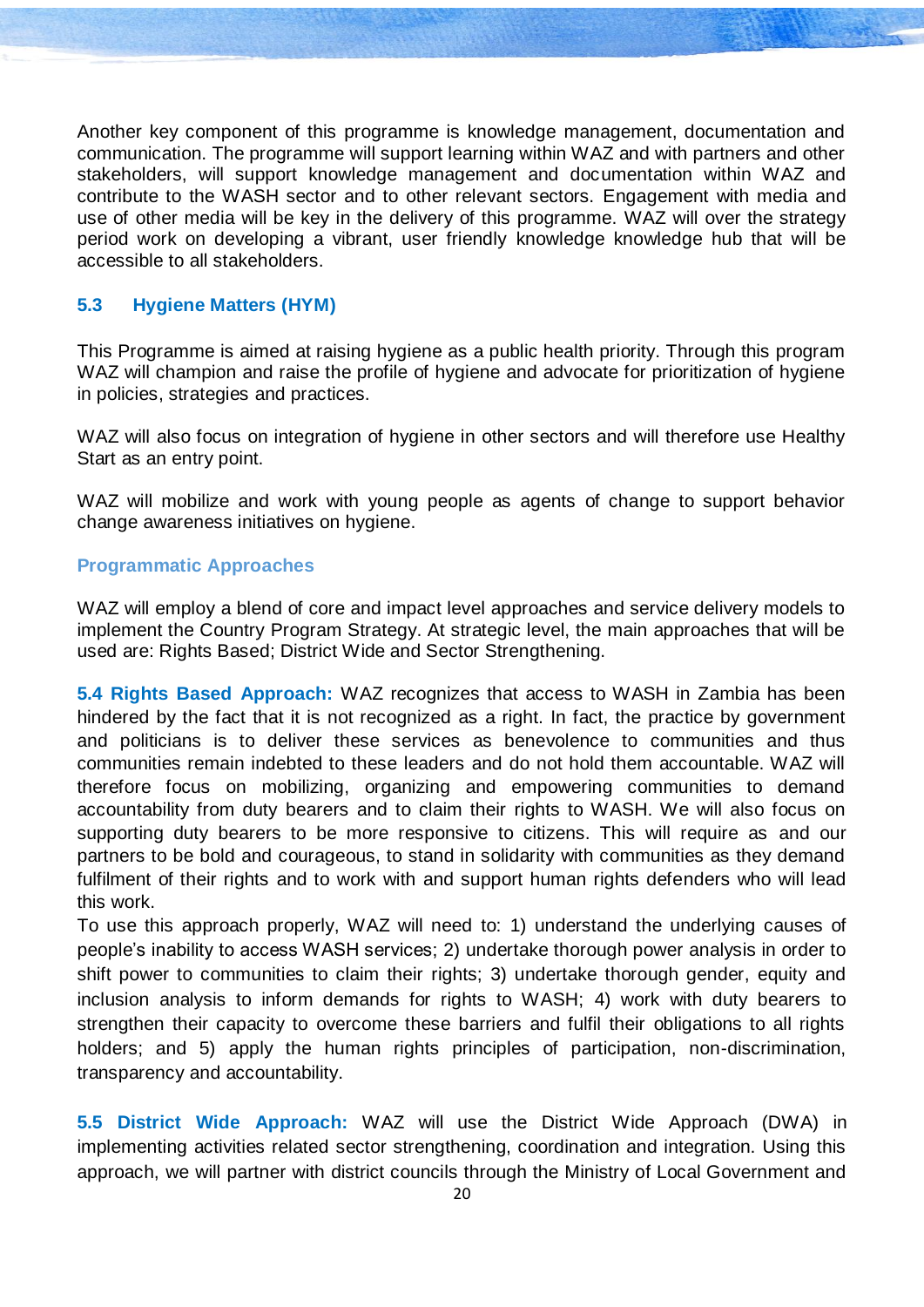Housing to prioritize WASH and bring about change. The District Wide Approach places emphasis on *"One district at a Time"* and is built on the premise that the approach deepens and focuses support to local governments or municipal authorities and other stakeholders to provide equitable and inclusive water and sanitation services.

Through this approach we will demonstrate how the interaction of good practices, sound policies and enabling context can be taken to scale; giving a practical demonstration of the three critical components of a strengthened sector, i.e**.** *effective targeting, efficient service delivery and sustainable services.* DWA will be used together with Sector strengthening.

**5.6 Sector Strengthening:** Focuses on *Policy/Strategy, Sector Coordination, Sector financing, Institutional arrangements, Performance, Monitoring* strengthening. WASH sector systems is vital in order to ensure governments and other service providers have the capability to deliver sustainable WASH services that leave no one behind. Sector strengthening methodology will be used to address issues related to poor sector performance and integration as it will assist in developing a broad understanding of the weakest sector building blocks, which pose the biggest blockage as far as improvement of sector performance is concerned (see diagram below).

Figure 2: Sector Strengthening Cycle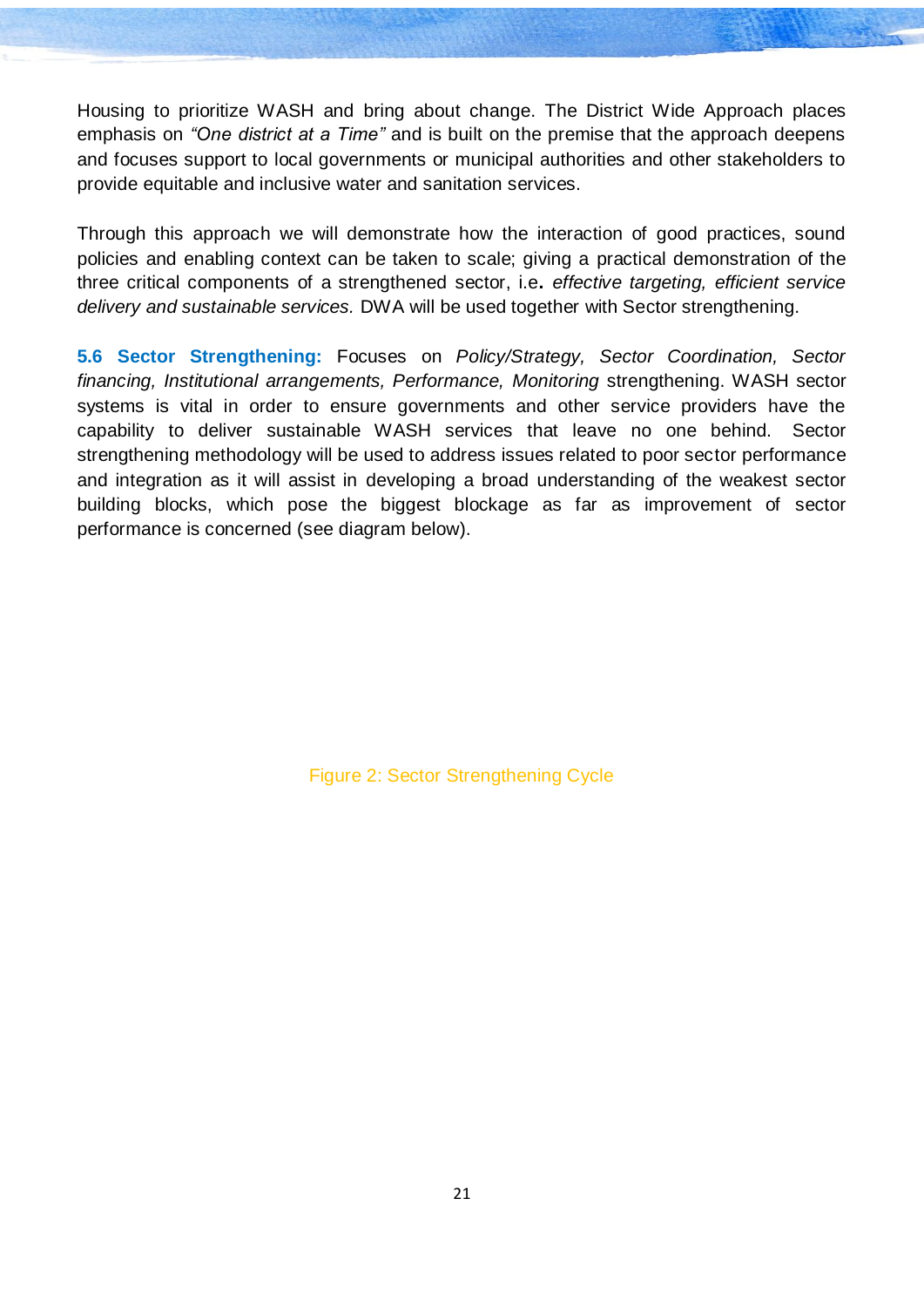

Outcomes from this process will be used in the continuous analysis of the local and national policy/capacity context as part of sector building cycle. WAZ will facilitate focused analysis of sector issues at various levels and their impact on WASH from a multi-dimensional point of view and work with local authorities and municipalities to address the challenges identified.

### 6. Where we will work

<span id="page-22-0"></span>Our goal is to contribute to reaching everyone, everywhere, however, this does not imply working in every district of the country. Based on the shifts we have made in the way we will deliver our programme. We have developed a criteria which will guide entry and exit from specific geographic locations. For entry into new areas, the criteria includes: 1) high level of poverty; 2) low WASH service coverage; 3) high incidence of WASH related diseases and poor indicators for maternal and child health and 4) presence or absence of elements that complements WASH interventions. Both current operational areas and new ones will be subjected to the criteria. For exit, WAZ will follow clear exit strategy which will be part of program/project design. To this effect, we will ensure that each area that we work in as developed a clear strategic plan for the partnership with WAZ.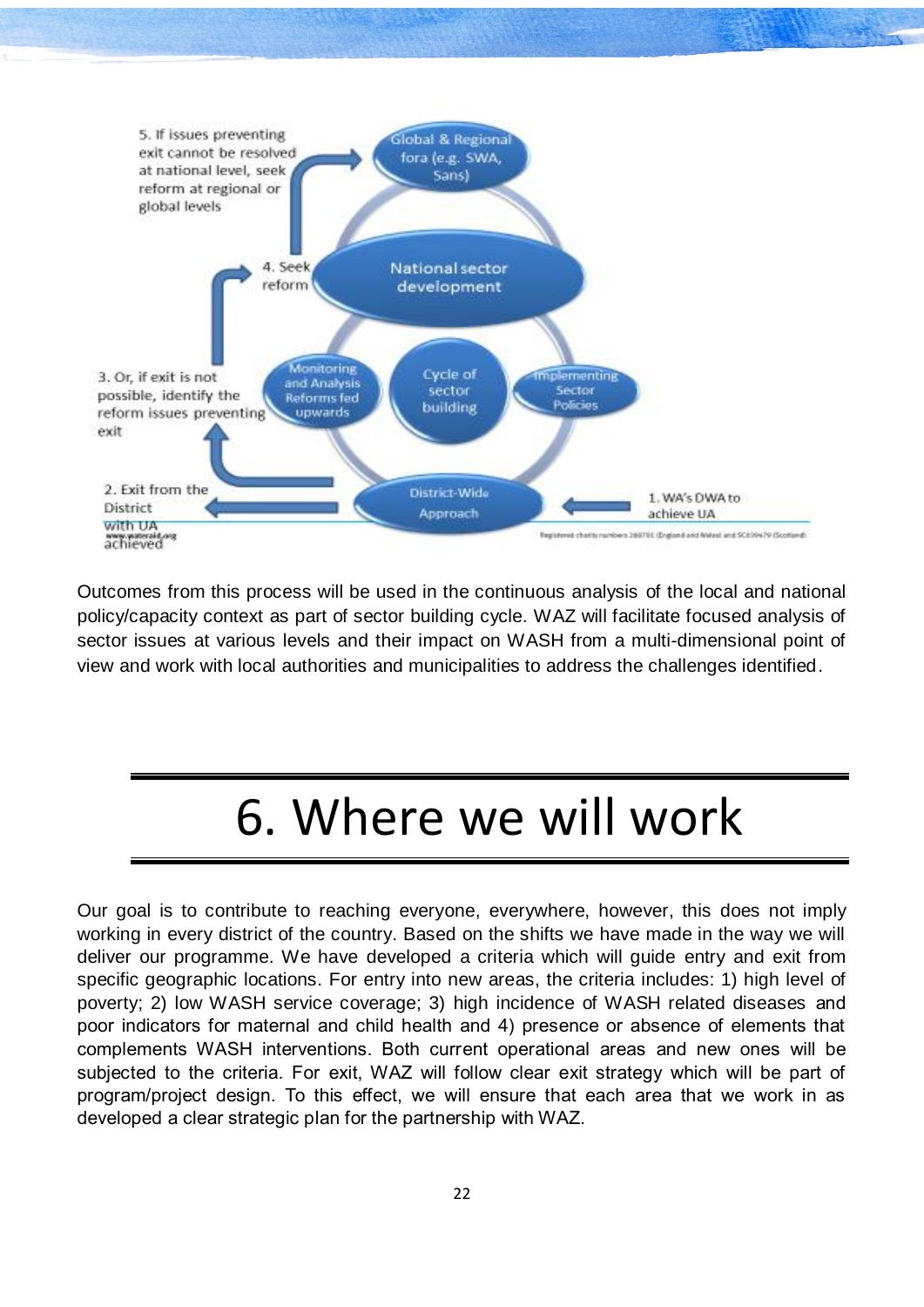WAZ has been working in some districts since its inception in Zambia in 1996. We will evaluate the programmes in such districts to determine whether to continue working in these districts. We are also committed to undertaking urban work over the strategy period and will therefore devise a specific urban strategy to guide our interventions in urban areas.

There are areas where WAZ has provided support but this support has not been logically concluded. We will revisit these areas to ensure a logical conclusion to all programme work.

We also aim to consolidate work in existing districts that we will act as flag ship districts for our modelling work on initiatives such as self-supply and manual drilling.

For this strategy, it is envisaged that WAZ will continue to work in distance remote districts as the majority of these are most likely to meet the selection criteria for geographic location. Because of the distances to these districts and the need to provide support to partners and communities to ensure good programme quality, we will ensure that we either have a physical presence or partner with others in these locations to ensure ease of monitoring our work on the ground.

Over this strategy period, WAZ will **exit 2 districts** that meet the exit criteria and will plan to develop new programmes in 2 other districts. This will be done in phased manner with phase out of one district in the first 2 years of the strategy and the other in the last 2 years.

WAZ will **develop new programmes in two new** districts, **one rural** and **one urban,** with the urban work predominantly implemented in peri-urban sites. WAZ has over the years had ambitions of working in urban areas but urban work has been by and large piecemeal. As the focus of this strategy is on influencing and modelling, urban work provides an opportunity to model urban WASH and to influence prioritization of peri-urban WASH if the WA's overall goal of everyone, everywhere is to be achieved.

<span id="page-23-0"></span>WAZ will ordinarily exit a geographical location after a period not exceeding two strategy periods (*see Appendix 3*).

### **7.** Who we will work with

**7.1 Partnerships and alliances:** We will continue to work in partnership to deliver our programme. We will nurture relationships with others and explore collaborations that add value to our work. We will also strengthen the long-term capacity and sustainability of WASH our partners. We will develop a comprehensive partnership framework that will guide partner selection, engagement and support.

In order to achieve meaningful impact with our influencing work, we will work with nontraditional partners, particularly coalitions and networks in order to have a greater voice in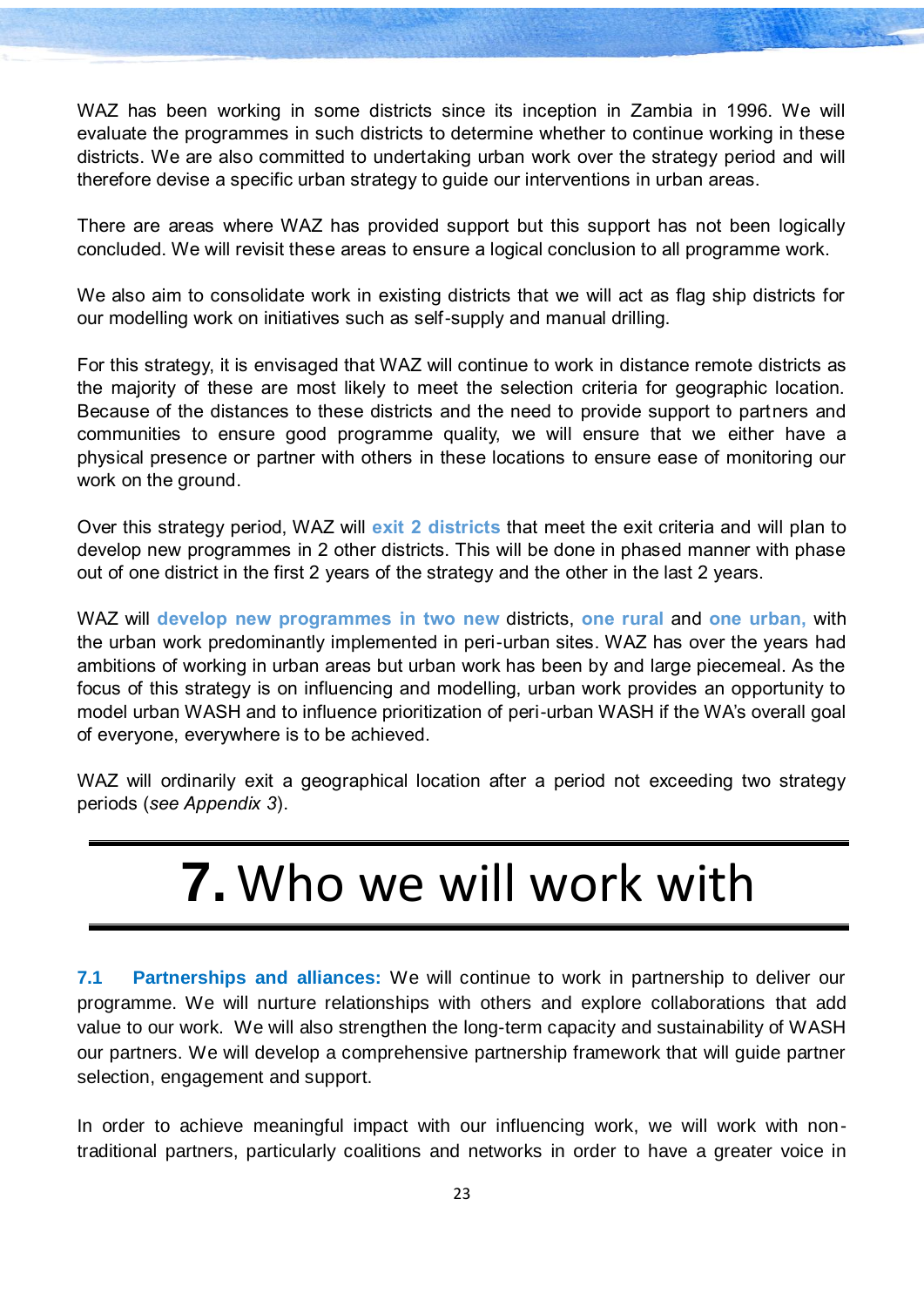national development discourse. We will also identify partners that can support our research work and technological innovation; partners that will support capacity building and media partners to enhance communication.

**7.2 Involvement of the Youth and Young People in hygiene promotion:** As we have already highlighted, Zambia has a youthful population. With high levels of an employment, many young people are disaffected and therefore engage in negative vices. Young people are also easily swayed in political campaigns, and increasingly involved in violence. Young people's energy can, however, be harnessed positively to fight for water rights. Young people are often good change agents. We will therefore work with young people as agents of change, particularly in hygiene promotion, advocacy and campaigning.

# <span id="page-24-0"></span>**8.** What success will look like and how it will be measured

The success measurement framework has been developed with clear outcomes, outputs and performance measurements *(see Appendix 1).* This success measurement framework will be implemented through a well-articulated Monitoring and Evaluation Plan that will outline information needs, responsibilities and timeframes that should guide the Country Programme to measure progress and achievements against our strategic objectives. The Monitoring and Evaluation Plan will also be anchored on the Project Management and Information System (PMIS) that should deliver a reliable and accessible electronic data management system. Various pieces of Monitoring and Evaluation will take place at different levels of the Country Programme. At programme level, there will be specific logical frameworks with specific programme monitoring and evaluation plans that will be used to track programme performance based on standardized timelines, processes, templates and guidelines.

At Country Programme level, performance monitoring and review processes will include output verifications, quarterly reporting, six months and annual reporting. The baseline survey will be conducted as a benchmark upon which success will be measured at the beginning of the strategy. The Post Implementation Monitoring Surveys (PIMS), mid-term progress review and end of strategy evaluation to assess the Country Programme progress and outcomes (impact) will be conducted. These processes will ensure WAZ not accountable only to donors, but to the communities WAZ works with and to stakeholders like the Government of Zambia, partners and people in the communities. All these stakeholders will have full participation in programme reviews and evaluation.

The information generated by the success measurement framework through Monitoring and Evaluation will help motivate for creation, dissemination and application of technologies through embedding knowledge into organizational processes that continuously improve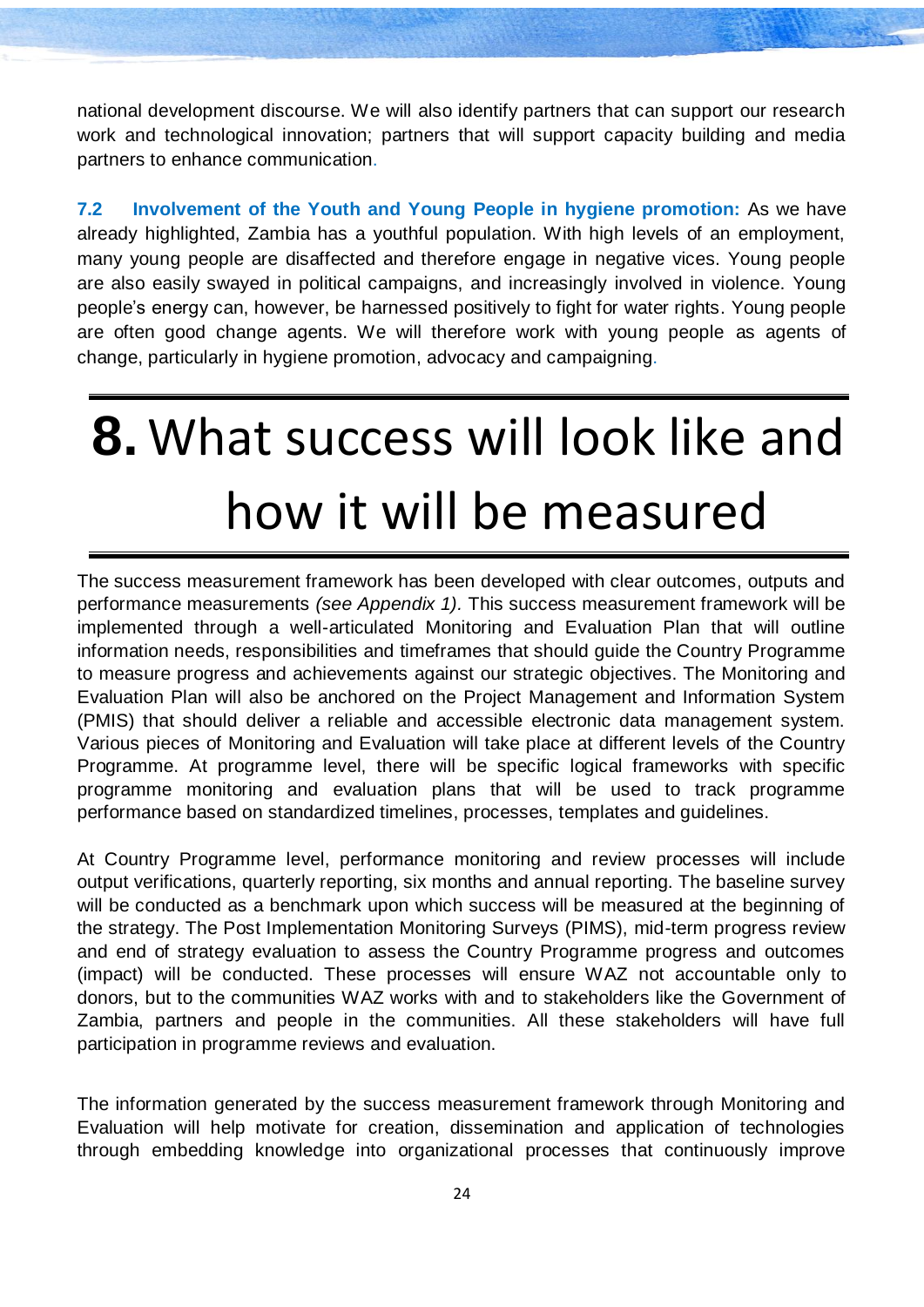practices and behaviours and pursue the achievement of strategic objectives. It is within this perspective that WAZ learning, testing or experimenting and modelling to scale of its innovations will sustainably improve the utilization of knowledge as a catalyst for change.

A key aspect of programme performance will be to ensure and assure programme quality and impact at scale.

# <span id="page-25-0"></span>**9.** Resource and Organisational Development Plan

We aim to be a well organised, highly effective country programme that is able to deliver on the commitments of this strategy. WAZ values its staff as a source of new ideas and a prerequisite for organisational effectiveness and critical in driving the implementation of the strategy. Effective employee engagement will be on top list of priorities of the change management agenda to enable WAZ maximise the contribution of staff to the effective delivery of the strategy.

#### **9.1 Organisational Structure**

The current organizational structure will be revised in order to have a structure that is fit for purpose. This will be done by re-aligning job functions to deliver the new strategy and drive the change that is needed. The current structure will be transformed to address the challenges of the new strategy by ensuring 1) Proper coordination of functions in accordance with the programmatic approach; 2) Smooth communication; 3) Appropriate decision-making mechanisms at all levels; 4) Inter-departmental synergy and optimization of team performance management. 5) Programme quality

#### **9.2 Staff capacity**

The contextual analysis, key strategic shifts and strategic objectives will form the basis for assessing the skills requirements. We will diagnose the current staff capacity and skills required at all level and identify different areas which need to be developed and also how best to obtain the skills and knowledge needed beyond just traditional methods of recruitment. WAZ will undertake in-house staff development initiatives to improve the existing skills and knowledge. We will optimize use of WaterAid global training programmes, engagement in various on-line development programmes.Specific focus will be placed on development of capacity in technical and behavioural competencies to position ourselves to deliver the strategy.

WAZ commits to supporting women's rights in the organization and will undertake initiatives to support this within the organization through women's leadership development, mentoring,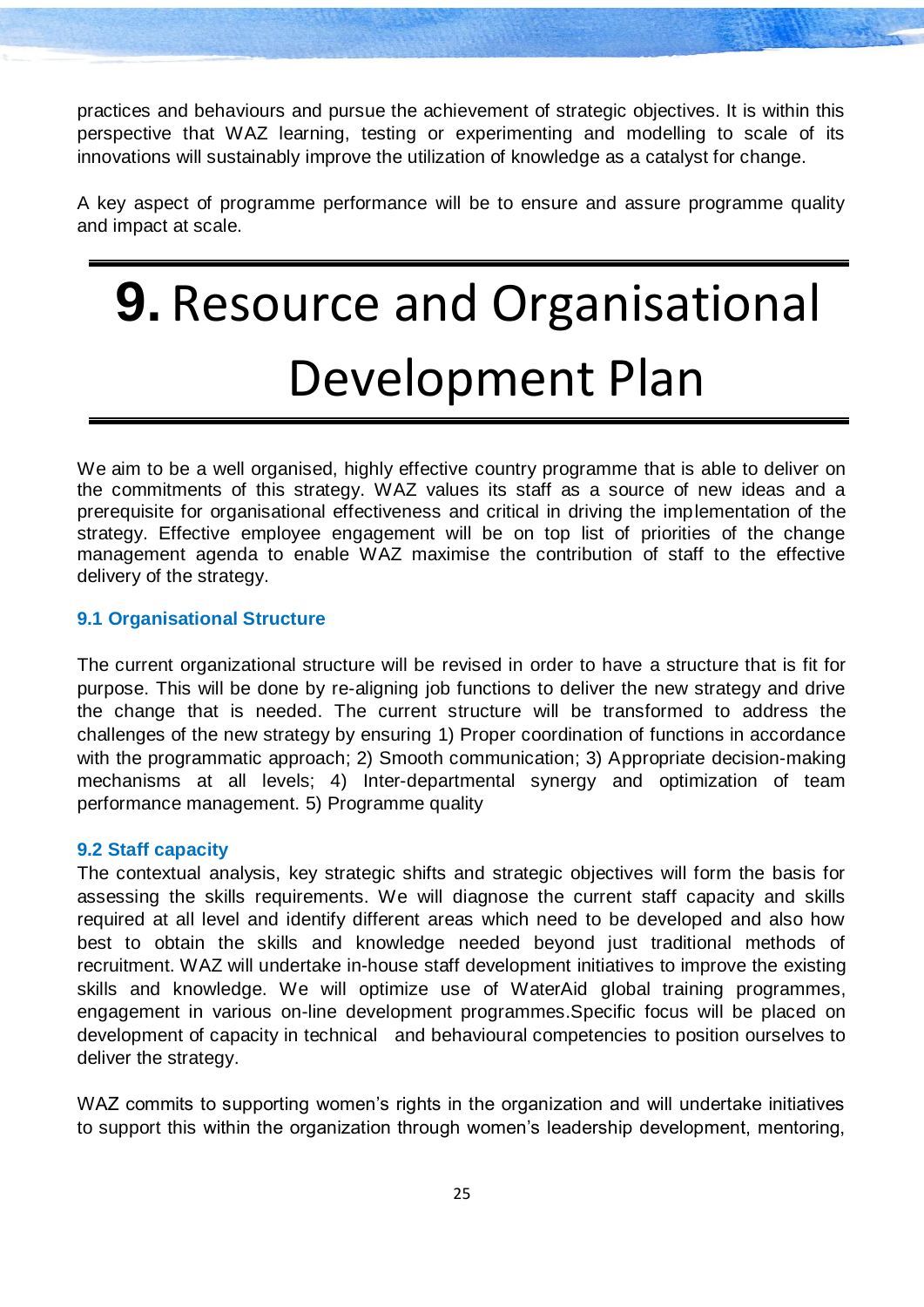coaching and creation of spaces for staff to express their specific challenges and support needs.

#### **9.3 Programme leadership**

We will continue to develop and strengthen managerial and leadership capabilities at all levels to drive the implementation of the strategy. The management team of WAZ commits to modelling values based leadership, to providing relevant support and guidance and to ensuring that the country programme has vibrant and effective teams. Specific attention will be given to strengthening SMT functioning to ensure the leadership effectively work together in the implementation of the new strategy. Consistent performance based on new expectations will be strengthened to ensure that line managers set clear expectations, but more importantly give clear feedback about performance and hold their teams accountable, as well as support their teams to learn and to improve performance.

#### **9.4 Staff Engagement**

WAZ will continue to engage in constant communication with staff and improve mechanisms for staff engagement and participation, to ensure that key engagement issues, as identified in the Global Employee Engagement Surveys (GEES) are addressed and show an improvement in subsequent surveys. We will encourage cross functional working and joint planning & review sessions in order to promote integration of our work, coordination, team work and inclusive working.

### 10. Funding and Finance

<span id="page-26-0"></span>In the next strategy, WAZ budget is expected to grow at a steady rate. This is assuming that all economic factors will have stabilized. The budget for the 5 years is expected to be as follows:

| Case Scenario               | 2016/17 | 2017/18 | 2018/19 | 2019/20      | 2020/21 |
|-----------------------------|---------|---------|---------|--------------|---------|
|                             | K'000   | K'000   | K'000   | <b>K'000</b> | K'000   |
| <b>Lower Case Scenario</b>  | 35,870  | 42.783  | 45,396  | 51.778       | 59,247  |
| <b>Higher Case Scenario</b> | 44,813  | 49.875  | 56,157  | 62,801       | 65,388  |

#### Table 2: Country Budget and Growth

WAZ will seek to create a balanced and diverse mix of different income streams that will enable it to be sustainable and reduce over dependence on unrestricted income. To this end, we will increase our efforts in pursuing diverse sources of funding. WAZ will strengthen relationships with existing and potential donors by building its capacity to deliver quality projects and programmes, building its profile and visibility in order to become the number one choice for support by donors. This will replace the burden placed on unrestricted funding in the long term and will steadily decrease its share.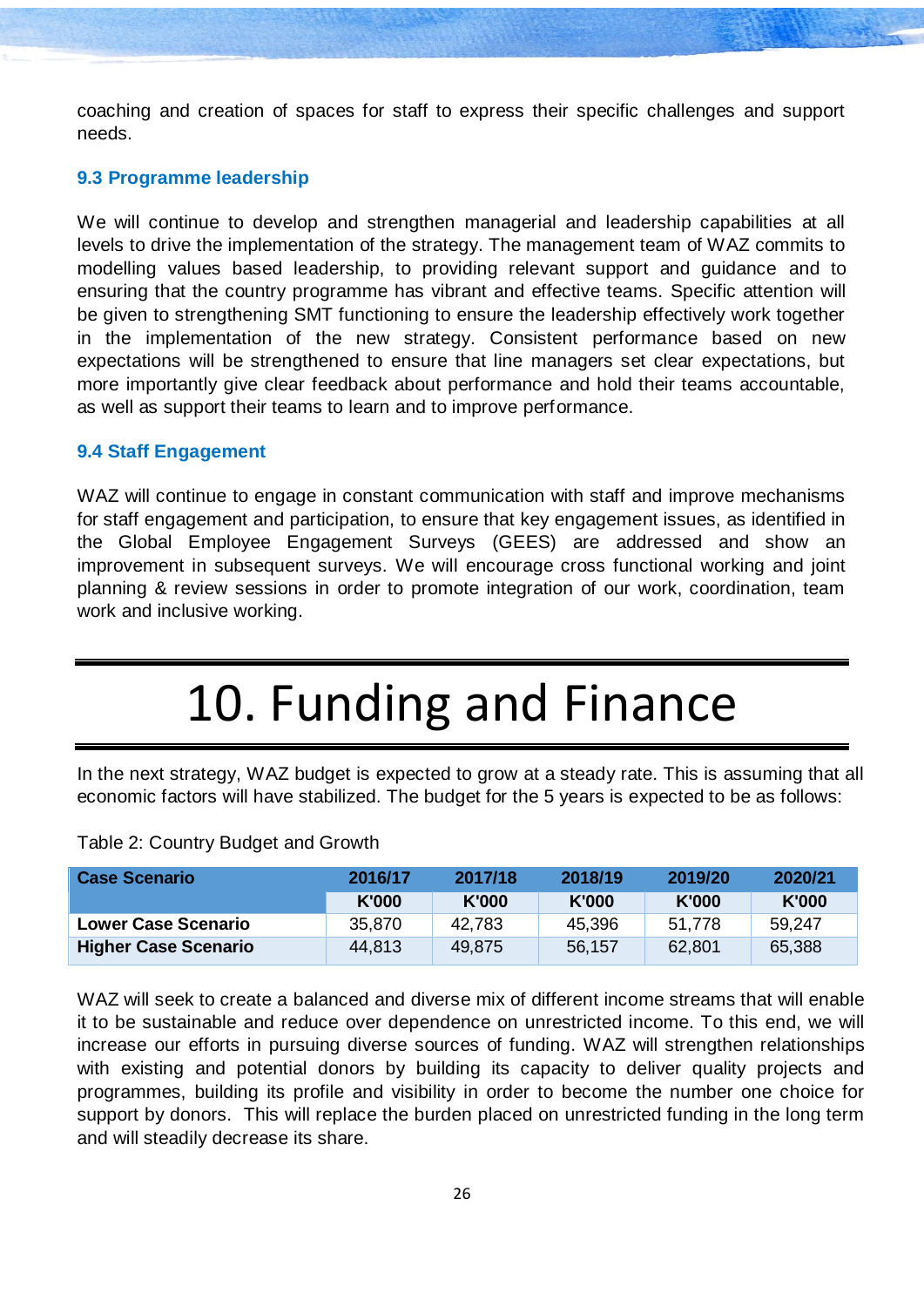In order to diversify income, we will mainly focus our efforts towards institutional donors to cover at least 80% of our income 20% of which will be locally raised. Institutional donors that

will be targeted will include governmental and inter-governmental organizations, private foundations including other grant-giving nongovernmental organizations (NGO) whose thematic priorities are in line with those of WAZ and are suitable for effective programme delivery. We will also seek to acquire multi-year grants where possible for stable income.

Additionally, we will focus our fundraising efforts and explore corporate fundraising however, these streams are only expected to constitute about



10% of the income. To ensure that fundraising from such sources does not conflict with the work of other NGOs and Civil Society in and outside the sector, the CP will devise a clear corporate engagement strategy. By diversifying the donor base, WAZ will be able to access additional funding to minimize gaps in its funding and, just as significantly attract, a growing and increasingly committed donor community to fund its programmes. To achieve this, we will improve internal organization and capacities toward fundraising. WAZ will further improve its efforts towards increasing in-country fundraising. The efforts include the development of a fundraising strategy, regular donor scoping and intelligence and a donor map that predominantly identifies in-country grant opportunities and provides a deep understanding of the priorities of the donors' policies, funding cycles and geo-politics. This will also include assessment and implementation of mass participation events to contribute to the growth of its income. In addition, capacity building in project and grants management will be conducted for key staff including development of project management tools to improve the delivery of grants and projects.

#### **Finance**

Optimal utilization of resources will be the cornerstone of finance. We will focus on ensuring value for money in all our activities. We will ensure high levels of both upwards and downwards accountability. We will eliminate risk of fraud, misuse or misappropriation of resources by ensuring a strong control environment, policies and systems. Both internal and external audit measures will be enhanced over the strategy period.

#### **Appendices**

- *1. Log-frame, your one-stop reference that covers the entire strategy – purpose (strategic intent) strategic objectives and your measures of success*
- *2. Risk management plan*
- *3. Criteria for selection of geographical location*
- *4. Summary of reflection and learning that has informed the new strategy*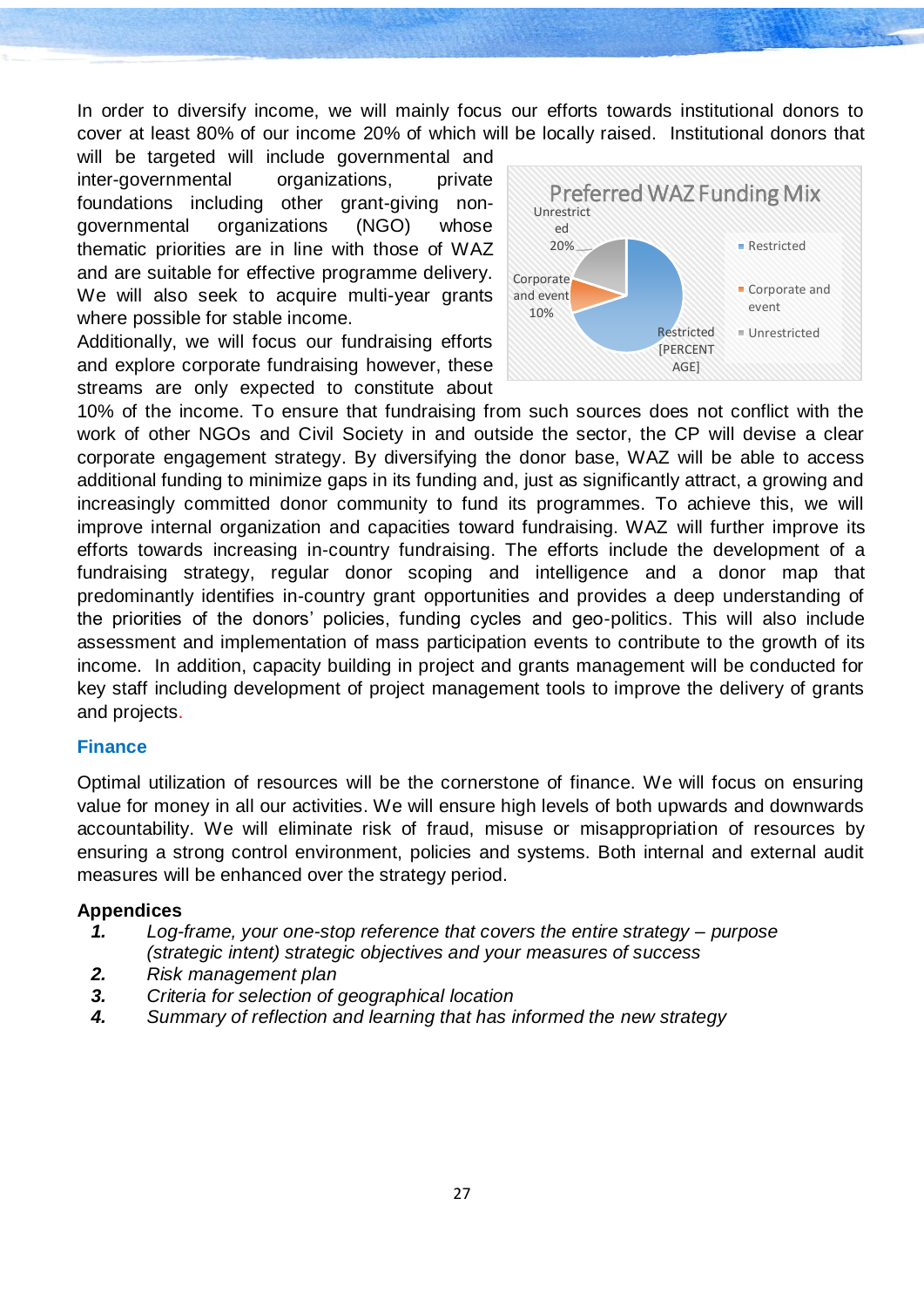# Appendix 1. Logical framework

<span id="page-28-0"></span>

|                                                         | <b>Country Programme</b><br>description                                                                                                                                                                                                             | <b>Performance measures</b>                                                                                                                                                                                                                                                                                                                                                                                             | <b>Sources and means</b><br>of verification                                                                                                                                                                                                                  | <b>Assumptions</b>                                                                                                                                                                                                                                                                                                                                                                                                                                                                                                                                                                                                  | <b>Linkages and</b><br>contributions                                                                                                                                                                                                                                                                                                                             |
|---------------------------------------------------------|-----------------------------------------------------------------------------------------------------------------------------------------------------------------------------------------------------------------------------------------------------|-------------------------------------------------------------------------------------------------------------------------------------------------------------------------------------------------------------------------------------------------------------------------------------------------------------------------------------------------------------------------------------------------------------------------|--------------------------------------------------------------------------------------------------------------------------------------------------------------------------------------------------------------------------------------------------------------|---------------------------------------------------------------------------------------------------------------------------------------------------------------------------------------------------------------------------------------------------------------------------------------------------------------------------------------------------------------------------------------------------------------------------------------------------------------------------------------------------------------------------------------------------------------------------------------------------------------------|------------------------------------------------------------------------------------------------------------------------------------------------------------------------------------------------------------------------------------------------------------------------------------------------------------------------------------------------------------------|
| <b>Strategic</b><br><b>Purpose</b><br><b>Statements</b> | <b>CP Goal:</b><br>Increased access to quality and<br>sustainable Water, Sanitation and<br>Hygiene services particularly for<br>excluded groups through a well-<br>coordinated and effective WASH<br>sector that fulfils the rights of<br>citizens. | Evidence of<br>$\bullet$<br>domestication of<br>international rights<br>standards and principles<br>into sector systems and<br>processes<br>Reduction in cultural<br>$\bullet$<br>practices that negate<br>access to WASH<br>Proportion of<br>$\bullet$<br>marginalised people with<br>access to WASH<br>Increased allocation of<br>$\bullet$<br>funds to WASH<br>Improved coordination at<br>$\bullet$<br>sector level | Sector monitoring<br>and evaluation<br>reports<br><b>National Census</b><br>$\bullet$<br>reports<br>Health and<br>Demographic<br>surveys & Reports<br>Joint Program<br>Monitoring<br>Reports<br>Living Conditions<br>and Monitoring<br><b>Survey Reports</b> | All programmes will be<br>implemented to the<br>highest standards in<br>relation to natural<br>resources (water<br>quantity and quality),<br>technology (hardware)<br>and social/institutional<br>(software) aspects;<br>using scalable<br>interventions such as<br>small town piped water<br>schemes, manual<br>drilling, self-supply and<br>sanitation marketing<br>service delivery models<br>and approaches.<br>WASH players will<br>work in an integrated<br>manner, coordinating<br>their efforts through<br>integrated planning and<br>joint sector monitoring<br>of critical WASH<br>indicators to minimize | The goal will<br>contribute to the<br>WA Global vision of<br>'A world where<br>everyone,<br>everywhere has<br>safe water,<br>sanitation and<br>hygiene' and SDG<br>goal number 6<br>addressing issues<br>of water and<br>sanitation. At the<br>national level, the<br>goal will contribute<br>to vision 2030 and<br>the seventh<br>National<br>Development plan. |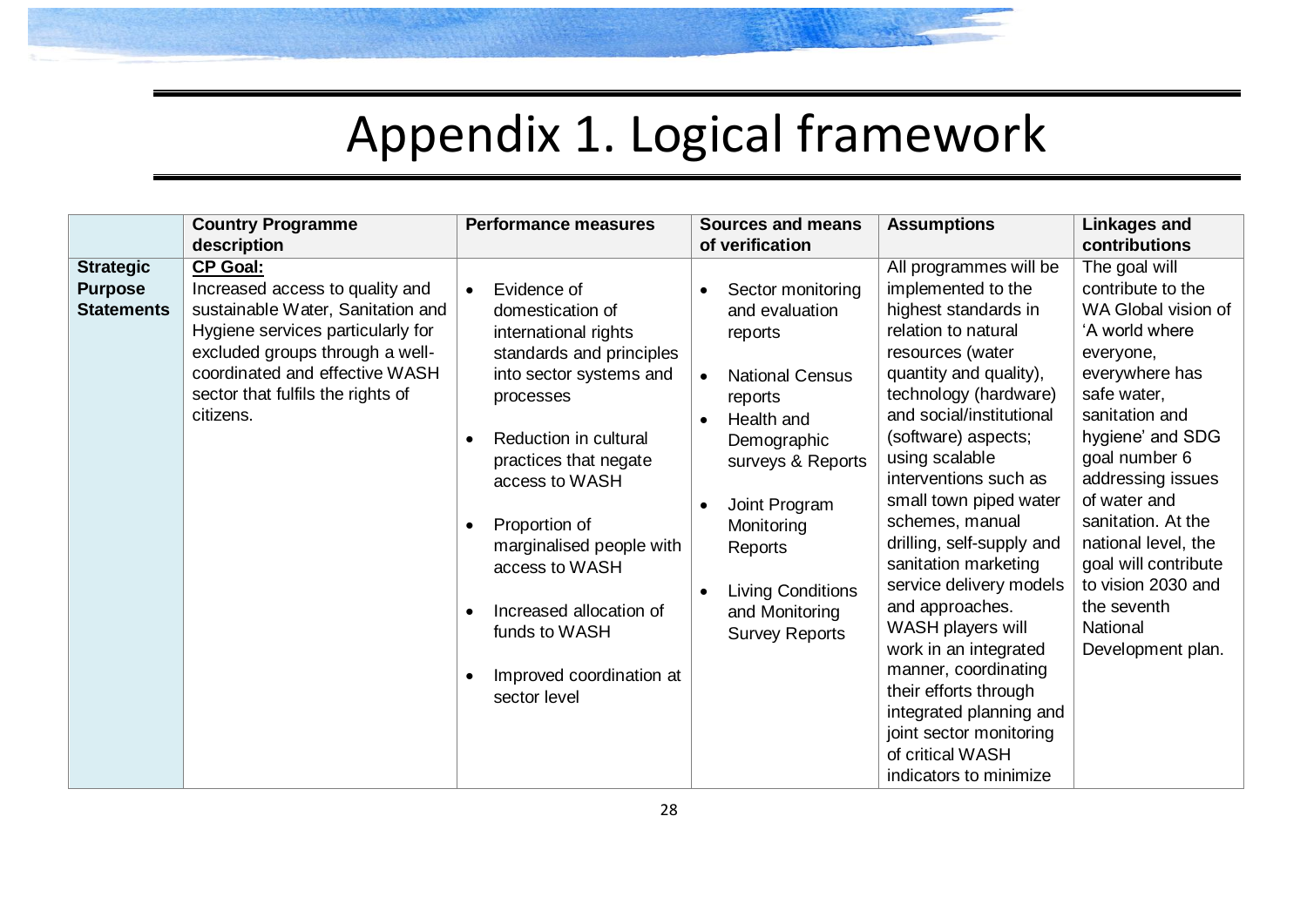| <b>Strategic</b><br><b>Objectives</b> | <b>Purposes (Outcomes):</b><br>1. Communities empowered and demanding accountability and claiming their rights to equitable, inclusive and sustainable WASH<br>services<br>2. WASH sector institutional and legal frameworks and capacities strengthened to deliver quality WASH services;<br>WASH integrated across key sectors for equitable distribution and efficient utilisation of resources<br>Hygiene profile raised as a public health priority and behavioral change adopted as a social norm. |           |                                                                                                                                                                                                                                                                                                                                                                                                     |                        |                                                                               |                                                                                                                                                                                                                 |                                                                                                                                                                                                              |
|---------------------------------------|----------------------------------------------------------------------------------------------------------------------------------------------------------------------------------------------------------------------------------------------------------------------------------------------------------------------------------------------------------------------------------------------------------------------------------------------------------------------------------------------------------|-----------|-----------------------------------------------------------------------------------------------------------------------------------------------------------------------------------------------------------------------------------------------------------------------------------------------------------------------------------------------------------------------------------------------------|------------------------|-------------------------------------------------------------------------------|-----------------------------------------------------------------------------------------------------------------------------------------------------------------------------------------------------------------|--------------------------------------------------------------------------------------------------------------------------------------------------------------------------------------------------------------|
|                                       | <b>Expected Results (Outputs)</b>                                                                                                                                                                                                                                                                                                                                                                                                                                                                        |           | <b>Performance measures</b>                                                                                                                                                                                                                                                                                                                                                                         |                        | <b>Sources and means</b><br>of verification                                   | <b>Assumptions</b>                                                                                                                                                                                              | <b>Linkages and</b><br>contributions                                                                                                                                                                         |
|                                       | SO 1. Communities empowered and demanding accountability and claiming their rights to equitable, inclusive and sustainable WASH services                                                                                                                                                                                                                                                                                                                                                                 |           |                                                                                                                                                                                                                                                                                                                                                                                                     |                        |                                                                               |                                                                                                                                                                                                                 |                                                                                                                                                                                                              |
| <b>Outputs</b>                        | 1.1 Enhanced capacity of<br>communities to demand<br>accountability and claim their<br>rights to WASH<br>1.2 CSO interest, participation<br>and capacity in WASH<br>strengthened.<br>1.3 Duty bearers respond and<br>engage rights holders<br>1.4 Research that empowers<br>communities and inform<br>advocacy undertaken and<br>supported.<br>1.5 Platforms and spaces for<br>engagement and advocacy<br>created                                                                                        | $\bullet$ | Evidence of change in<br>procedures for WASH-<br>related requests and<br>complaints by duty<br>bearers and rights<br>holders<br>Evidence of change in<br>the use of procedures<br>for WASH-related<br>requests and complaints<br>by duty bearers and<br>rights holders<br>Evidence of changes in<br>the role CBOs and<br>NGOs play in facilitating<br>the empowerment of<br>citizens to claim their | $\bullet$<br>$\bullet$ | Sector monitoring<br>and evaluation<br>reports<br>Joint Monitoring<br>Reports | Community's<br>willingness to demand<br>and claim their rights.<br>Effective partnerships<br>with CSOs and local<br>authorities established.<br>Increased space of<br>CSO engagements and<br>influence in WASH. | This objective will<br>contribute to WA<br>Global Aim on<br>"reducing<br>inequalities" that<br>prevent the<br>excluded from<br>realizing their right<br>to safe water,<br>sanitation and<br>hygiene services |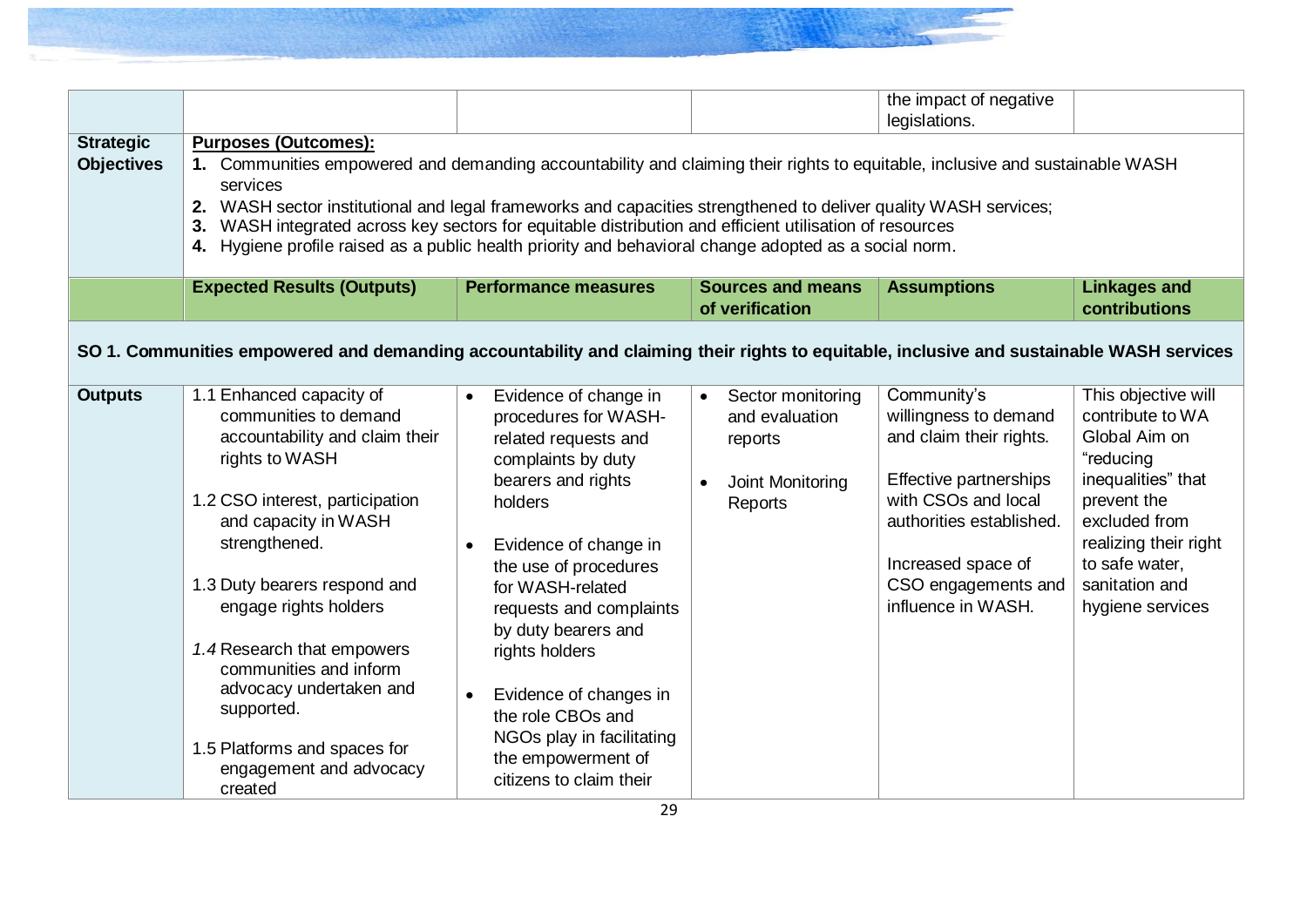|                | 1.6 Citizens' awareness on their<br>rights to WASH raised;<br><b>Expected Results (Outputs)</b>                                                                                                                                                                                                                                                                                                                                                                     | rights<br>Change in knowledge,<br>$\bullet$<br>attitudes and practises<br>of importance of WASH<br>by rights holders<br>(communities and<br>households)<br><b>Performance measures</b>                                                                                                                                                      | <b>Sources and means</b>                                                                                            | <b>Assumptions</b>                                                                                                                                                                           | <b>Linkages and</b>                                                               |
|----------------|---------------------------------------------------------------------------------------------------------------------------------------------------------------------------------------------------------------------------------------------------------------------------------------------------------------------------------------------------------------------------------------------------------------------------------------------------------------------|---------------------------------------------------------------------------------------------------------------------------------------------------------------------------------------------------------------------------------------------------------------------------------------------------------------------------------------------|---------------------------------------------------------------------------------------------------------------------|----------------------------------------------------------------------------------------------------------------------------------------------------------------------------------------------|-----------------------------------------------------------------------------------|
|                |                                                                                                                                                                                                                                                                                                                                                                                                                                                                     |                                                                                                                                                                                                                                                                                                                                             | of verification                                                                                                     |                                                                                                                                                                                              | contributions                                                                     |
|                | SO 2. WASH sector institutional and legal frameworks and capacities strengthened to deliver quality WASH services                                                                                                                                                                                                                                                                                                                                                   |                                                                                                                                                                                                                                                                                                                                             |                                                                                                                     |                                                                                                                                                                                              |                                                                                   |
| <b>Outputs</b> | 2.1 Capacity development<br>frameworks and mechanisms<br>formulated and established to<br>enhance WASH sector<br>capacities at all levels<br>2.2 Rights holders and duty<br>bearers aware of their roles<br>and responsibilities.<br>2.3 Clear/effective institutional<br>and legal frameworks and<br>structures formulated<br>2.4 Increased adoption of WASH<br>service delivery options and<br>approaches<br>2.5 Increased coordination of<br>WASH sector players | Evidence of capacity<br>building programmes<br>designed and in use.<br>Change in knowledge,<br>attitudes and practises<br>of importance of WASH<br>by duty bearers<br>The number and nature<br>of tested models that<br>are adopted and scaled<br>up by WASH sector<br>Evidence of unified<br>sector plans and<br>performance<br>frameworks | • Sector plans;<br>Joint monitoring<br>$\bullet$<br>and Review<br>reports;<br>• Intervention<br>evaluation reports; | Government will<br>provide leadership for<br>strengthening the<br>sector.<br>Effective partnerships<br>with CSOs, national<br>government and local<br>authority stakeholders<br>established. | This will contribute<br>to WA Global Aim<br>on Sustainability<br>and Integration. |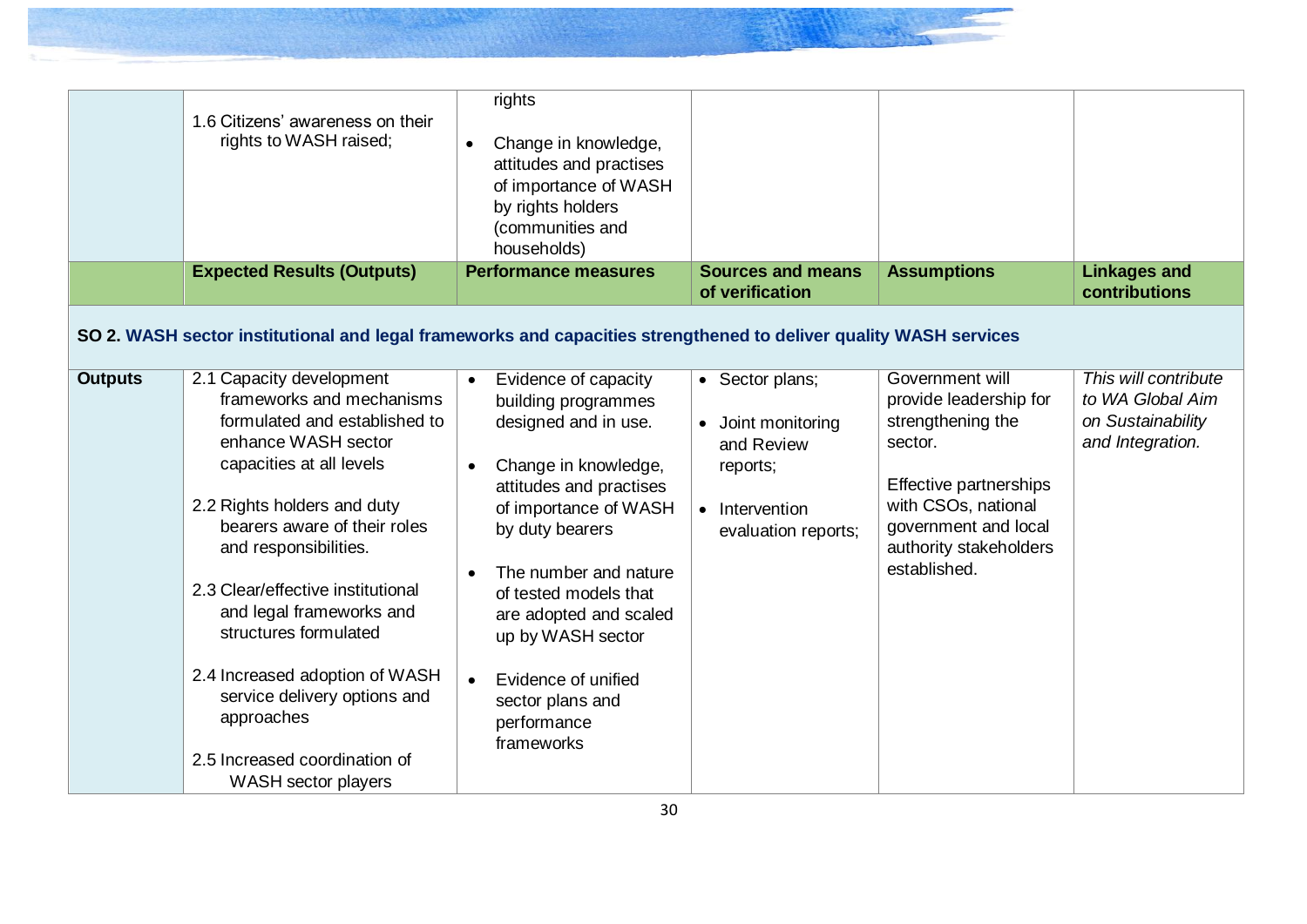|                | <b>Expected Results (Outputs)</b><br>SO 3. WASH integrated across key sectors for equitable distribution and efficient utilisation of resources                                                                                                                                                                                                                                                                                                       | Change in knowledge,<br>attitudes and practises<br>of importance of WASH<br>by duty bearers<br><b>Performance measures</b>                                                                                                                                                                                                                                                                                                                                                                                                                                                | <b>Sources and means</b><br>of verification                                                                                                                                                                                                                                                                                                 | <b>Assumptions</b>                                                                                                                                       | <b>Linkages and</b><br>contributions                                                                                                                                                                               |
|----------------|-------------------------------------------------------------------------------------------------------------------------------------------------------------------------------------------------------------------------------------------------------------------------------------------------------------------------------------------------------------------------------------------------------------------------------------------------------|---------------------------------------------------------------------------------------------------------------------------------------------------------------------------------------------------------------------------------------------------------------------------------------------------------------------------------------------------------------------------------------------------------------------------------------------------------------------------------------------------------------------------------------------------------------------------|---------------------------------------------------------------------------------------------------------------------------------------------------------------------------------------------------------------------------------------------------------------------------------------------------------------------------------------------|----------------------------------------------------------------------------------------------------------------------------------------------------------|--------------------------------------------------------------------------------------------------------------------------------------------------------------------------------------------------------------------|
| <b>Outputs</b> | 3.1 Mechanisms for integrated<br>planning, budgeting and<br>monitoring established and<br>supported.<br>3.2 Mechanisms and systems for<br>cross sector learning,<br>knowledge management and<br>information sharing<br>established and supported.<br>3.3 Investment in WASH<br>increased<br>3.4 Capacity for optimal utilisation<br>of WASH resources<br>strengthened<br>3.5 WASH integrated in maternal,<br>neonatal, child health and<br>nutrition. | Evidence of change in<br>$\bullet$<br>the joint planning,<br>monitoring and<br>evaluation of WASH<br>interventions<br>% of national and district<br>budget allocated to<br>WASH across relevant<br>sectors<br>Evidence of change that<br>reflects development<br>and adoption of financial<br>models that ensure the<br>provision of sustainable<br>affordable WASH<br>services for the poorest,<br>hard to reach and<br>excluded groups and<br>individuals.<br>Changes in<br>$\bullet$<br>Government's<br>absorption capacity of<br>funding available for<br><b>WASH</b> | • Sector Plans;<br>• Joint Monitoring<br>and Review<br>Reports;<br>• Intervention<br>Evaluation reports;<br>• Revised WASH<br>policies and<br>strategies<br>• National budget<br>(Yellow book and<br>speech)<br>• Auditor Generals<br>reports<br>• Council annual<br>budget<br>• Audit reports<br>• Post budget<br>implementation<br>report | There will willingness<br>for WASH sector<br>players to integrate in<br>bringing change<br>Decentralisation<br>process will progress<br>and be finalised | Will contribute to<br>WA Global Aim on<br>integration and<br>sustainability<br>focusing on the<br>need to work with<br>others to develop<br>plans and activities<br>that integrate<br>WASH to<br>accelerate change |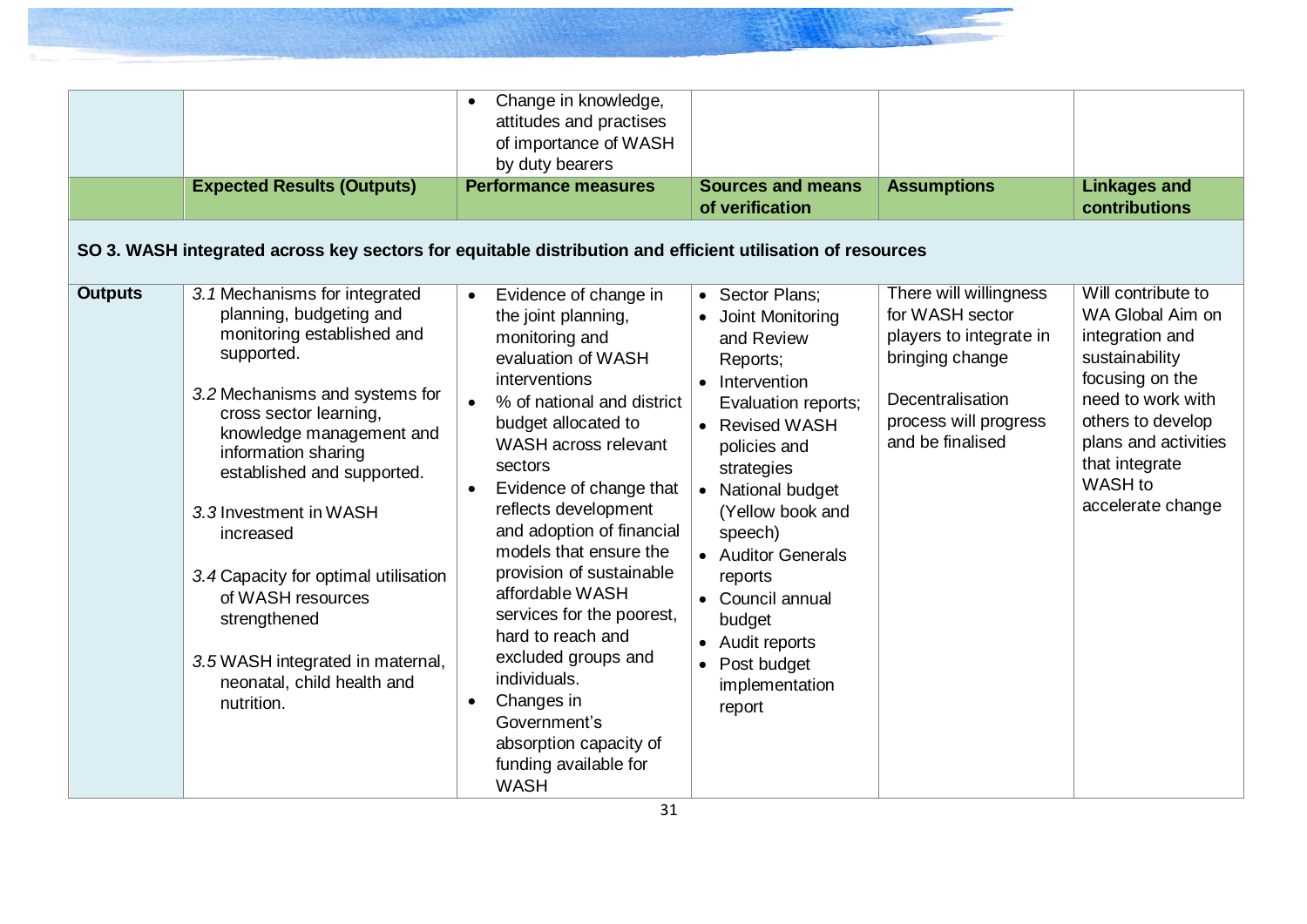|                                                                                                          | <b>Expected Results (Outputs)</b>                                                                                                                                                                                                                                                                                                                   | <b>Performance measures</b>                                                                                                                                                                                                                                                                                                                                                                    | <b>Sources and means</b><br>of verification                                                                                                                                                                                                                                  | <b>Assumptions</b>                                                                                                                                                            | <b>Linkages and</b><br><b>contributions</b> |  |  |  |
|----------------------------------------------------------------------------------------------------------|-----------------------------------------------------------------------------------------------------------------------------------------------------------------------------------------------------------------------------------------------------------------------------------------------------------------------------------------------------|------------------------------------------------------------------------------------------------------------------------------------------------------------------------------------------------------------------------------------------------------------------------------------------------------------------------------------------------------------------------------------------------|------------------------------------------------------------------------------------------------------------------------------------------------------------------------------------------------------------------------------------------------------------------------------|-------------------------------------------------------------------------------------------------------------------------------------------------------------------------------|---------------------------------------------|--|--|--|
| SO 4. Hygiene profile raised as a public health priority and behavioral change adopted as a social norm. |                                                                                                                                                                                                                                                                                                                                                     |                                                                                                                                                                                                                                                                                                                                                                                                |                                                                                                                                                                                                                                                                              |                                                                                                                                                                               |                                             |  |  |  |
| <b>Outputs</b>                                                                                           | 4.1 Policies, frameworks and<br>legislation in place for<br>promotion of hygiene as a<br>public health priority<br>4.2 Communities adopt hygiene<br>as a social norm.<br>4.3 Increased adoption of diverse<br>hygiene technology options.<br>4.4 Hygiene prioritised in the key<br>sector (education, health,<br>agriculture) budgets and<br>plans. | Change in cross sector<br>$\bullet$<br>policies giving<br>prominence to hygiene.<br>Change in development<br>and use of the National<br>Hygiene Strategy and<br>plans.<br>Evidence of increased<br>proportion of budget<br>allocated to hygiene<br>programmes.<br>Incidence of WASH<br>$\bullet$<br>related diseases.<br>Level of investment in<br>$\bullet$<br>hygiene at community<br>level. | • Cross sector policy<br>documents;<br>• National Hygiene<br>Strategy document;<br>• National budget.<br>• National<br>Development Plans<br>• Sector Monitoring<br>and Evaluation<br>Reports;<br><b>Central Statistical</b><br>$\bullet$<br><b>Office Survey</b><br>reports; | Willingness by people<br>to adopt good hygiene<br>practices;<br>Myths and<br>misconceptions about<br>hygiene demystified.<br>Hygiene prioritised and<br>adequately resourced. |                                             |  |  |  |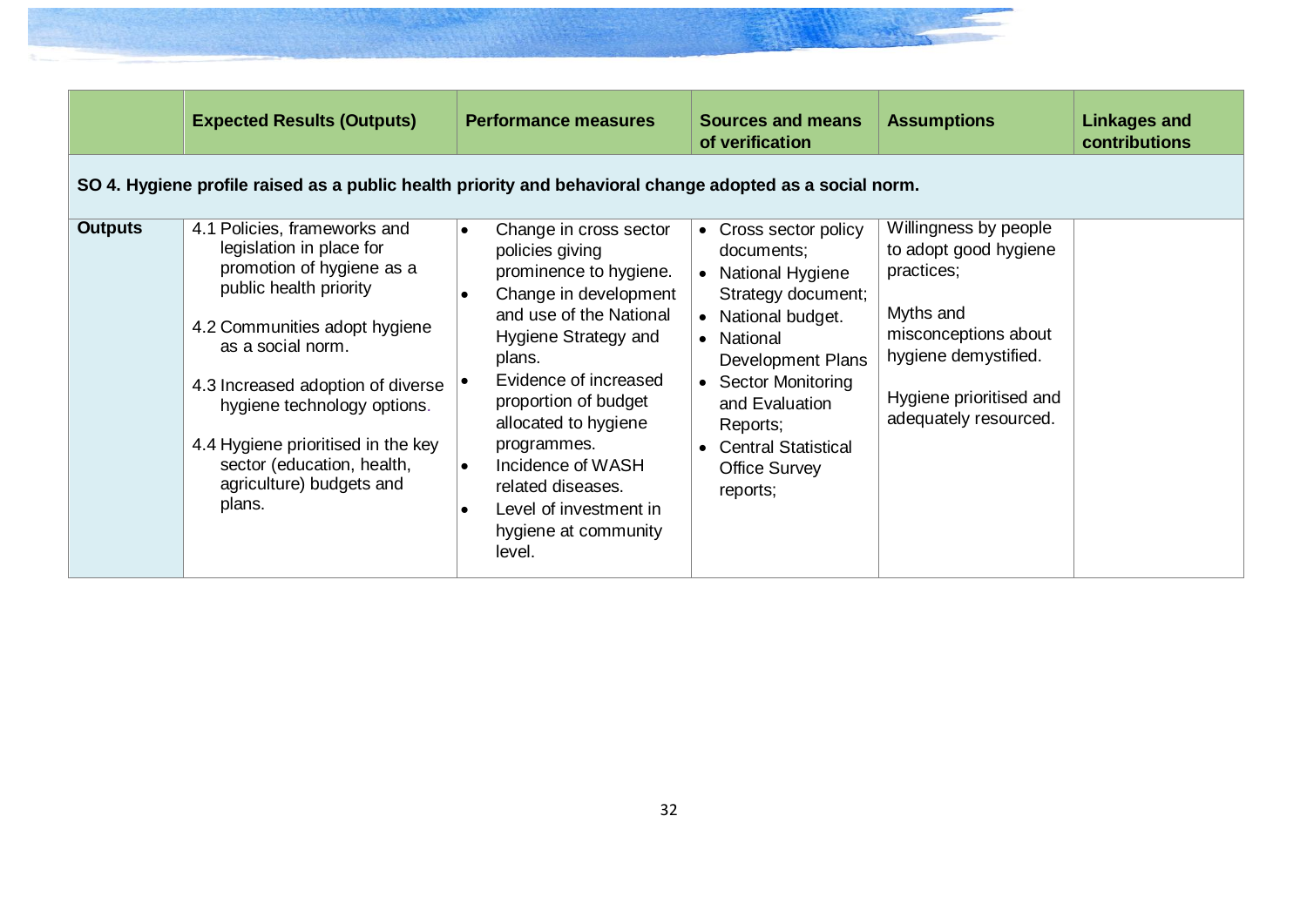# Appendix 2: Risk Management Plan

<span id="page-33-0"></span>

| <b>Risk</b>                                                  | <b>Impact</b>                                                                                                                                                                                                                                    | <b>Likelihood</b> | <b>Impact</b> |                      | <b>Mitigation action</b>                                                                                                                                                                                                                                                                                                                                                                  |
|--------------------------------------------------------------|--------------------------------------------------------------------------------------------------------------------------------------------------------------------------------------------------------------------------------------------------|-------------------|---------------|----------------------|-------------------------------------------------------------------------------------------------------------------------------------------------------------------------------------------------------------------------------------------------------------------------------------------------------------------------------------------------------------------------------------------|
| <b>Political &amp; Legal Environment</b>                     |                                                                                                                                                                                                                                                  |                   |               |                      |                                                                                                                                                                                                                                                                                                                                                                                           |
| interference                                                 | Political instability & Political instability -local/regional international<br>leading to civil unrest.<br>political situation will be<br>unpredictable,<br>lThe l<br>particularly due to the upcoming elections this<br>August 2016.            | L                 | M             | 1.<br>2.             | WAZ emergency procedures in place<br>Community selection procedures are in<br>place                                                                                                                                                                                                                                                                                                       |
| <b>Financial Risks</b>                                       |                                                                                                                                                                                                                                                  |                   |               |                      |                                                                                                                                                                                                                                                                                                                                                                                           |
| <b>Adverse fluctuations</b><br>lin macro-economic<br>factors | The Kwacha in the recent past has not performed<br>well compared to other currencies. If the current<br>government continues in power after elections, it is<br>anticipated that the Kwacha will lose more value<br>compare to other currencies. | H                 | н             | 1.<br>2.             | Constant monitoring of situation to ensure<br>that action is taken by WAZ.<br>Management will review the impact of<br>price on key materials.                                                                                                                                                                                                                                             |
| Poor In-country<br>fundraising                               | WAZ has struggled with in-country fundraising and<br>if the situation continues, it will be difficult to<br>achieve the implementation of the strategy.                                                                                          | н                 | H             | 1.<br>2.<br>3.<br>4. | WAZ works closely with WAUK<br>fundraising teams to develop strong<br>proposals to ensure improved success<br>rates.<br>Donor scoping exercise underway is<br>being conducted to identify potential in-<br>country donors.<br>Fundraising strategy development<br>underway.<br>Contract management systems have<br>been put in place to ensure adherence to<br>grant terms and conditions |
| Financial                                                    | There is a likelihood that WAZ may lose finances                                                                                                                                                                                                 | н                 | н             | 1.                   | External & internal audits to be conducted                                                                                                                                                                                                                                                                                                                                                |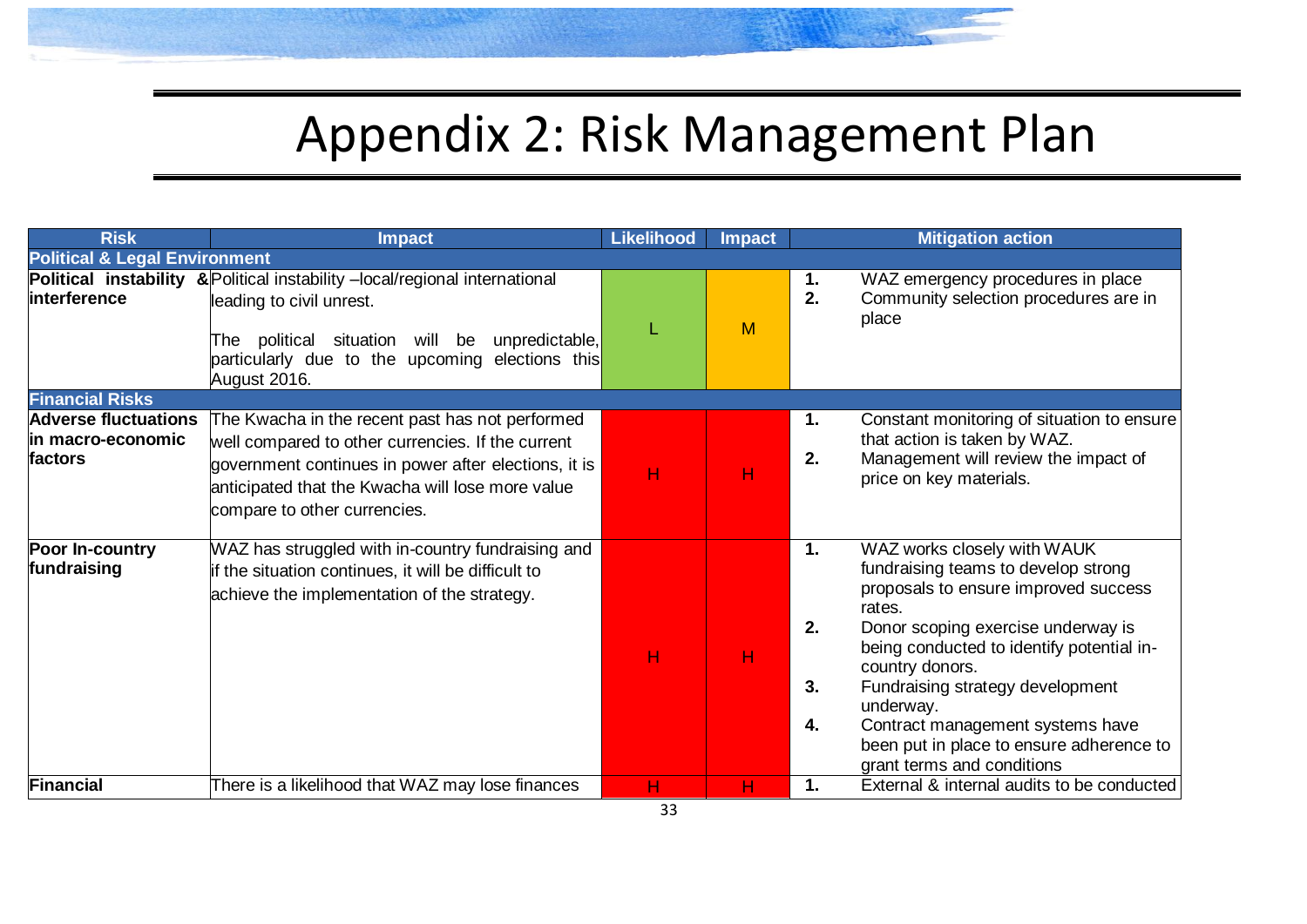| mismanagement &        | due to fraud at both WAZ and partner offices. The   |   |   |    | timely.                                                                              |
|------------------------|-----------------------------------------------------|---|---|----|--------------------------------------------------------------------------------------|
| inadequate systems     | systems in place might be inadequate to prevent     |   |   | 2. | WAZ ensure that partners have financial                                              |
| in place               | financial mismanagement                             |   |   |    | management guidelines.                                                               |
|                        |                                                     |   |   | 3. | Partner financial monitoring visits planned                                          |
|                        |                                                     |   |   | 4. | for every quarter.<br>Policy in place on reporting fraud and                         |
|                        |                                                     |   |   |    | serious malpractice.                                                                 |
|                        |                                                     |   |   | 5. | Regular refresher trainings for staff on                                             |
|                        |                                                     |   |   |    | WA's stance on fraud                                                                 |
|                        |                                                     |   |   | 6. | WAZ will work with partners to ensure that                                           |
|                        |                                                     |   |   |    | systems have been put in place                                                       |
|                        |                                                     |   |   | 7. | WAZ will continuously review and<br>strengthen own systems to prevent and            |
|                        |                                                     |   |   |    | detect fraud.                                                                        |
|                        |                                                     |   |   |    |                                                                                      |
| <b>Strategic Risks</b> |                                                     |   |   |    |                                                                                      |
| Recruitment,           | Uncompetitive staff terms and conditions of service |   |   | 1. | Staff salaries are reviewed annually in line                                         |
|                        | retention and release leading to staff resignations |   |   |    | with survey done by INGO forum.                                                      |
| of staff               |                                                     | M | M | 2. | Team building activities have been to                                                |
|                        |                                                     |   |   |    | ensure team spirit is maintained.                                                    |
| <b>Management of</b>   | Ineffective management of change. Internal          |   |   | 3. | New Staff inductions/ annual                                                         |
| growth                 | communications difficulties and systems not         |   |   |    | appraisals/Job descriptions/accounts                                                 |
|                        | coping.                                             |   |   |    | manuals/staff trainings/disciplinary                                                 |
|                        |                                                     |   |   |    | procedures/ internal & external audits all                                           |
|                        |                                                     | M | Н |    | are aimed at clarifying/communicating                                                |
|                        |                                                     |   |   | 4. | and checking on adherence to rules<br>Staff roles are clearly clarified in their JDs |
|                        |                                                     |   |   | 5. | Clear delegation of authority & statements                                           |
|                        |                                                     |   |   |    | on resultant responsibility                                                          |
| <b>Regulatory</b>      | There is unclear regulatory environment regarding   |   |   | 1. | WAZ is registered with the Ministry of                                               |
| Environment            | registration of INGOs in Zambia following the       |   |   |    | Community Development Mother & Child                                                 |
|                        | enactment of the NGO Act.                           | L | н |    | Health but is also operating under an                                                |
|                        |                                                     |   |   |    | MoU with Ministry of Finance and national                                            |
|                        |                                                     |   |   |    | Planning. The MoU runs up to 2016.                                                   |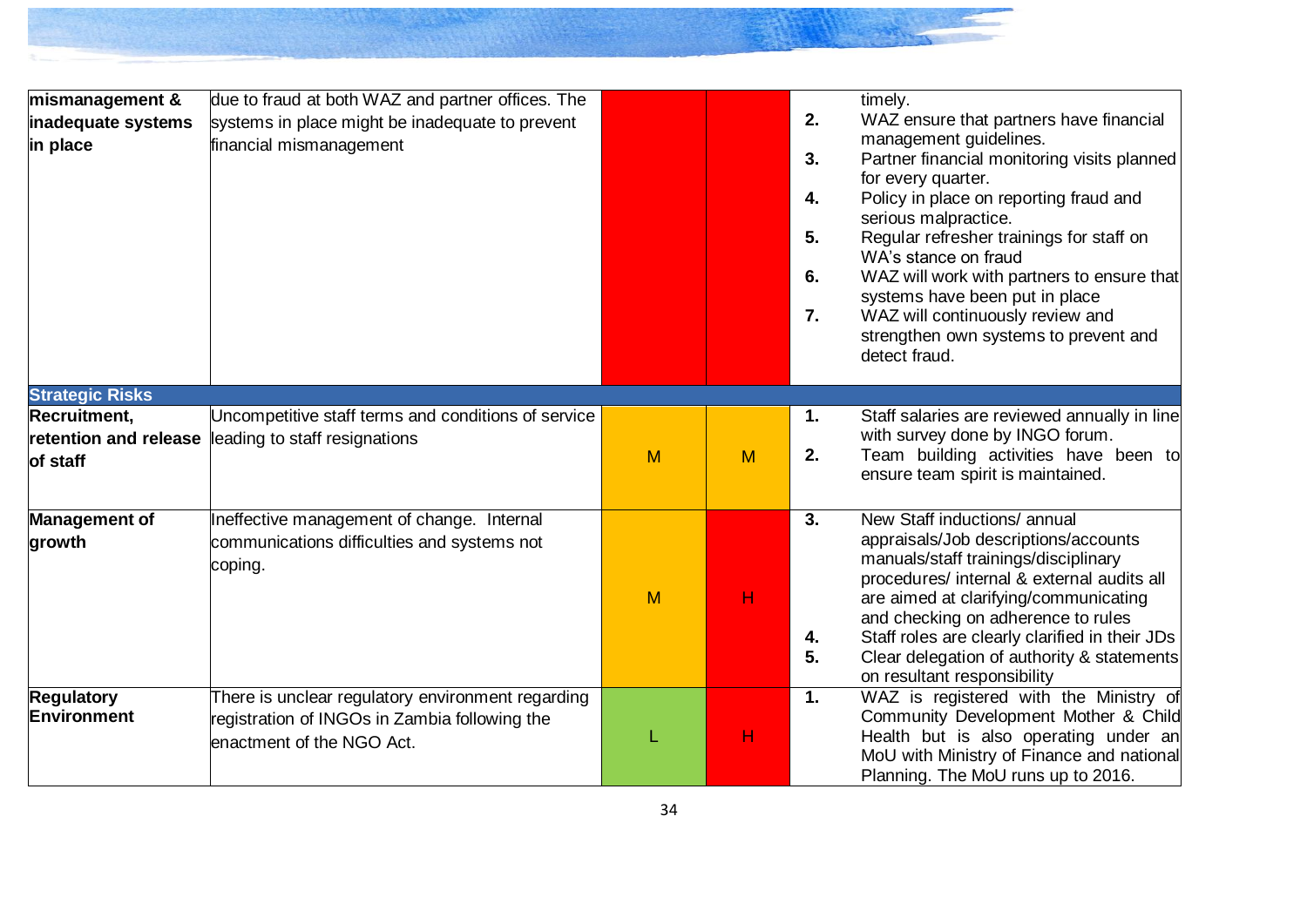| <b>Key relationships</b>                            | Poor relationships affect the quality of WaterAid's<br>work (eg relationships with donors, partners,<br>government ministries, and relationships between<br>leadership, managers, staff, peer relationships etc)                                                                                                                                                                                                                                                                                                 | M | M | WAZ is still looking at the possibility of<br>2.<br>registering with PACRA (Patents &<br><b>Companies Registration Agency)</b><br>$\mathbf 1$ .<br>Communication channels regarding<br>dealings with different stakeholders /<br>relations have been made clear to all<br>staff.<br>2.<br>The WA code of conduct has been<br>enforced. All staff are required to treat all<br>WAZ stakeholders with respect and also<br>conduct themselves in a respectful and<br>professional manner. |
|-----------------------------------------------------|------------------------------------------------------------------------------------------------------------------------------------------------------------------------------------------------------------------------------------------------------------------------------------------------------------------------------------------------------------------------------------------------------------------------------------------------------------------------------------------------------------------|---|---|----------------------------------------------------------------------------------------------------------------------------------------------------------------------------------------------------------------------------------------------------------------------------------------------------------------------------------------------------------------------------------------------------------------------------------------------------------------------------------------|
| <b>Operational &amp; Partnership Risks</b>          |                                                                                                                                                                                                                                                                                                                                                                                                                                                                                                                  |   |   |                                                                                                                                                                                                                                                                                                                                                                                                                                                                                        |
| Poor quality of work 1.<br>implemented              | Partners do not have staff with<br>qualifications and/or expertise essential to<br>complete work to the required quality and<br>legal standards (e.g. engineers);<br>alternatively partners do have these staff<br>when an MoU is signed but are unable to<br>retain them.<br>WAZ staff lack capacities to implement<br>2.<br>some projects and staff turnover also<br>affects project implementation<br>Commissioning of water facilities<br>3.<br>supported by WAZ before completion of<br>water quality tests | н | H | WAZ is supporting key partners to recruit<br>1.<br>and retain qualified staff such as<br>engineers;<br>2.<br>Qualifications of partner staff are checked<br>as part of joint monitoring visits.<br>3.<br>WAZ is investing in staff retention so that<br>key staff are retained.<br>Water quality testing is done for all new &<br>4.<br>rehabilitated water points before<br>commissioning<br>5.<br>Water Quality Policy is in place and has<br>been updated                           |
| <b>Poor handovers</b><br><b>Environmental Risks</b> | WAZ has no proper handover system especially for<br>information relating to projects. This has affected<br>implementation as new staff have no information to<br>work with                                                                                                                                                                                                                                                                                                                                       | н | M | Automatic backup system has been<br>6.<br>introduced to manage the backing up of<br>data<br>Proper documentation and filing has been<br>7.<br>encouraged for all staff.<br>Handover plans are developed by HR for<br>8.<br>every employee leaving the organisation.                                                                                                                                                                                                                    |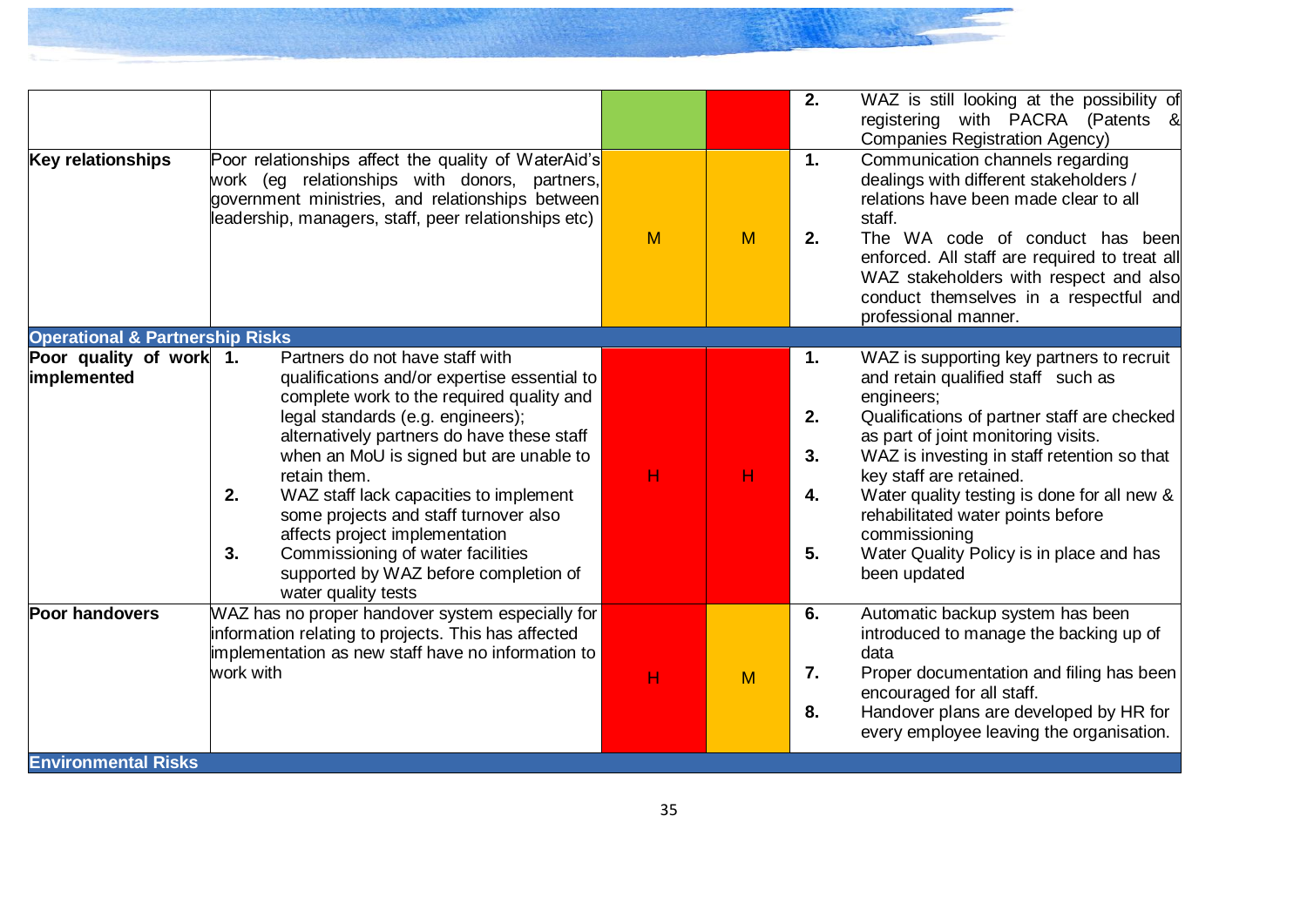| <b>Climate change</b><br>Climate change has a negative effect on our work.<br>Some areas in the country are now prone to<br>draught hence the increase of dry boreholes. |  | M |  | WAZ will work with other organisations<br>that are looking at issues of climate<br>change. |
|--------------------------------------------------------------------------------------------------------------------------------------------------------------------------|--|---|--|--------------------------------------------------------------------------------------------|
|--------------------------------------------------------------------------------------------------------------------------------------------------------------------------|--|---|--|--------------------------------------------------------------------------------------------|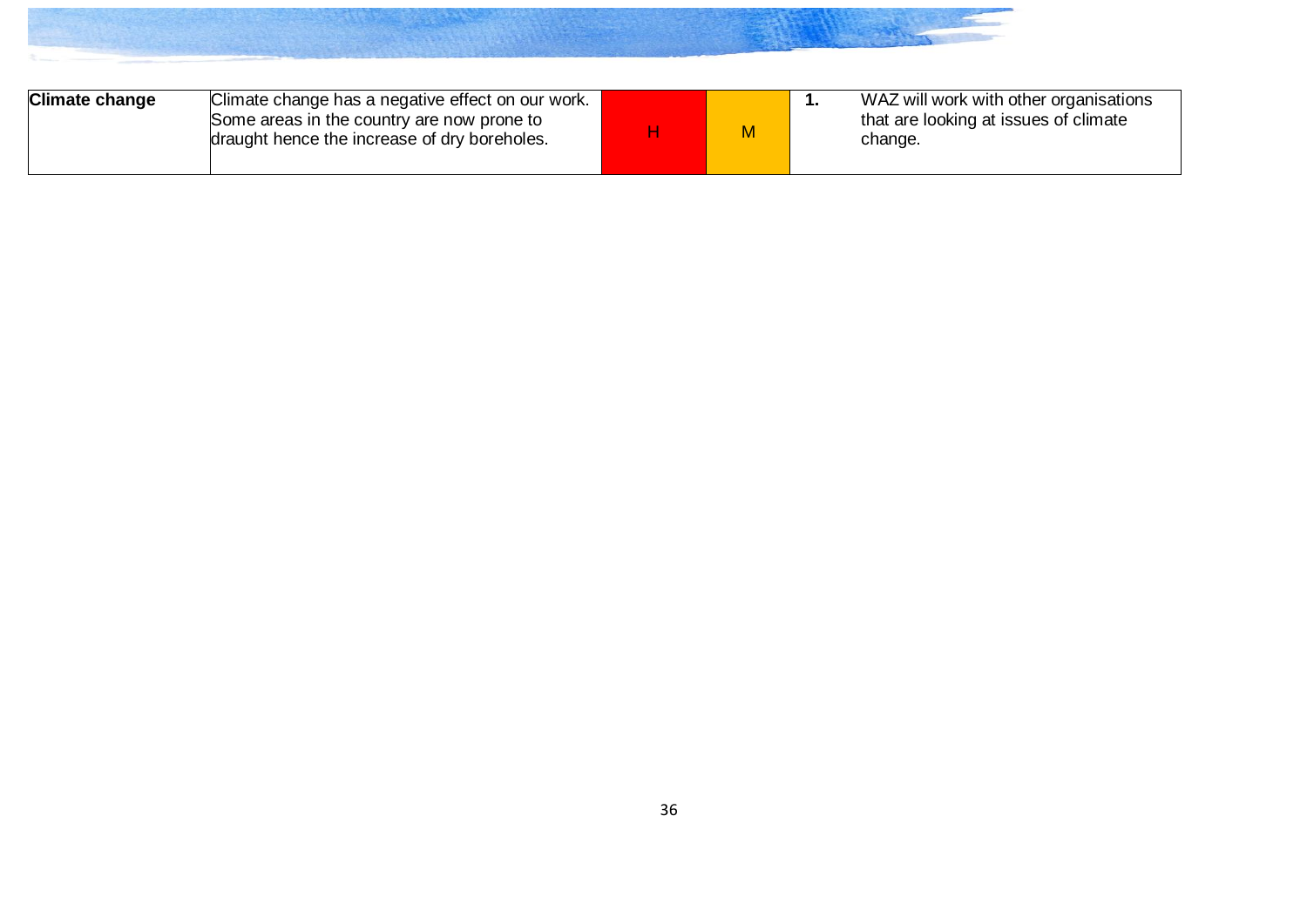# <span id="page-37-0"></span>Appendix 3: Considerations for selection of geographical location

Considerations for selecting geographical operational location has been broken into three main categories: **General,** which includes general level of poverty, settlement patterns and geographical location of an area. The second category are **elements related to WASH service delivery**. These include coverages of WASH, incidence of WASH related diseases, water quality challenges and maternal and child health indicators. The last category involves **elements that complements WASH interventions**. These include functionality of structures and presence of complementary interventions such as CLTS and nutrition/food security programs. These elements are described in detail in the following table below:

| density:                               | Poverty levels and population General level of poverty and population density per sq.km as<br>indicated by the CSO's reports will be used as a starting point in<br>identifying potential areas for WAZ operations.                                                                                                           |
|----------------------------------------|-------------------------------------------------------------------------------------------------------------------------------------------------------------------------------------------------------------------------------------------------------------------------------------------------------------------------------|
| Low Geographical WASH<br>Coverages:    | The most excluded are usually found in the areas with low WASH<br>coverage. Comparison of geographical coverage for WASH services<br>will give us an indication of where we need to work.                                                                                                                                     |
| <b>Settlement Patterns:</b>            | Settlement patterns differ from one area to another depending on<br>people's main occupation. This consideration has two aspects:<br>densely populated with poor WASH facilities (e.g. peri-urban) and/or<br>scattered and isolated settlements with little possibility to benefit from<br>communal service delivery systems. |
| <b>Geographical Locations:</b>         | This is refers to hard to reach areas – such as islands, valleys and<br>boarder areas, where communities tend to be excluded from service<br>provision due to difficult access considerations and technological<br>challenges.                                                                                                |
| Incidence of WASH related<br>diseases: | WASH related diseases of public health importance include diarrhea,<br>dysentery, cholera, Trachoma and Typhoid. High incidence of these<br>diseases is an indication of poor water, sanitation and hygiene in<br>terms of quality of services human behaviors.                                                               |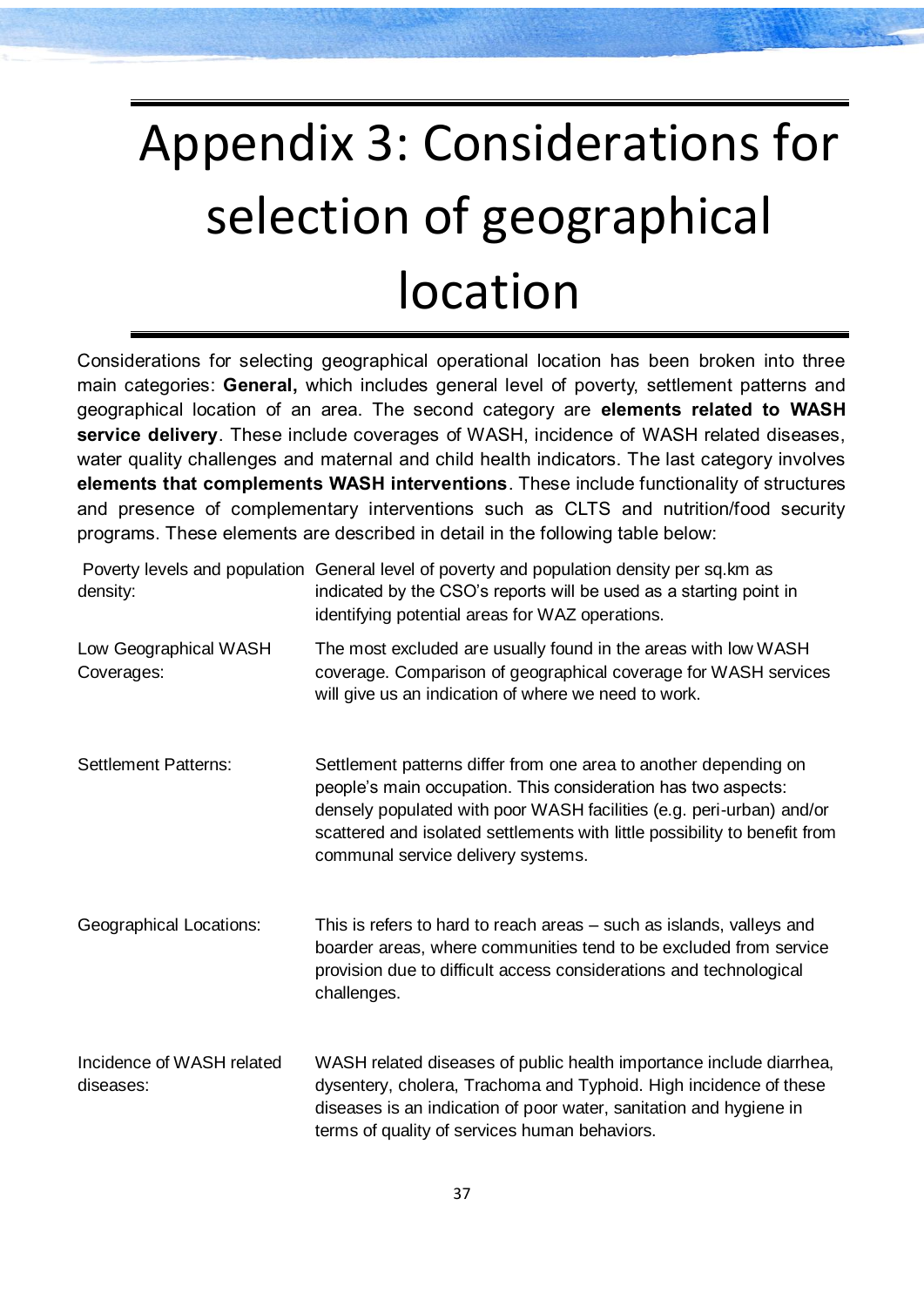| Complementarity:                 | Complementarity in form of WASH related interventions and level of<br>functionality of structures. Complementary interventions includes<br>CLTS or have areas which have attained ODF status. Other<br>complementary intervention include nutrition and food security. These<br>will maximize the benefits from WASH. In terms of structures, the<br>stronger the better. However, where they do not exist, they need to be<br>created. |
|----------------------------------|-----------------------------------------------------------------------------------------------------------------------------------------------------------------------------------------------------------------------------------------------------------------------------------------------------------------------------------------------------------------------------------------------------------------------------------------|
| <b>Water Quality Challenges:</b> | Water quality challenges in terms of contamination and/or scarcity of<br>water. The important question to ask is 'what is there water challenge<br>in terms of (a) contamination of ground water sources; (b) water<br>scarcity as a result of low water table.                                                                                                                                                                         |